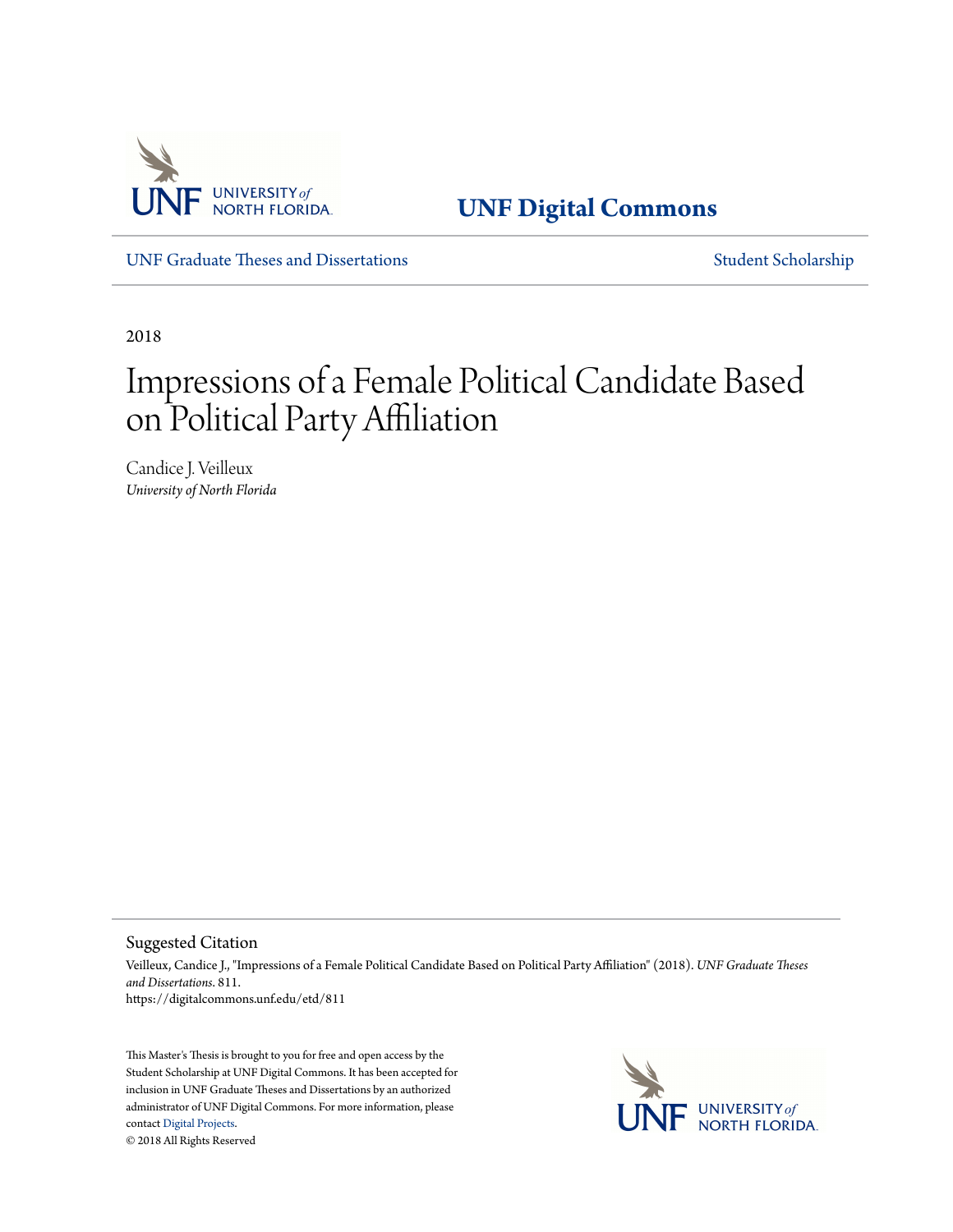## Running head: IMPRESSIONS OF A FEMALE POLITICAL CANDIDATE

Impressions of a Female Political Candidate Based on Political Party Affiliation

by

Candice J. Veilleux

A thesis submitted to the Department of Psychology in partial fulfillment of the requirement for the degree of Master of Science in Psychological Sciences UNIVERSITY OF NORTH FLORIDA COLLEGE OF ARTS AND SCIENCES May, 2018 Unpublished work © Candice J. Veilleux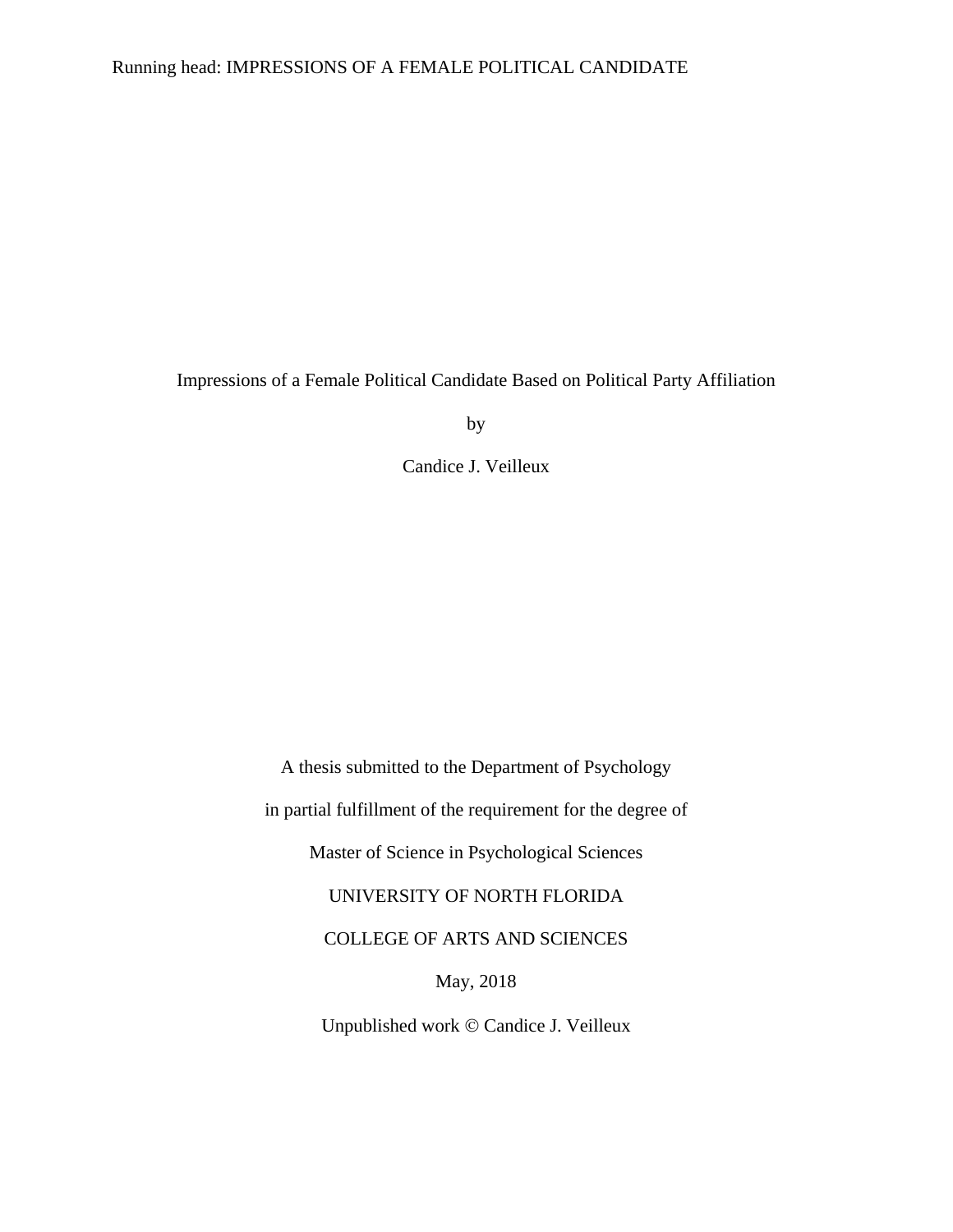## CERTIFICATE OF APPROVAL

\_\_\_\_\_\_\_\_\_\_\_\_\_\_\_\_\_\_\_\_\_\_\_\_\_\_\_\_\_\_\_\_\_\_\_\_ \_\_\_\_\_\_\_\_\_\_\_\_\_\_\_\_\_\_

\_\_\_\_\_\_\_\_\_\_\_\_\_\_\_\_\_\_\_\_\_\_\_\_\_\_\_\_\_\_\_\_\_\_\_\_ \_\_\_\_\_\_\_\_\_\_\_\_\_\_\_\_\_\_

\_\_\_\_\_\_\_\_\_\_\_\_\_\_\_\_\_\_\_\_\_\_\_\_\_\_\_\_\_\_\_\_\_\_\_\_ \_\_\_\_\_\_\_\_\_\_\_\_\_\_\_\_\_\_

\_\_\_\_\_\_\_\_\_\_\_\_\_\_\_\_\_\_\_\_\_\_\_\_\_\_\_\_\_\_\_\_\_\_\_ \_\_\_\_\_\_\_\_\_\_\_\_\_\_\_\_\_\_

\_\_\_\_\_\_\_\_\_\_\_\_\_\_\_\_\_\_\_\_\_\_\_\_\_\_\_\_\_\_\_\_\_\_\_\_ \_\_\_\_\_\_\_\_\_\_\_\_\_\_\_\_\_\_

The thesis titled "Impressions of a Female Political Candidate Based on Political Party Affiliation" is approved:

(Date)

Dr. Elizabeth R. Brown

Dr. Curtis E. Phills

Accepted for the Psychology department:

Dr. Lori Lange Chair

Accepted for the College of Arts and Sciences:

Dr. George Rainbolt Dean

Accepted for the University of North Florida:

Dr. John Kantner Dean of the Graduate School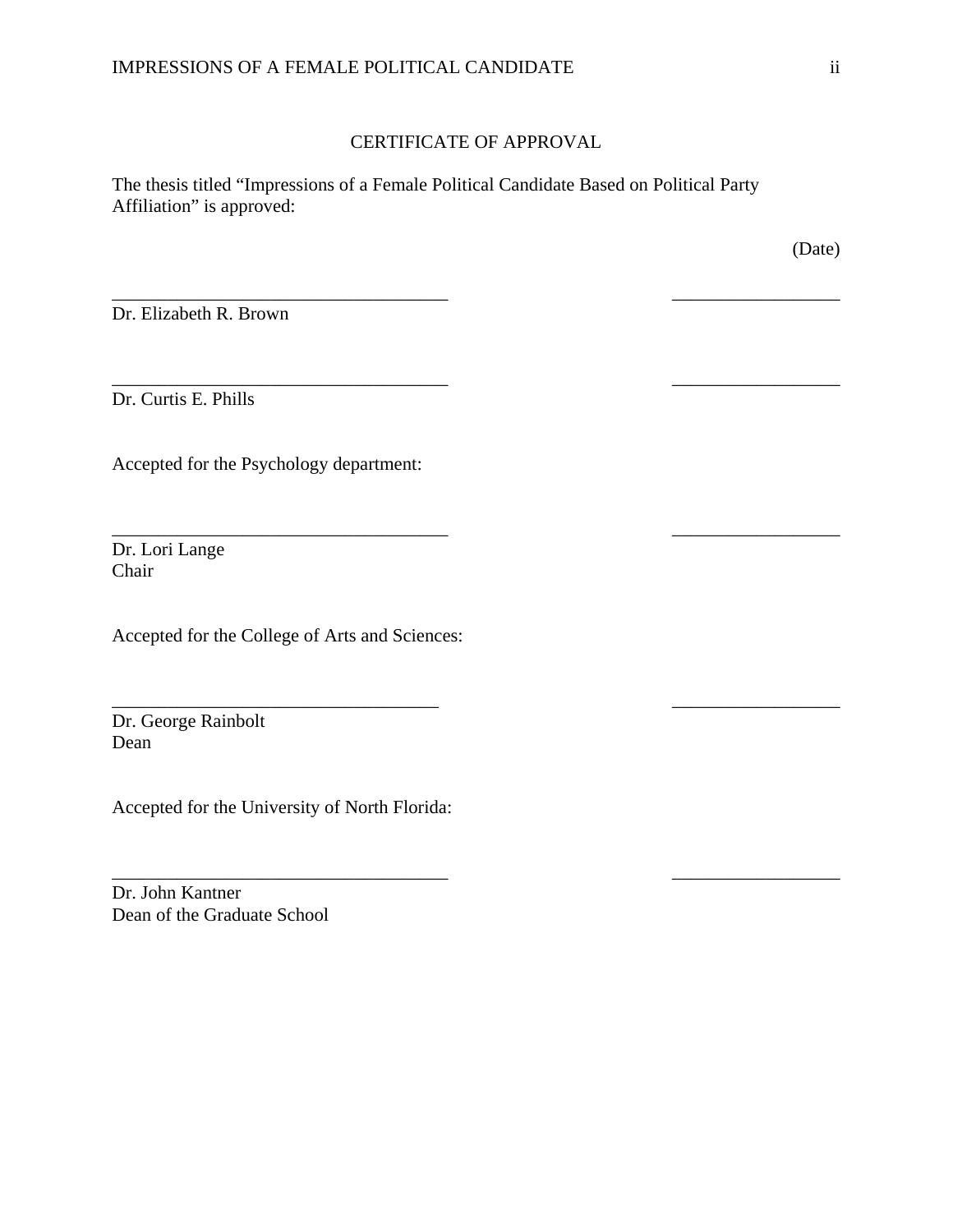## ACKNOWLEDGEMENTS

 I have sincerely enjoyed my time during this program thanks to the individuals who helped and encouraged me through the process. Thank you, Dr. Brown, for your constant patience and valuable advice, you have been an exceptional mentor and I am grateful for all the time and energy you have spent with me helping me through every step of this program. Thank you, Dr. Phills, for your assistance these last two years, it is greatly appreciated. The expertise and guidance you both have offered has led me to have a much deeper appreciation for social psychology and academia. Although I am excited to move on to my next venture, my gratitude for your contribution to my future success is immeasurable.

Furthermore, I would like to thank my classmates who have inspired and supported me without hesitation through difficult times and celebrated all the good times throughout the program. Thank you, Matthew Olah and Rachel Carpenter, for your endless laughter and positivity. This program would have been much more difficult (and boring) without you. Thank you, Gregory Rousis, Alicia Crystalus, and Denise Anderson for your wisdom. Our time together truly made this program worthwhile, and I look forward to our continuing friendship.

Finally, I would like to thank my family and Anthony Mesa, my husband and ardent cheerleader, I am so grateful for your optimism and patience, and for your infinite support and encouragement.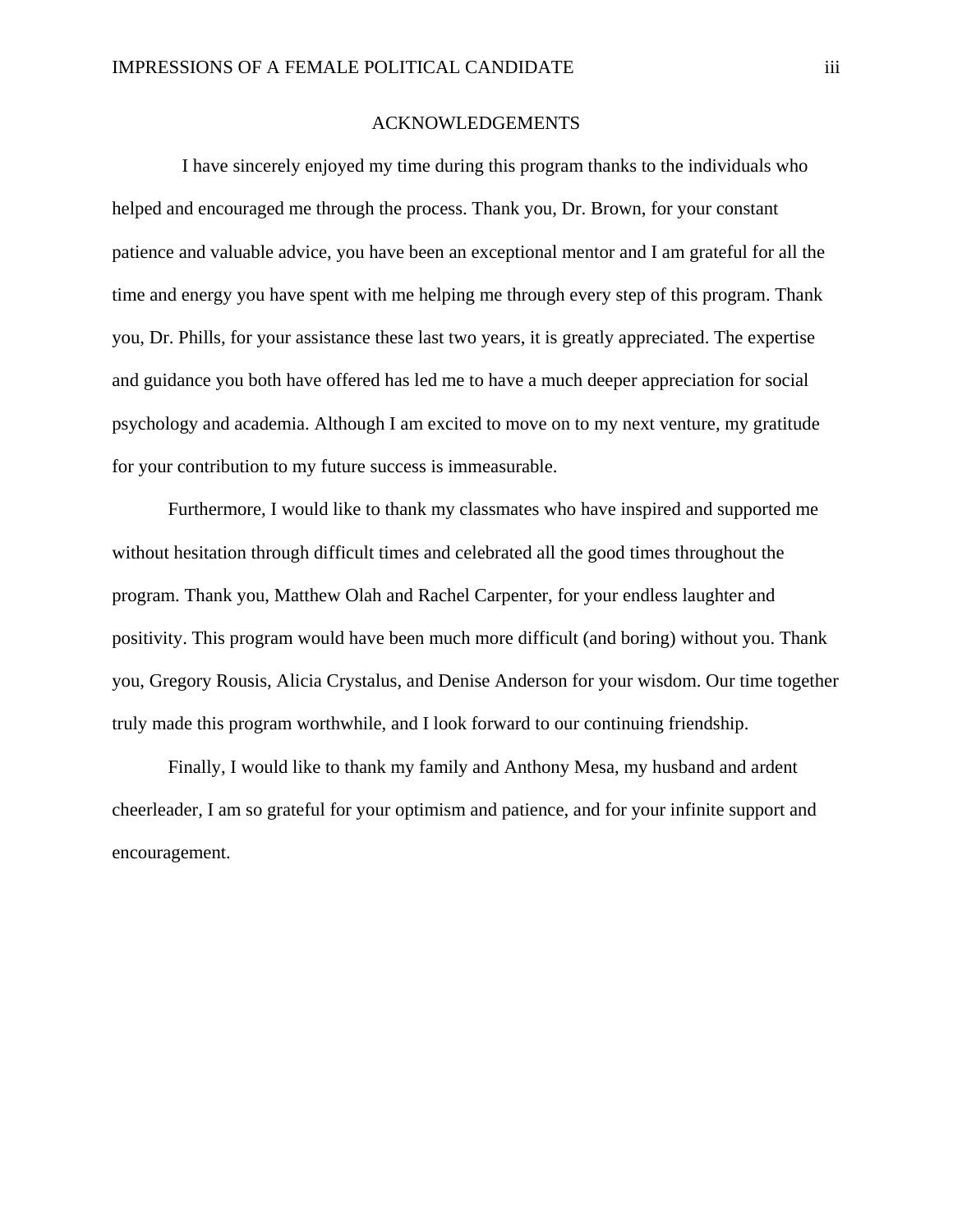| <b>Table of Contents</b> |
|--------------------------|
|                          |
|                          |
|                          |
|                          |
|                          |
|                          |
|                          |
|                          |
|                          |
|                          |
|                          |
|                          |
|                          |
|                          |
|                          |
|                          |
| .21                      |
|                          |
|                          |
|                          |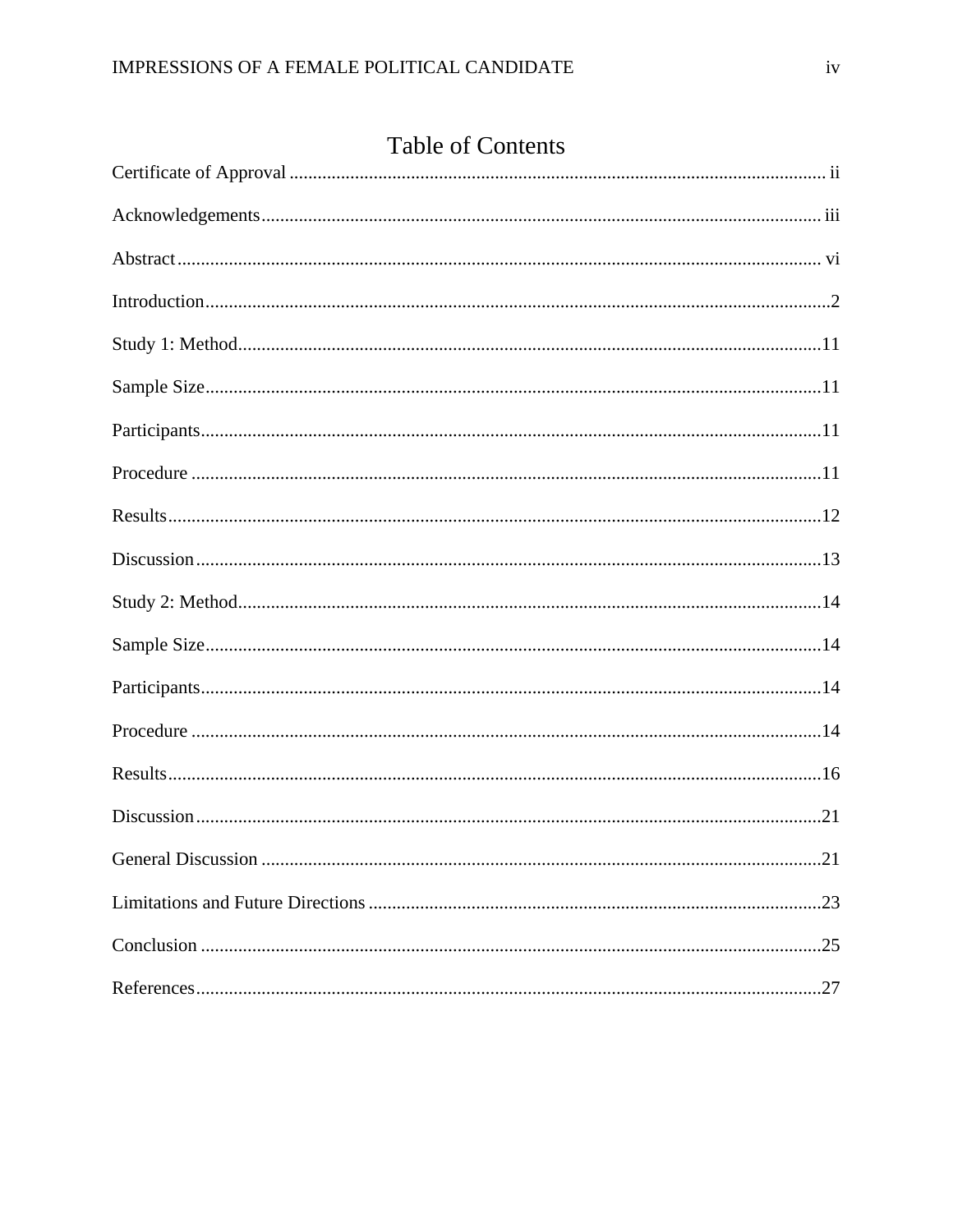## List of Tables and Figures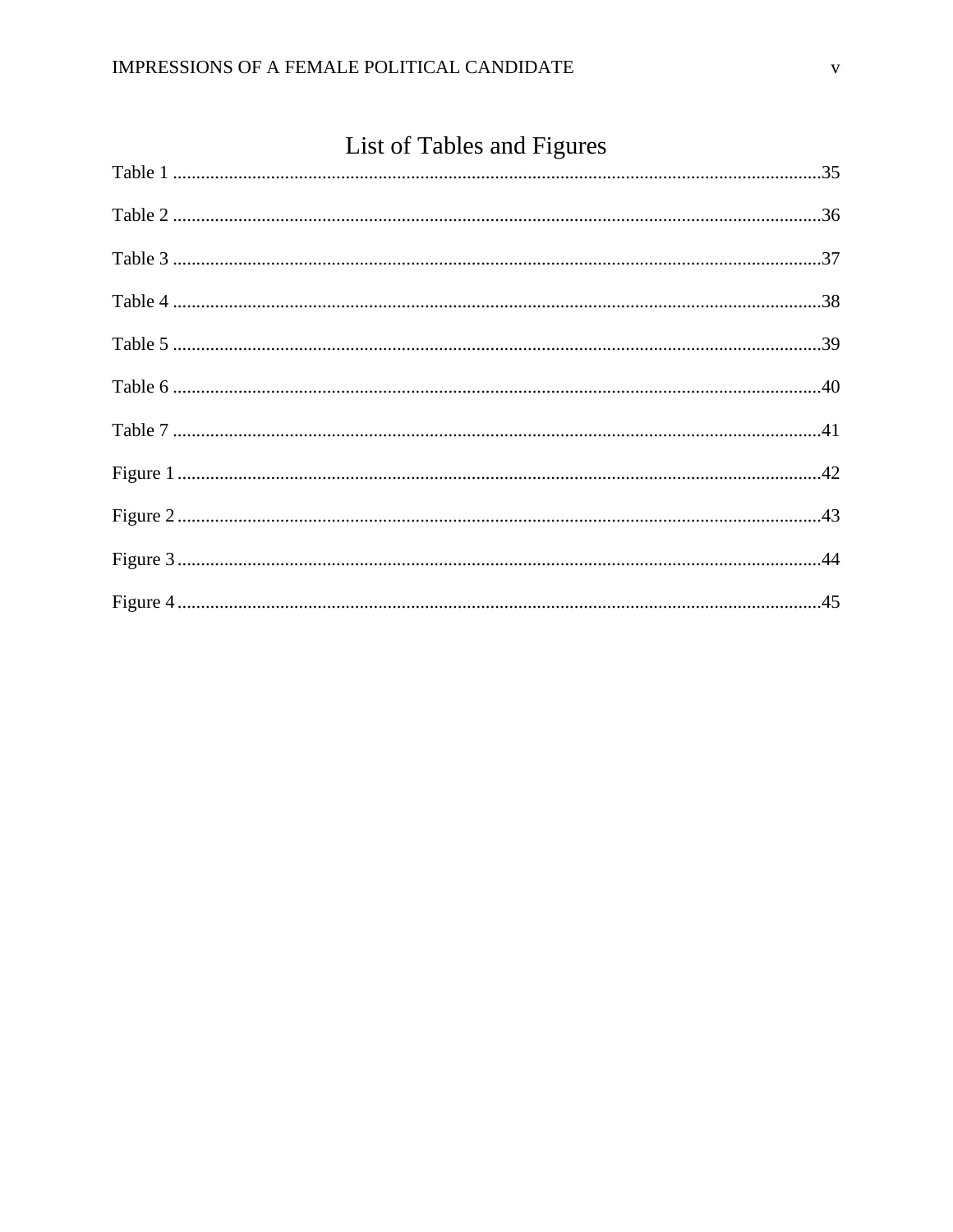## IMPRESSIONS OF A FEMALE POLITICAL CANDIDATE

## Abstract

There is a gender gap in United States politics; men are overrepresented, and prioritize issues/policies differently compared with women. Stereotypes may be associated depending on group memberships. Stereotypes of men (competent) are consistent and stereotypes of women (warm) are inconsistent with politicians (competent). I examined stereotypes of major/non-major political parties, and how party affiliation affects whether stereotypes about men/male politicians/women/female politicians predict female politicians' traits. Stereotype valence ascribed to political parties is important because people vote for a positively viewed party/representative. I assessed the strength and valence of stereotypes associated with political parties, and found major parties were viewed more positively than non-major parties, and the Democratic and Republican parties were viewed more positively than the Independent Party (Study 1). I found warmth and competence attributes ascribed to women/female politicians/men/male politicians predicted Karen Johnson's warmth and competence depending on whether Karen Johnson was a major or non-major party candidate. When men/male politicians were perceived as competent Karen Johnson was perceived as competent, but no relationship between men/male politicians' warmth and Karen Johnson's warmth emerged. When women/female politicians were perceived as warm/competent, Karen Johnson was perceived as warm/competent. As a major candidate, Karen Johnson was perceived as warm/competent when women/female politicians were perceived as warm/competent. However, when Karen Johnson was a non-major candidate, there was no relationship between women's competence and Karen Johnson's competence, and when women/female politicians were perceived as warm, Karen Johnson was perceived as warm (Study 2). Women in office and members of multiple social groups are discussed.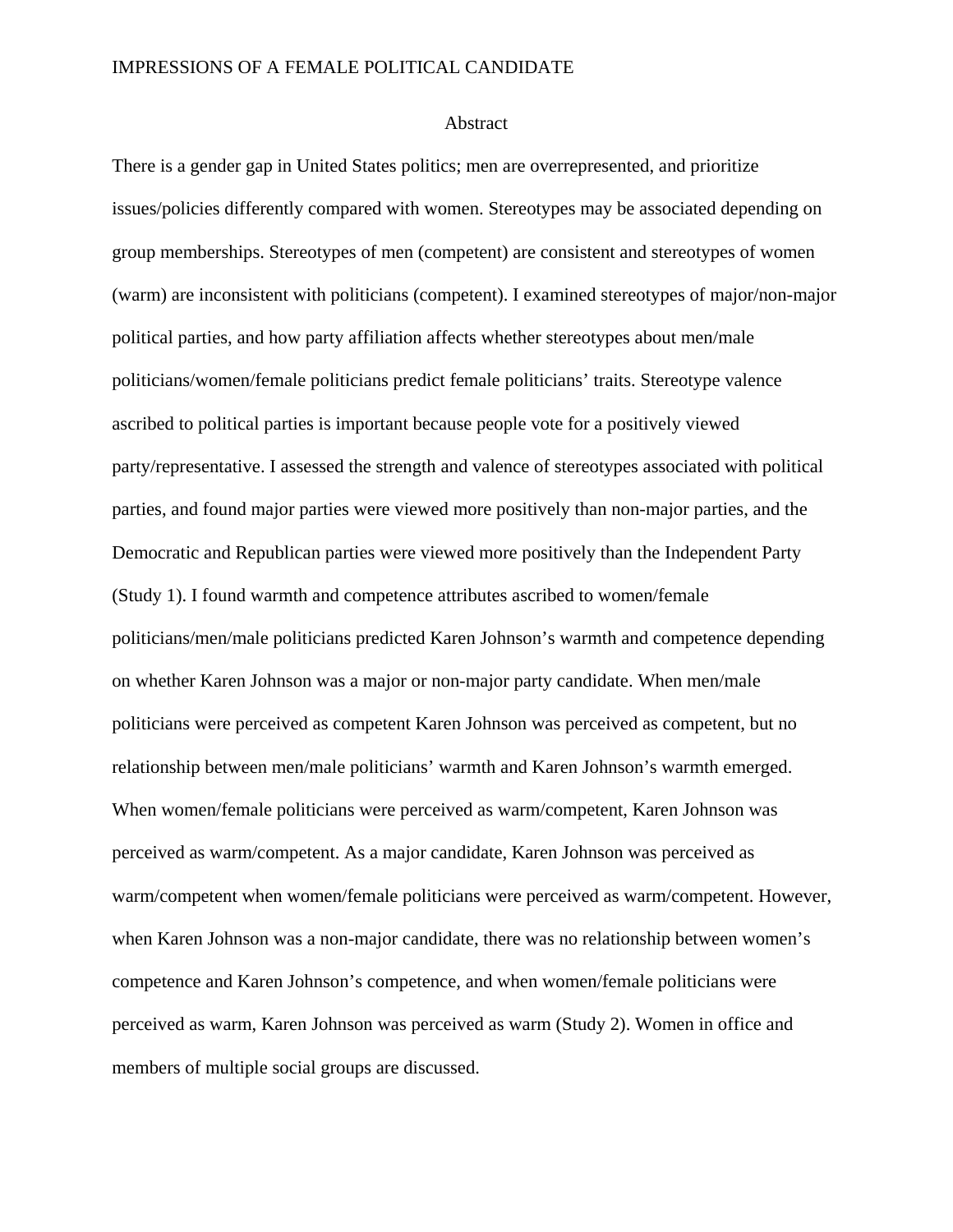*Keywords:* politicians, women, political parties, stereotyping, subgrouping, subtyping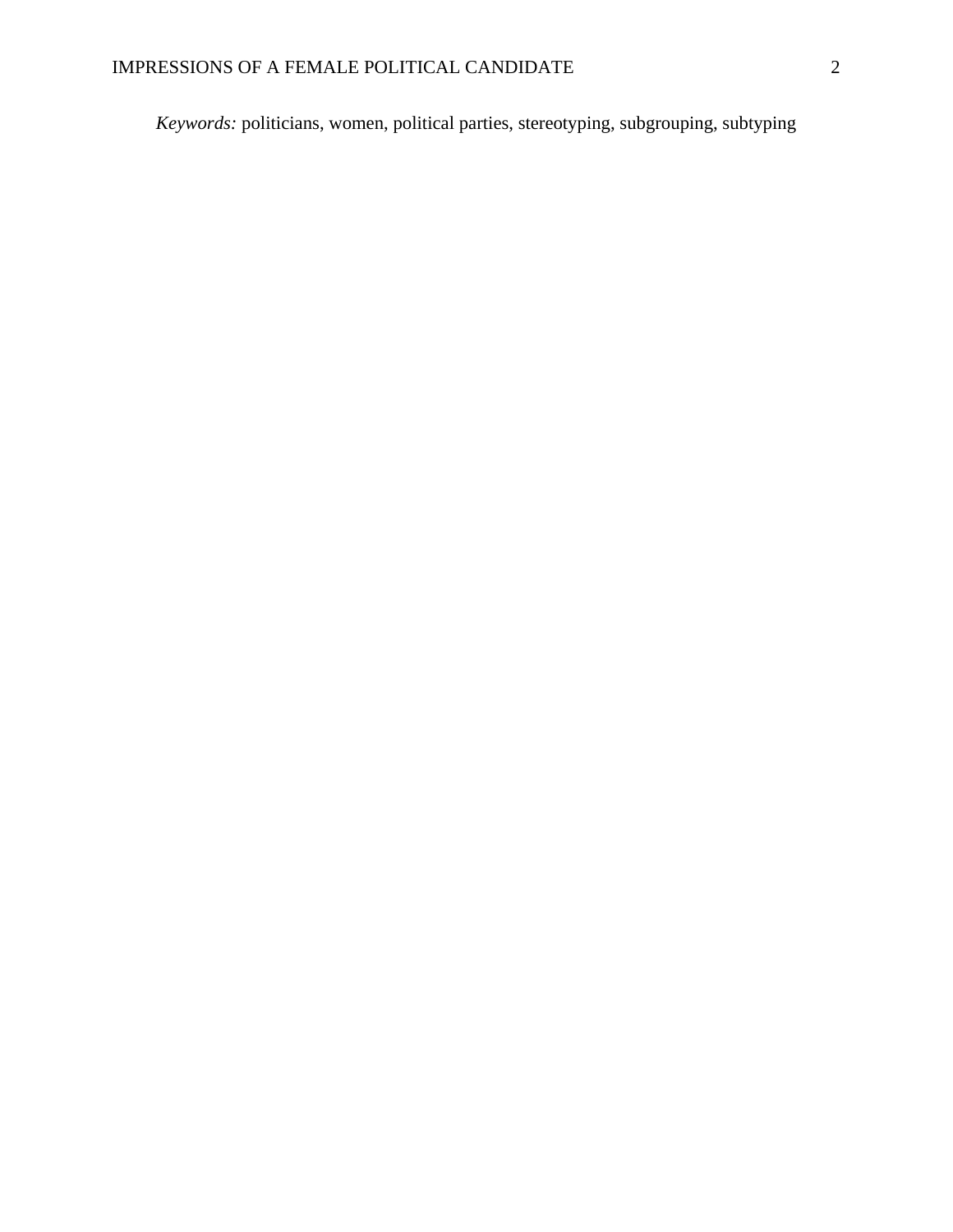Impressions of a Female Political Candidate Based on Political Party Affiliation

In the United States, politics is male-dominated (Center for American Women and Politics, 2018); women are underrepresented in political office (Dolan, 2010). Thus, most political research focuses on the representation of men in political roles (Dolan, 2010). The lack of diversity in politics is partially due to the stereotypes of politicians (e.g., assertive, ambitious, tough) (Dolan, 2010; Eagly & Steffen, 1984; Hayes, 2011; Sanbonmatsu, 2002), as they are congruent with stereotypes of men (e.g., assertive, self-confident, aggressive, etc.) but not women (e.g., empathetic, intuitive, beautiful, etc.) (Eagly & Karau, 2002; Schneider & Bos, 2014). Because of the lack of stereotype consistency, female politicians receive less support from voters compared to male politicians (Hayes, 2011). Voters make decisions about the candidate's characteristics, values, and positions on public policies and issues while accounting for political candidate gender (Alexander & Andersen, 1993; Huddy & Terkildsen, 1993; Koch 2000; Khan 1994; King & Matland, 2000; Leeper, 1991; Matland, 1994; Rosenwasser & Seale, 1988; Sanbonmatsu, 2002; Sapiro, 1981-1982; Sapiro, 1983). Furthermore, intersectional invisibility may influence diversity in politics because being part of multiple subgroup identities (e.g., a female politician) can render an individual as "invisible," as these subgroup identities are mismatched from the norm of their identity groups (e.g., women, politicians) (Purdie-Vaughns & Eibach, 2008; Shields, 2008). Invisibility could inhibit a politician from receiving the public attention needed to influence the concerns and topics important to the group they represent (e.g., political party, minorities, etc.). In addition, voters make decisions about a candidate based on the candidate's political party affiliation (Leeper, 1991). Political party memberships have associated stereotypes, which have a large impact on voter support (Gold, 2015). In the current research, I examined the stereotypes of major versus non-major political parties, and how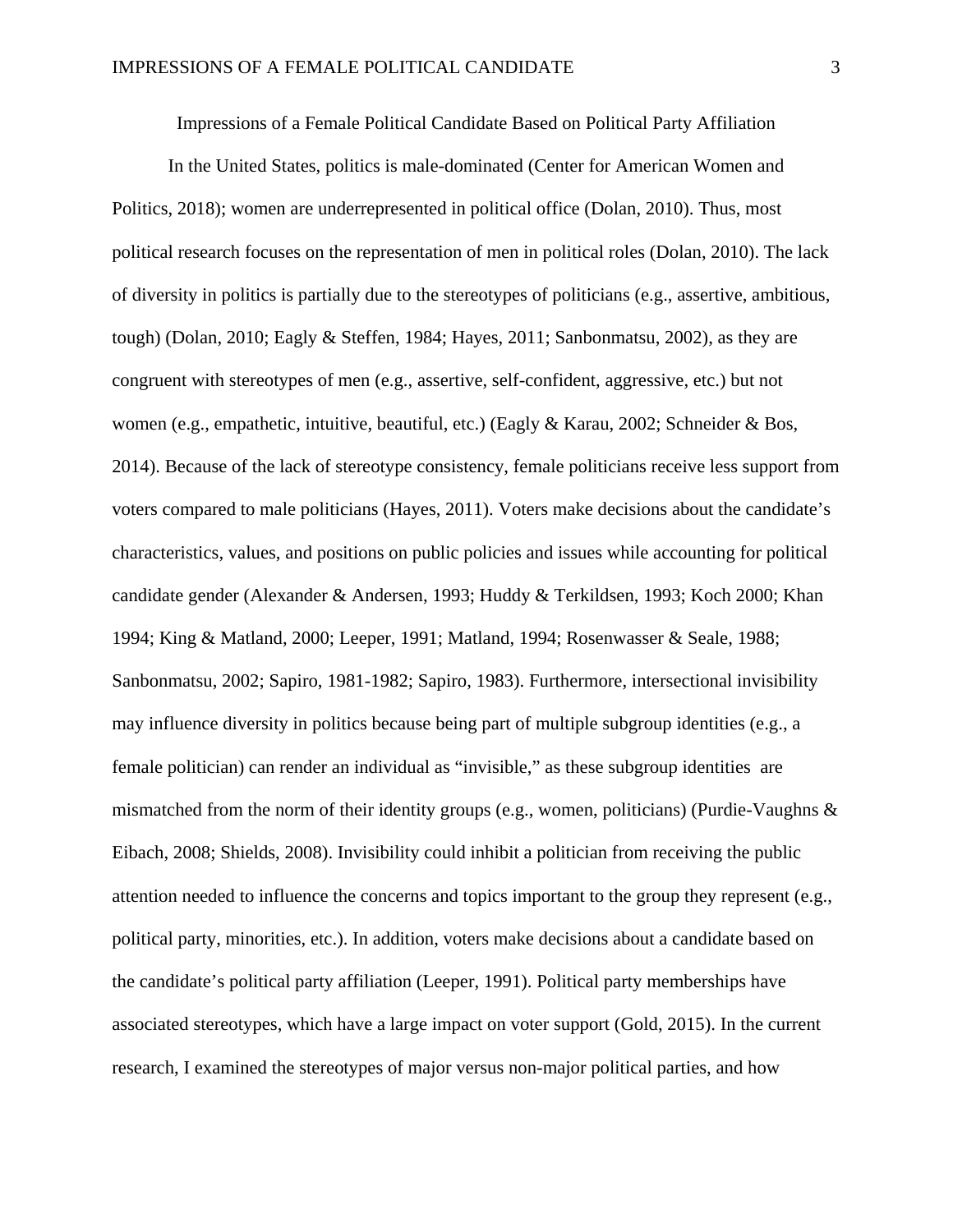candidate party affiliation affects whether the stereotypes people have about men, male politicians, women, and female politicians predict the traits ascribed to female politicians. **Stereotyping** 

People learn how to act and what to be like through interactions with their parents, peers, and other outlets (e.g., organizations, institutions, etc.) in their environment (Social learning theory; Bandura & Walters, 1977). Stereotypes shape the way we view others, such as what we think others should be like, and how we think others should behave (Greenwald, et al., 2002; Heilman, 2001). Stereotypes are a set of beliefs about the attributes associated with a group of people (Greenwald, et al., 2002). All groups have associated stereotypes; thus, there are stereotypes about gender as well as political parties. Stereotypes have two main components; they can be descriptive (the actual characteristics of the group) as well as prescriptive (the characteristics people think should be about a group). For instance, stereotypes shape voter's views about the appropriate place for women in politics (Dolan, 2010). Voters use stereotype when deciding which political candidate they want to support (Leeper, 1991). Voters want a representative who will be responsive to their needs, and they vote for a representative they think can fulfill their campaign promises. If the stereotypes attributed to a specific group are not consistent with group members being qualified for political office, it may jeopardize the political opportunities for members of those groups (Dolan, 2010; Hayes, 2011).

**Political parties within the United States.** Within the United States, there are two major political parties, the Republican Party and Democratic Party. The Republican Party focuses on Christian ethics, Authoritarianism, Conservatism, and is associated with equity, justice, and economic freedom (Duckitt, Bizumic, Krauss, & Heled, 2010; Noel, 2016). The Democratic Party focuses on income and wealth equality, affordable healthcare, Egalitarianism, and is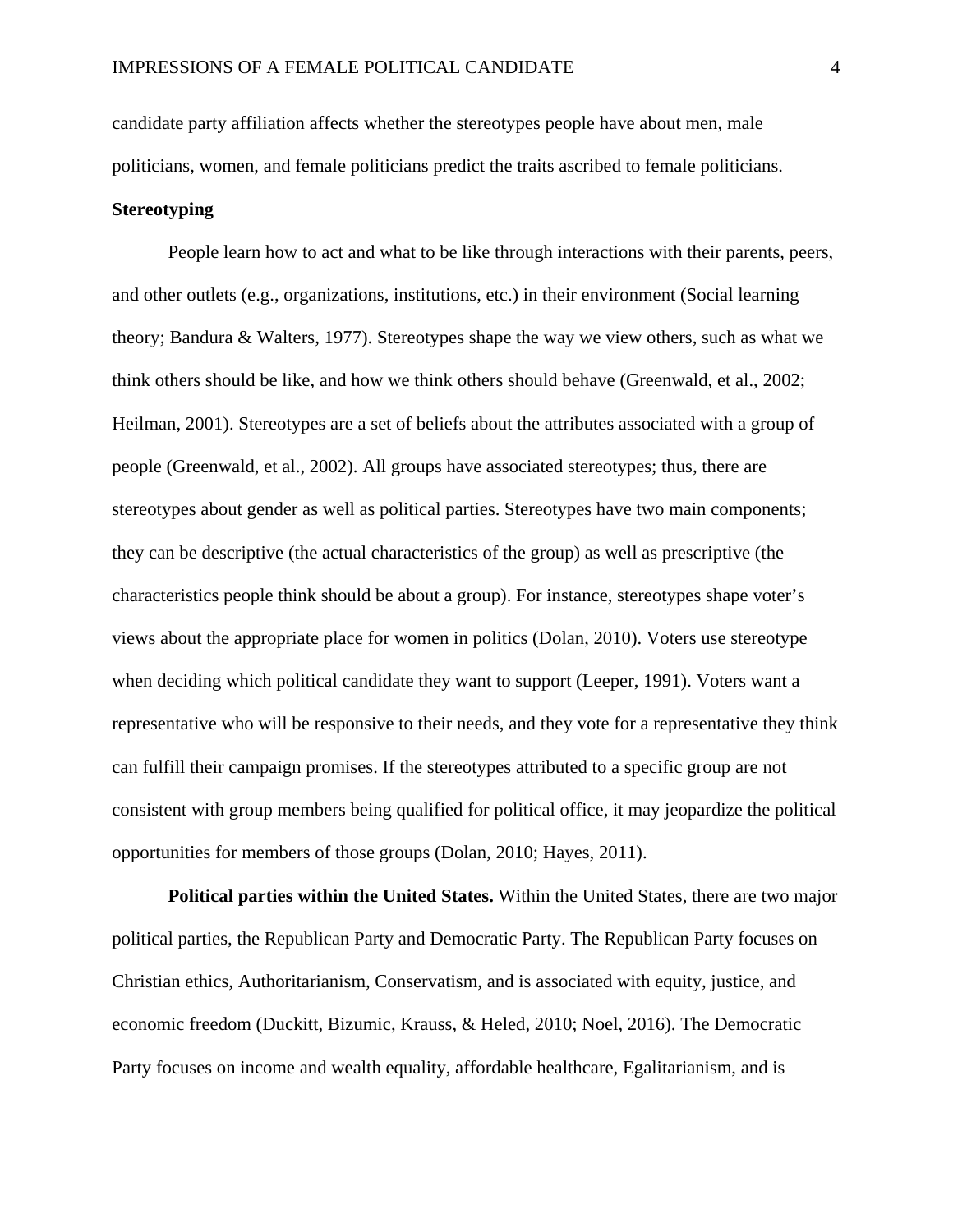associated with progressiveness (Lichtenstein, 2011). Several other non-major political parties exist in United States politics (e.g., the Independent Party, the Green Party, and the Libertarian Party). These non-major parties offer issue solutions that either combine the views of the major political parties (Munro, Zirpoli, Schuman, & Taulbee, 2013) or are novel (Rosenstone, Behr, & Lazarus, 1996). For example, on the issue of energy, the Independent Party believes it is important to use alternative sources of energy (like the Democratic Party) and decrease the use of foreign oil reservoirs by utilizing our own oil reserves (like the Republican Party) (Independent American Party, 2012). However, on the issue of social security, the Republican Party believes the current social security plan should be altered, the Democratic Party believes the current social security plan should remain the same, and the Independent Party believes that participation in the current social security plan should be voluntary for citizens and that social security should be phased out (Democratic American Party, 2016; Independent American Party, 2012; Republican American Party, 2016).

Non-major political parties are researched less often because major political parties receive more attention from the public (Munro, et al., 2013). Although many voters think the United States needs a non-major party because the major parties are not representative of the people, these voters also do not think the United States democracy would be positively influenced by a non-major political party (Gold, 2015). Furthermore, non-major party politicians are scrutinized more than major party politicians, as voters not only consider a non-major party politician's position but are also more partial to other factors such as the non-major party politician's character, approval rating, education, and leadership expertise compared to major party politicians (Munro, et al., 2013). The current research will examine people's views of both major and non-major political parties.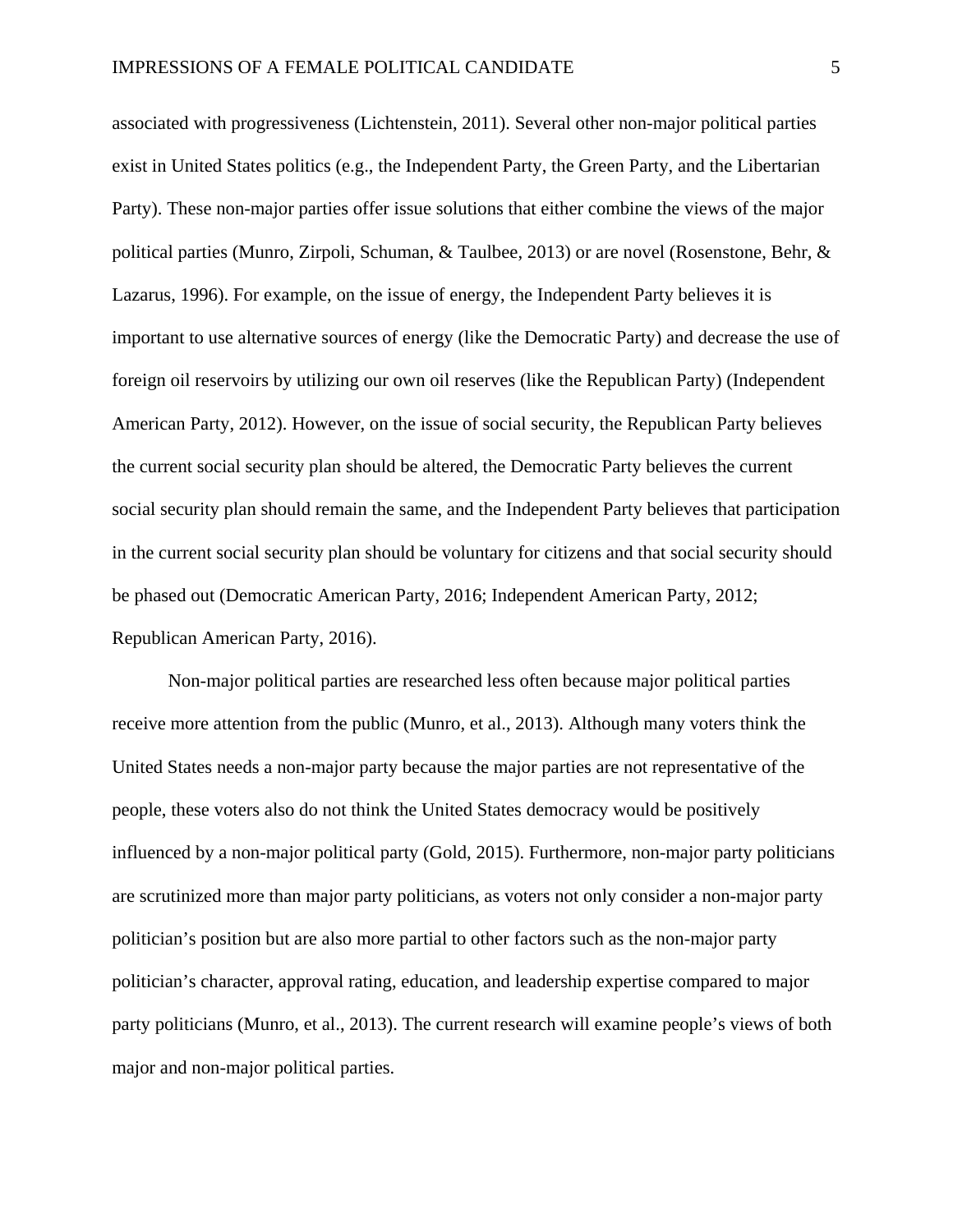**Gender, political party, and politicians.** In 2018 in the United States, 106 of the 535 seats in Congress, and 74 of the 312 statewide elective positions were held by women (Center for American Women and Politics, 2018). The differences in the representation of men and women in elected offices influence the issues addressed by Congress, as there is a gender gap between male and female representatives in United States politics (Wirls, 1986) with male representatives focusing on topics such as foreign policy and female representatives focusing more on topics such as equal pay (Eagly, Diekman, Schneider, & Kulesa, 2003; Edlund & Pande, 2002; Inglehart & Norris, 2000). One plausible explanation for the gender gap in United States politics is the inability to nominate or recruit as many women as men to run for political office. Another explanation for the gender gap in politics is that women perceive themselves as possessing fewer of the necessary political leadership qualifications than men (Fox & Lawless, 2011; Fox & Lawless, 2014a). These nomination, recruitment, and perception issues limit the opportunities for women's participation and success in politics. To provide a representation of one group's views, multiple representatives of that group need to be physically present to voice the concerns and topics of importance the group holds (Campbell, Childs, & Lovenduski, 2010).

Women are increasingly becoming more left-wing than men because the cultural values and concerns of men and women within society have changed with societal modernization (Inglehart & Norris, 2000) and because their political values align with left-wing views and issues (Inglehart & Norris, 2000). For instance, marriages have increasingly ended in divorces since the 1990s, which usually leaves the single woman with less money than her former partner, because women are more likely to have custody of the children (Edlund & Pande, 2002). Due to primary custody and child care laws, if the woman has custody of the children, the man is only obligated to pay a fixed amount of money per month for child support, whereas the woman is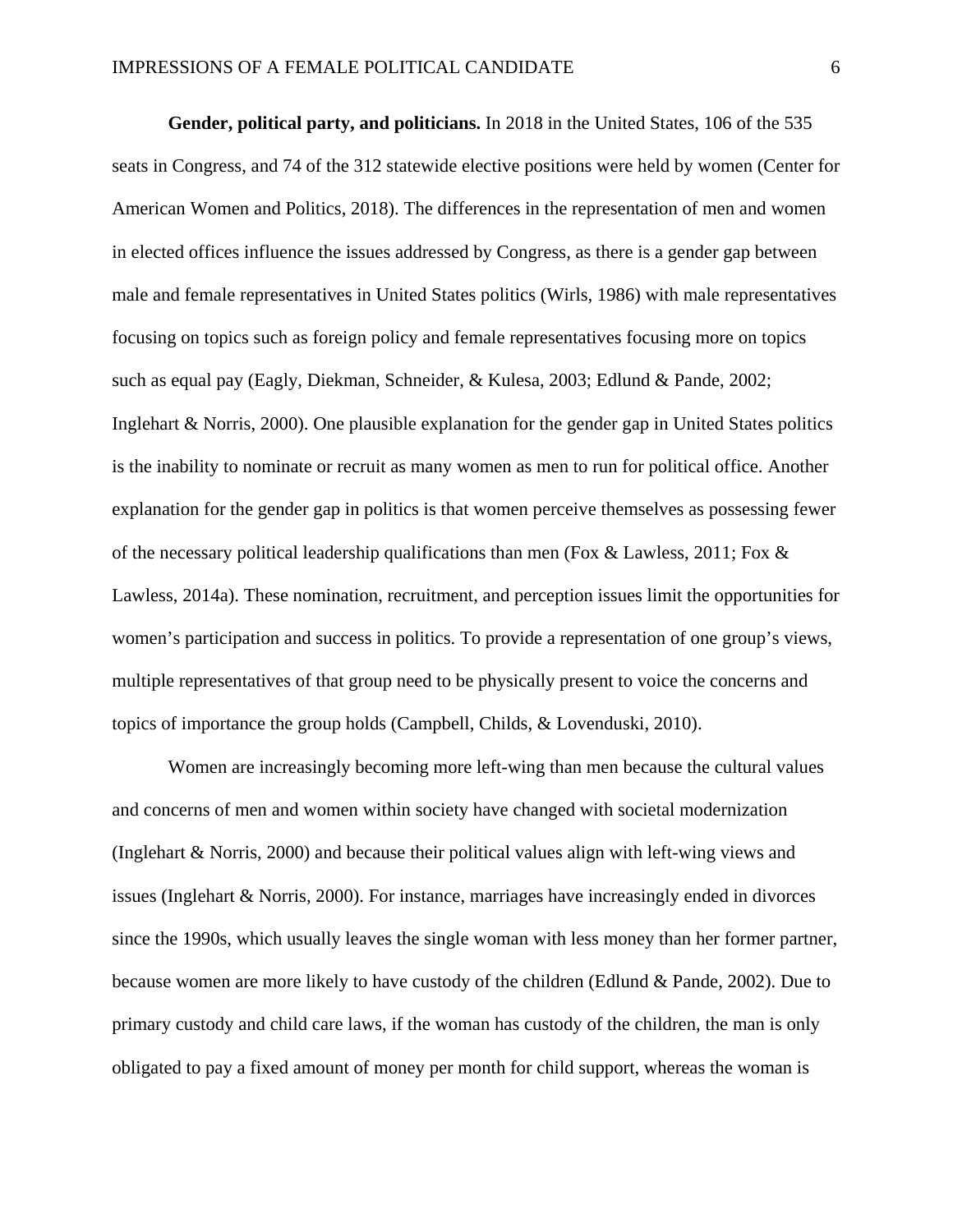obligated to pay an indefinite amount to make sure the children are well cared for (Natalier  $\&$ Hewitt, 2010). Thus, because of the economic inequalities, women often support Democratic Party issues like affordable healthcare and welfare (Edlund & Pande, 2002). If men on average are less supportive of reproductive rights, affordable healthcare, and equal pay than women (Edlund & Pande, 2002; Inglehart & Norris, 2000), and women are underrepresented in politics, then women's opinions are not represented within the government at equal magnitude as men's opinions (Campbell, Childs, & Lovenduski, 2010). Indeed, male representatives often do not focus on the issues of female citizens and overlook the unique opinions female politicians provide (Dovi, 2007).

Furthermore, political party is significant in the representation of gender in politics because there is a difference between the impact of major and non-major political party affiliation, as major political parties are more recognized by the public (Munro, et al., 2013). There is limited research investigating female major versus non-major political party candidates (Rosenstone et al., 1996). The current research investigates stereotypes associated with female major and non-major political candidates.

**Warm/communal versus competent/agentic traits.** Stereotypes can be divided into two groups, agency, which emphasizes people as independent individuals, or communion, which emphasizes people as individuals who engage with the larger community in which they live (Bakan, 1966). All groups and individuals can be classified in terms of communal and agentic traits. Communal traits have interpersonally-oriented components, and people with these traits (e.g., women) are focused on helping others, belonging to a community, and being involved with others (Diehl, Owen, & Youngblade, 2004; Eagly, Wood, & Diekman, 2000). Agentic traits have achievement-oriented components, and people with these traits (e.g., men) are focused on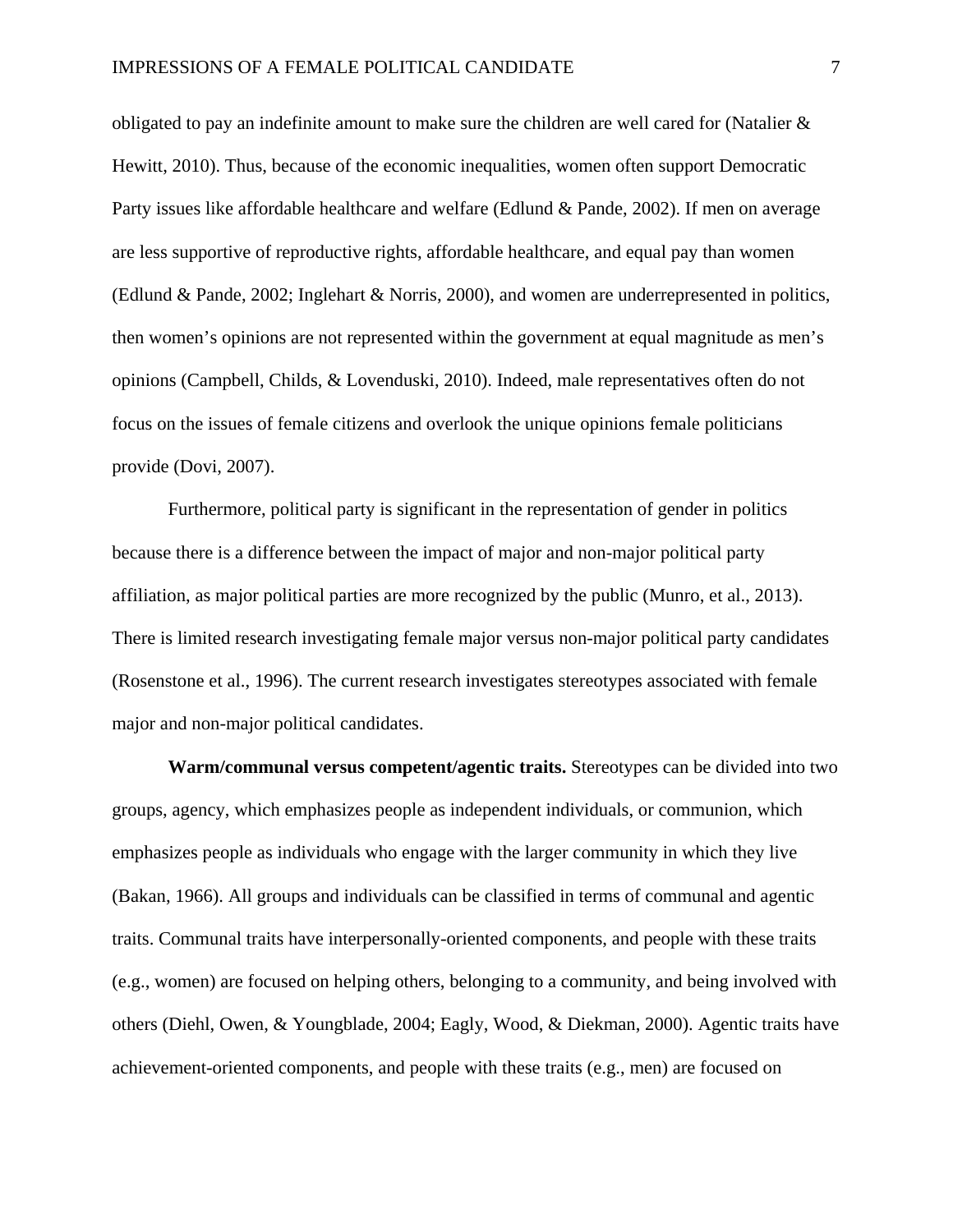attaining a sense of autonomy and personal gain (Diehl, Owen, & Youngblade, 2004; Eagly & Steffen, 1984; Eagly, Wood, & Diekman, 2000).

Prejudice can result from the mismatch between the stereotypes ascribed to a group and the stereotypes associated with the social roles that an individual engages in (Eagly  $\&$  Karau, 2002). For instance, because women are perceived as possessing more communal traits, when women assume leadership roles (which are associated with requiring agentic traits), the perceptions of these women as opposed to men in leadership are more negative (Eagly & Karau, 2002; Greenwald et al., 2002). Furthermore, women are perceived as having stereotypic qualities such as affectionate, pretty, and motherly (communal traits), whereas men and politicians are perceived as having stereotypic qualities such as leadership, drive, and assertiveness (agentic traits) (Hayes, 2011). Because the stereotypes ascribed to women do not match with the stereotypes ascribed to politicians (Eagly  $\&$  Karau, 2002), women in politics receive negative evaluations (Fox & Lawless, 2011; Leeper, 1991). Men, on the other hand, have greater opportunity to be involved and succeed in politics (Rosenwasser & Seale, 1988; Sanbonmatsu, 2002), because their ascribed stereotypes are similar to politicians' stereotypes (Schneider  $\&$ Bos, 2014).

Furthermore, political parties may also be stereotyped, however, there is not much research investigating the stereotypes which are ascribed to them. For example, researchers often investigate the formation of stereotypes (e.g., thoughts which consist of what people believe, know, and expect about political parties) ascribed to political parties and how the stereotypes are classified, but not the specific stereotype content attributed to political parties (Graham, Nosek, & Haidt, 2012; Rahn, 1993; Rahn & Cramer, 1996). What is known, however, are the policies and issues they support (e.g., the Democratic Party focuses on issues such as healthcare, and the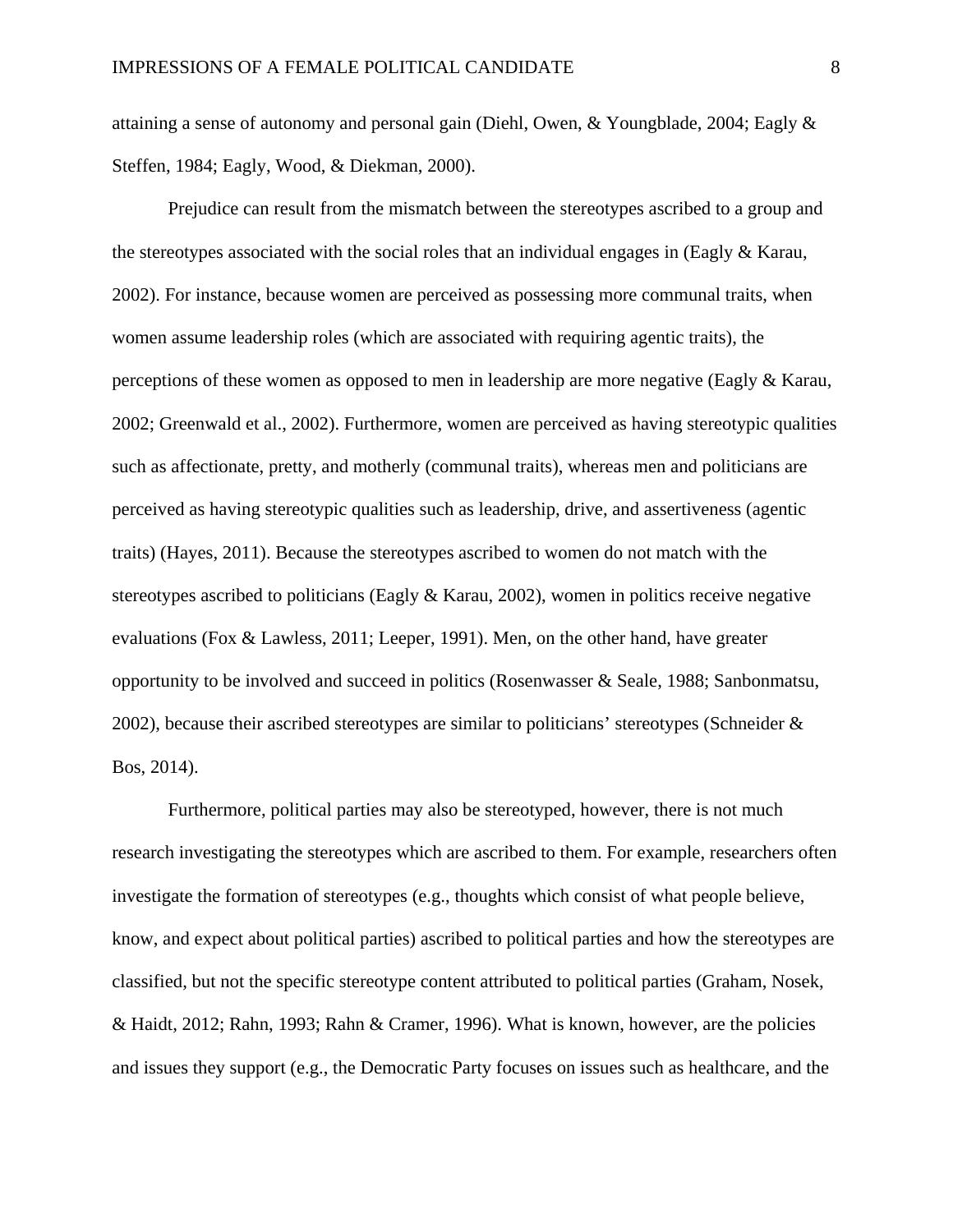Republican Party focuses on issues such as immigration) (Democratic American Party, 2016; Republican American Party, 2016). The stereotypes ascribed to political parties are especially important when thinking about gender because many of the issues and policies the political parties support can impact gender groups. For instance, as it is more likely that people will vote for a candidate they believe will support the issues and policies that affect them (Inglehart  $\&$ Norris, 2000), and the Democratic Party's support for health care policies are also a supported by women, it is more likely that women will vote for a Democratic representative (Dolan, 2010; Edlund & Pande, 2002).

Stereotypes are applied to individuals who are members of multiple stereotypical groups through two different processes: subtyping and subgrouping. Subtyping occurs when attributes ascribed to an individual or group of individuals are not similar to the attributes ascribed to the larger group in general (Greenwald et al., 2002). Subgrouping is when attributes ascribed to an individual or group of individuals have traits that overlap with the attributes ascribed with the larger group in general (Greenwald et al., 2002; Schneider & Bos, 2014).

Male politicians are a smaller subgroup of men because they possess many of the same attributes associated with the large group of men in general (e.g., tough, assertive, competitive, etc.) (Huddy & Terkildsen, 1993; Schneider & Bos, 2014). On the other hand, female politicians are associated with competence (Schneider  $\&$  Bos, 2014), and are a subtyped group because they share very few stereotypic similarities with women who are associated with warmth (Brown, Phills, Mercurio, Olah, & Veilleux, 2018; Fiske et al., 2002; Schneider & Bos, 2014). However, knowledge about a specific female political candidate (e.g., when the media publicly displays stereotypic information about the candidate) helps to determine whether a specific female politician is subtyped or subgrouped. Specifically, a novel female politician is subgrouped,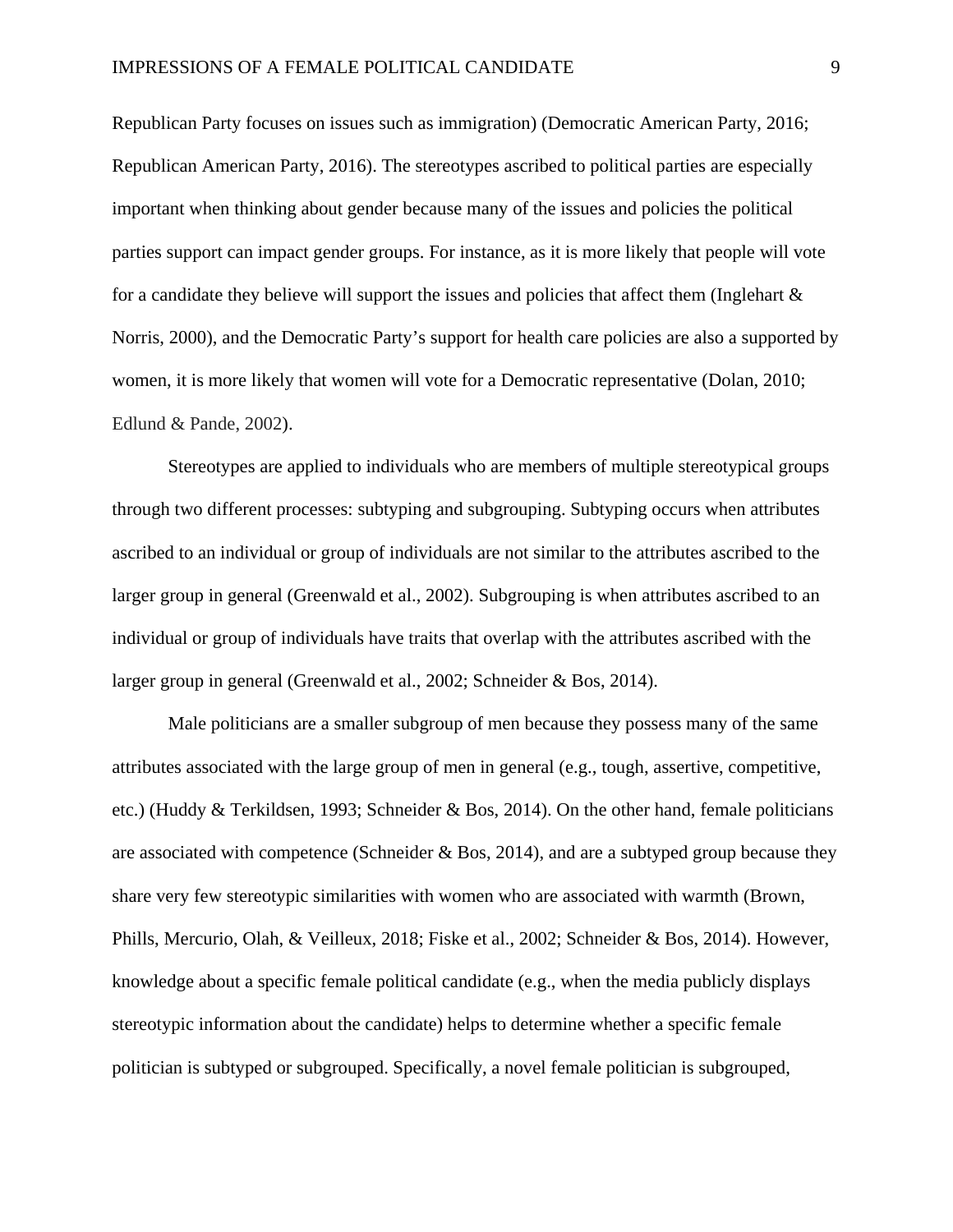because the warmth and competence stereotypic traits ascribed to female politicians and women predict a novel female politicians' warmth and competence stereotypic traits, whereas Hillary Clinton is subtyped, because the warmth and competence stereotypic traits ascribed to female politicians, but not the warmth and competence stereotypic traits ascribed women, predict Hillary Clinton's stereotypic traits (Brown, et al., 2018).

Although subtyping and subgrouping has mostly been viewed in terms of gender and race (Lowery, Hardin, & Sinclair, 2001; Schneider & Bos, 2011; Schneider & Bos, 2014; Vonk & Ashmore, 2003), examining other group members (e.g., political parties) may influence these previously studied relationships (e.g., subtyped female politicians may be viewed differently depending on the political party they represent). Political party type is also important to study as many voting decisions are based almost entirely on the party a candidate is representing (Campbell, 1980). People may also perceive representatives of major versus non-major political parties more positively based on the party in which they represent. If people view one party more positively than another, then they may also attribute this positivity toward the representatives of the party, thus being more likely to support and vote for the more positively viewed party. To determine the influence of political party type, the current research will examine participants' positivity toward non-major and major political parties, and perceptions of a novel female political candidate, Karen Johnson, as a non-major political party candidate and a major political party candidate. Furthermore, the current research will be looking at warmth and competence stereotypes of women, female politicians, men, male politicians, and party type (e.g., major political party and non-major political party) as they predict Karen Johnson's perceived warmth and competence traits.

### **The Current Research**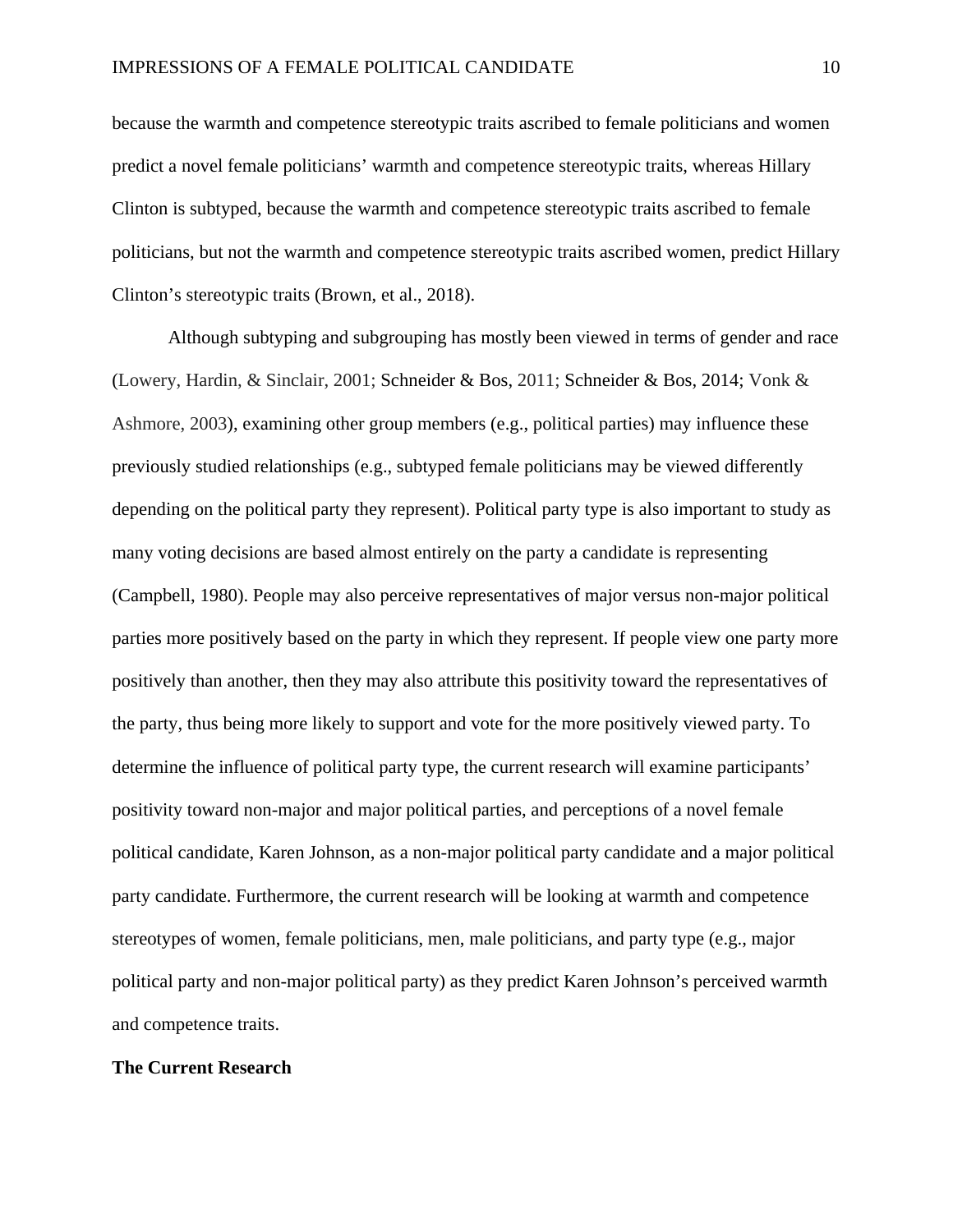First, I examined the content of the stereotypes of major political parties, non-major political parties, the Democratic Party, the Republican Party, and the Independent political party by examining how strongly participants felt towards these parties and how negatively or positively they were viewed.

Next, I examined if warmth and competence stereotypes attributed to men, male politicians, women, and female politicians influenced the warmth and competence stereotypes attributed to an unknown female political candidate, Karen Johnson.

**Hypotheses for men and male politicians.** I hypothesized participants would perceive men and male politicians as more competent than warm. Additionally, as Karen Johnson is an unknown political candidate, I hypothesized the competence stereotypes of men and male politicians would contribute to the competence attributes associated with Karen Johnson.

**Women and female politicians.** Participants would have no preconceived stereotypes about Karen Johnson because they would have had no prior experience with her. Participants would, however, have preconceived stereotypes about women and female politicians as these groups are familiar. Karen Johnson is both a woman and a female political candidate. I hypothesized warmth stereotypes associated with women would contribute to the warmth attributes associated with Karen Johnson, and the competence stereotypes associated with female politicians would contribute to the competence attributes associated with Karen Johnson.

**Major party versus non-major party.** I hypothesized participants would perceive Karen Johnson to be more competent when presented as a major political party candidate and warmer when presented as a non-major political party candidate. I also hypothesized when Karen Johnson was presented as being a member of a non-major political party, the warmth stereotypes associated with women would be especially strong predictors of Karen Johnson's warm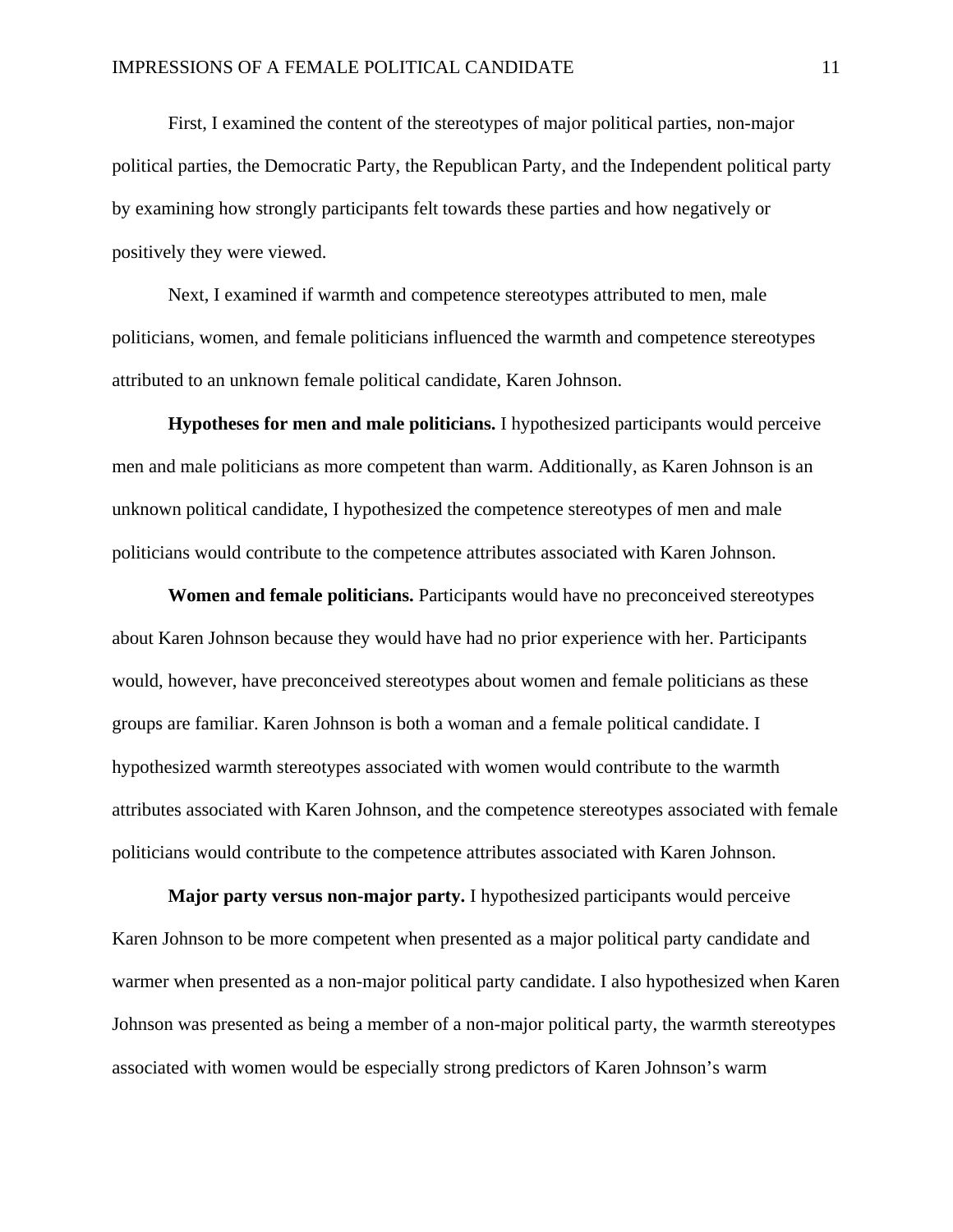attributes, and the competence stereotypes associated with female politicians would not significantly predict Karen Johnson's competent attributes. Lastly, I hypothesized when Karen Johnson was presented as being a member of a major political party, the warmth stereotypes associated with women would significantly predict Karen Johnson's warm attributes, and the competent stereotypes associated with female politicians would be especially strong predictors of Karen Johnson's competent attributes.

Importantly, Studies 1 and 2 were pre-registered on AsPredicted.org (http://aspredicted.org/blind.php?x=wr6r3c).

## **Study 1**

### **Method**

 **Sample size.** Following Phills et al. (2017), I recruited slightly more than one hundred participants.

**Participants.** One hundred four students (82% women, 13.9% men; 72.1% White, 11.5% Black, 1.6% Hispanic; ages 18-58, median age  $= 20$ ; 40.2% Republican, 39.4% Democrat, 14.8% Independent) participated for partial course credit.

**Procedure.** Participants listed the societal stereotypes associated with a major political party, a non-major political party, the Democratic Party, the Republican Party, and the Independent Party. Next, participants rated how positive or negative they thought these stereotypes were, and how strongly, or intensely they believed these stereotypes were associated with the groups. Demographic information was collected.

*Stereotype listing task.* Participants listed up to ten societal stereotypes they associated with different political parties (modified from Phills et al., 2017) by typing each stereotype into a text box on the screen one at a time. Participants were told that they did not have to personally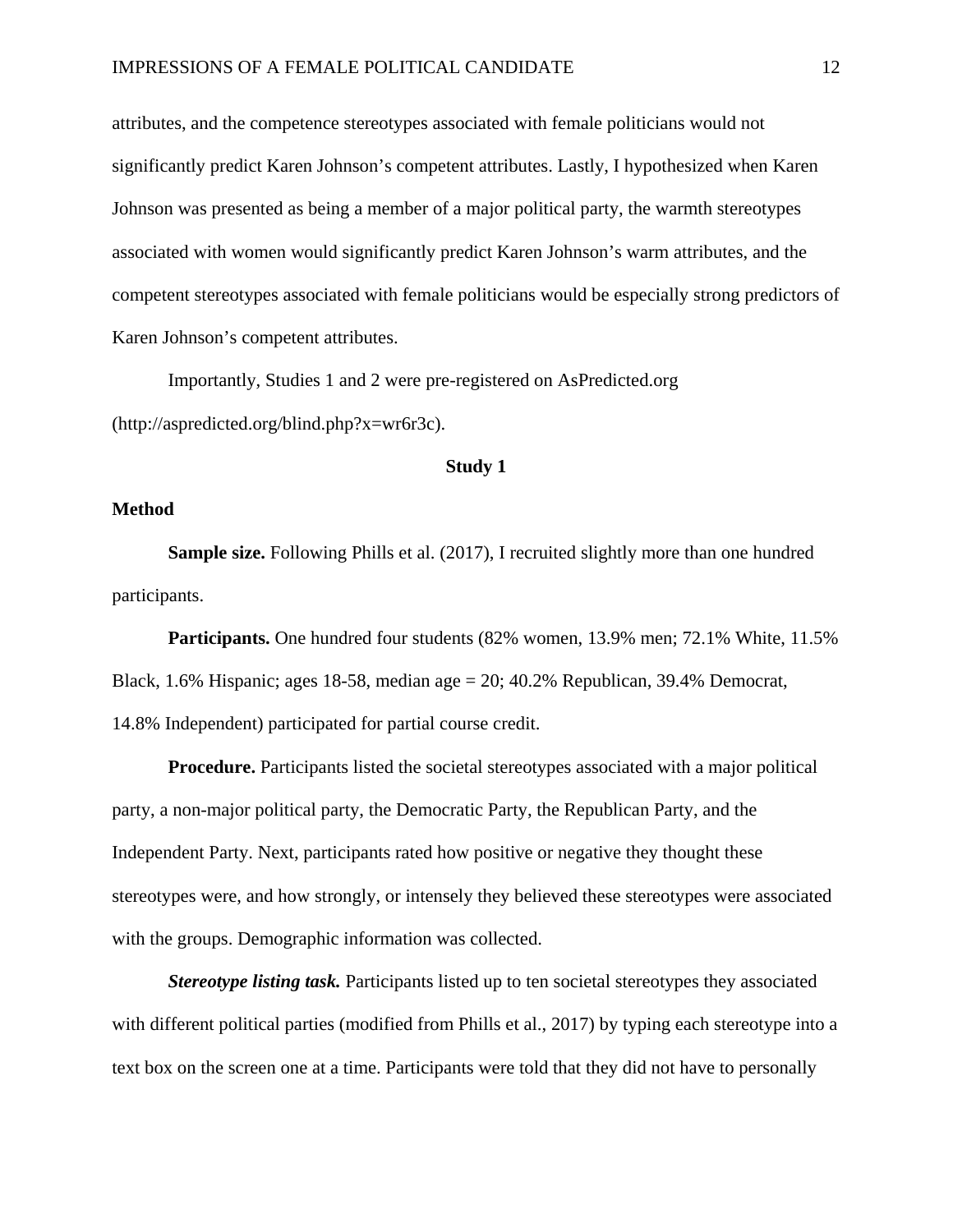endorse the stereotypes that they listed. Participants were asked to list the stereotypes of the following political parties in the provided order: 1) major political party, 2) non-major political party, 3) Democratic Party, 4) Republican Party, and 5) Independent Party.

**Positive stereotyping.** To assess the strength and valence associated with the political parties (Phills et al., 2017), participants rated how strongly they associated the stereotypes they listed for each political party with that same political party using 7-point scales ranging from 1 (*very strongly disagree*) to 7 (*very strongly agree*). Next, they rated how positive they thought the stereotype was using scales ranging from 1 (*very negative*) to 7 (*very positive*). Positive stereotyping scores were calculated by summing the product of the strength and valence for each stereotype listed by participants. Higher scores represent more positive stereotyping.

## **Results**

All measurements, standard deviations, ranges, and correlations between variables for Studies 1 and 2 are on Tables 1-7. First, I conducted a one-way analysis of variance (ANOVA) for major political party and non-major political party (see Figure 1; Table 1). Participants perceived major political parties ( $M = 89.19$ ,  $SD = 58.16$ ) more positively than non-major political parties ( $M = 76.76$ ,  $SD = 62.98$ ),  $F(1,103) = 4.103$ ,  $p = .045$ ,  $d = .205$ .

Next, I conducted a one-way ANOVA comparing the Democratic Party, Republican Party, and Independent Party (see Figure 2; Table 1). There was a significant main effect of party,  $F(2, 102) = 14.595$ ,  $p < .001$ . Participants perceived the Democratic Party ( $M = 98.10$ , *SD*)  $= 75.72$ ) and the Republican Party ( $M = 87.79$ ,  $SD = 58.30$ ) more positively than the Independent political party ( $M = 65.87$ ,  $SD = 62.89$ ) (Democratic Versus Independent:  $F(2, 102) = 14.595$ , *p* < .001, *d* = .463; Republican Versus Independent: *F*(2, 102) = 14.595, *p* < .001, *d* = .361).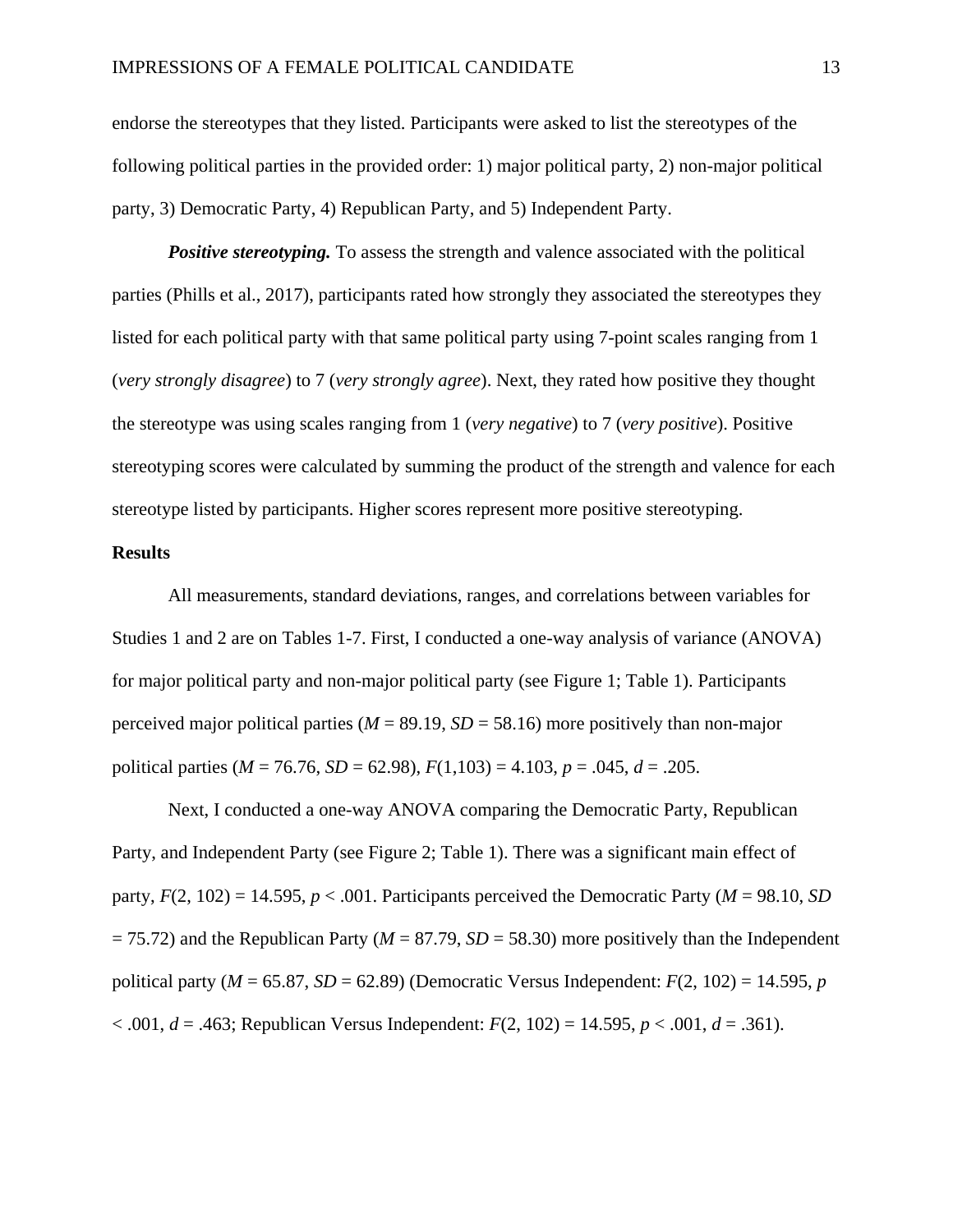However, participants did not differ in their positivity toward Democratic Party and Republican Party,  $F(2, 102) = 14.595$ ,  $p = .101$ ,  $d = .153$ .

**Discussion***.* Participants viewed major as opposed to non-major political parties more positively, and both the Democratic and Republican Parties were viewed more positively than the Independent political party. When people are familiar with information (e.g., political party views), the easier is it for the information to come to mind and the more inclined people are to like the information (Kunst-Wilson & Zajonc, 1980). For instance, because they are major parties, the media publicly displays stereotypic information about the Democratic and Republican parties and the politicians representing these parties which then becomes familiar to people, thus making people like these parties and politicians. Results of Study 1 suggested the Democratic and Republican Parties did not differ on the positivity attributed to them. Thus, the stereotypes of major versus non-major parties were positive, and likely more well-formed. When people were shown known and unknown political candidates, they were more likely to attribute warmth and competence stereotypic traits to the known candidate because they had already formed stereotypes toward the known candidate based on previous exposure to them (Brown, et al., 2018). In Study 2, I am interested in whether connecting a novel female candidate with party affiliation (such as being a member of a major as opposed to non-major political party) may influence the attributions of warmth and competence stereotypic traits for the unknown female political candidate, Karen Johnson, women, female politicians, men, and male politicians.

### **Study 2**

### **Method**

**Sample size.** I collected 477 participants. Utilizing the G\*Power statistical software program (Faul, Erdfelder, Lang, & Buchner, 2007), I calculated the minimum needed to detect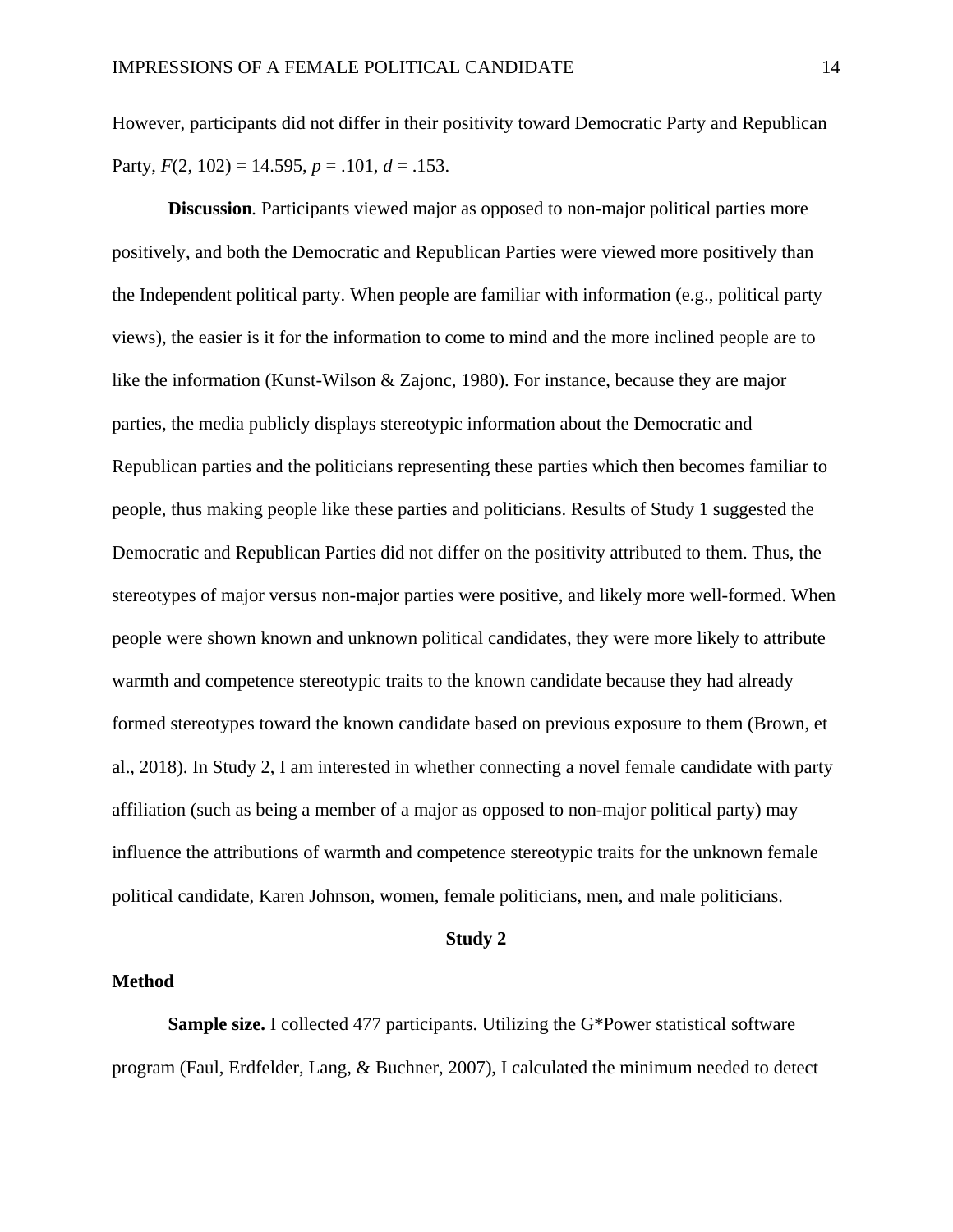an effect size of d = .3 at .90 power was 470 participants using an a priori power analysis and *t*test. I oversampled by 7 participants to allow for weaker effect sizes and supplementary analyses. As stated in the preregistration, if I had not recruited at least 352 participants, which was needed for 80% power, by the end of the allotted term, then I would have continued recruiting participants the following term until at least 352 participants had completed the study.

**Participants.** Four hundred seventy-seven participants (53.9% women, 45.7 % men; 84.7% White, 8% Black, 1% Hispanic; ages 18-73, median age = 35; 30.6% Republican, 51.8% Democrat, 17.6% Independent) were recruited for compensation using Amazon's Mechanical Turk (MTurk).

**Procedure.** Participants were randomly assigned to view a political slogan accompanied by a photo of a novel political candidate, Karen Johnson. As part of a larger study, participants rated the warmth and competence of the following groups/individuals in random order: female politicians, women, male politicians, men, and Karen Johnson. Demographic information was collected.

*Context manipulation.* Participants were first given a picture of Karen Johnson which was accompanied by a slogan, "Protecting [participant's state] and its people." Participants were randomly assigned to read a synopsis describing Karen Johnson as a member of a major political party or a non-major political party. Participants read: "Karen Johnson is a member of a major [non-major] political party who is seeking office in the State of [participant's state]. She is visionary, smart, and tough, and has the skills, talent, courage, and character to confront [participant's state]'s challenges. She has championed the peoples' needs and knows how to deliver. She is an advocate for many important political and social causes and has devoted her career to making [participant's state] a better place to live." Lastly, participants were provided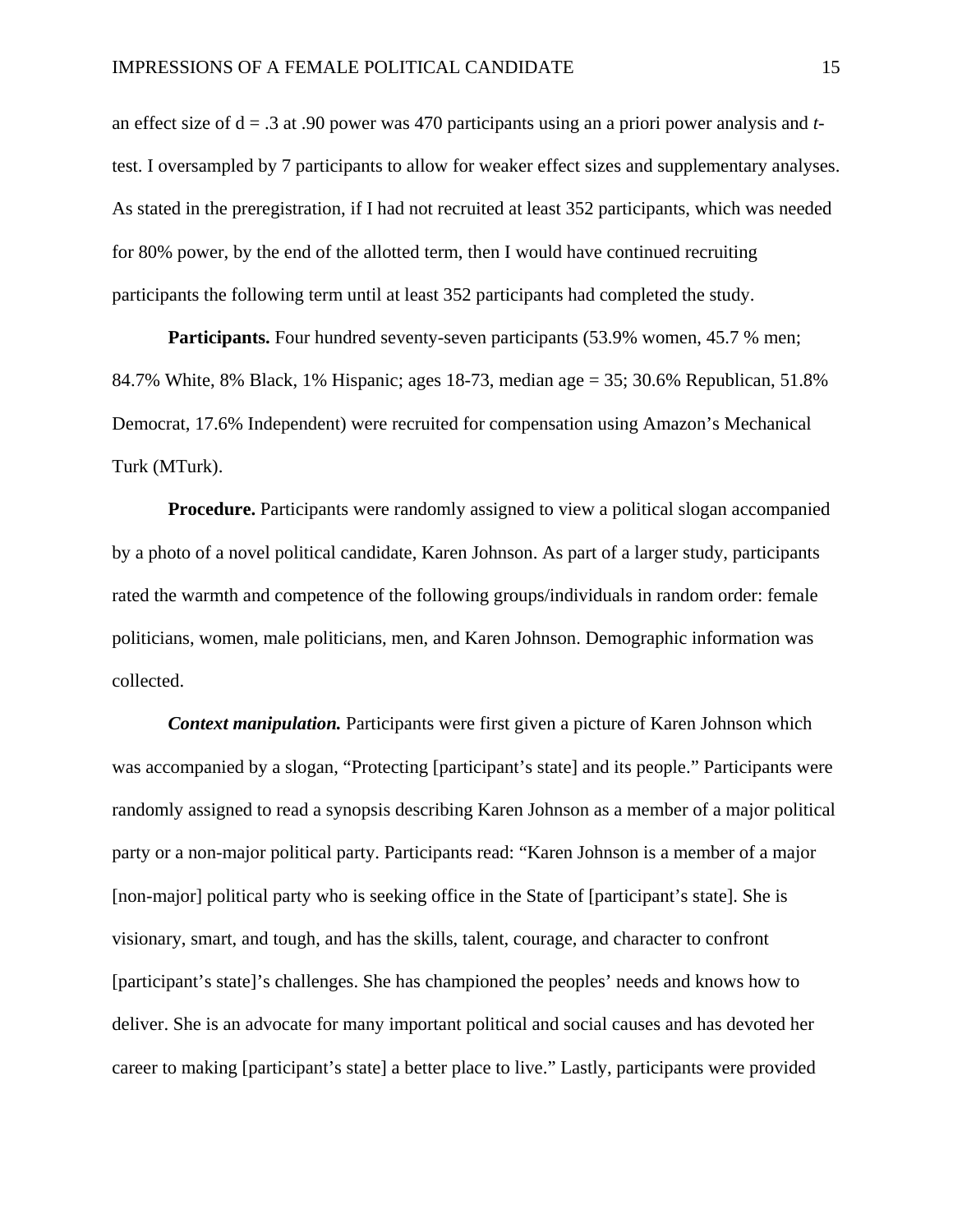with a definition and example for the political party that Karen Johnson was described as being a member of. A major political party was described as holding "...substantial influence in United States politics, receiving a significant percentage of the vote in elections. Current major political parties in the United States include Democratic Party and the Republican Party." A non-major political party was described as holding "...less influence in United States politics, receiving the third largest percentage of the vote in elections. Current non-major political parties in the United States include the Libertarian Party and the Green Party."

*Warmth and competence ratings.* Participants rated female politicians', women's, male politicians', men's, and Karen Johnson's warmth and competence (Fiske et al., 2002; Brown et al., 2018) on 5-point scales ranging from 1 (*Not at all*) to 5 (*Extremely*). Warmth-related words were warm, rude, sensitive, conceited, faithful, arrogant, courteous, and honest. Competencerelated words were competent, frivolous, intelligent, lazy, sophisticated, ignorant, industrious and independent. Female politicians', women's, male politicians', men's, and Karen Johnson's warmth and competence ratings were summed to compute a composite score (Warmth: female politician  $\alpha = .825$ , women  $\alpha = .816$ , male politician  $\alpha = .860$ , men  $\alpha = .808$ , and Karen Johnson  $\alpha = .844$ ; Competence: female politician  $\alpha = .847$ , women  $\alpha = .768$ , male politician  $\alpha = .819$ , men  $\alpha$  = .723, and Karen Johnson  $\alpha$  = .850).

## **Results**

## **Karen Johnson's perceived warmth/competence and political party affiliation.** All

measurements, standard deviations, ranges, and correlations between variables are on Tables 1-7. First, I conducted an independent samples *t*-test to compare Karen Johnson's warmth in major political party context and non-major political party context (see Figure 3). Karen Johnson's warmth did not differ when she was described as being a member of a major political party (*M* =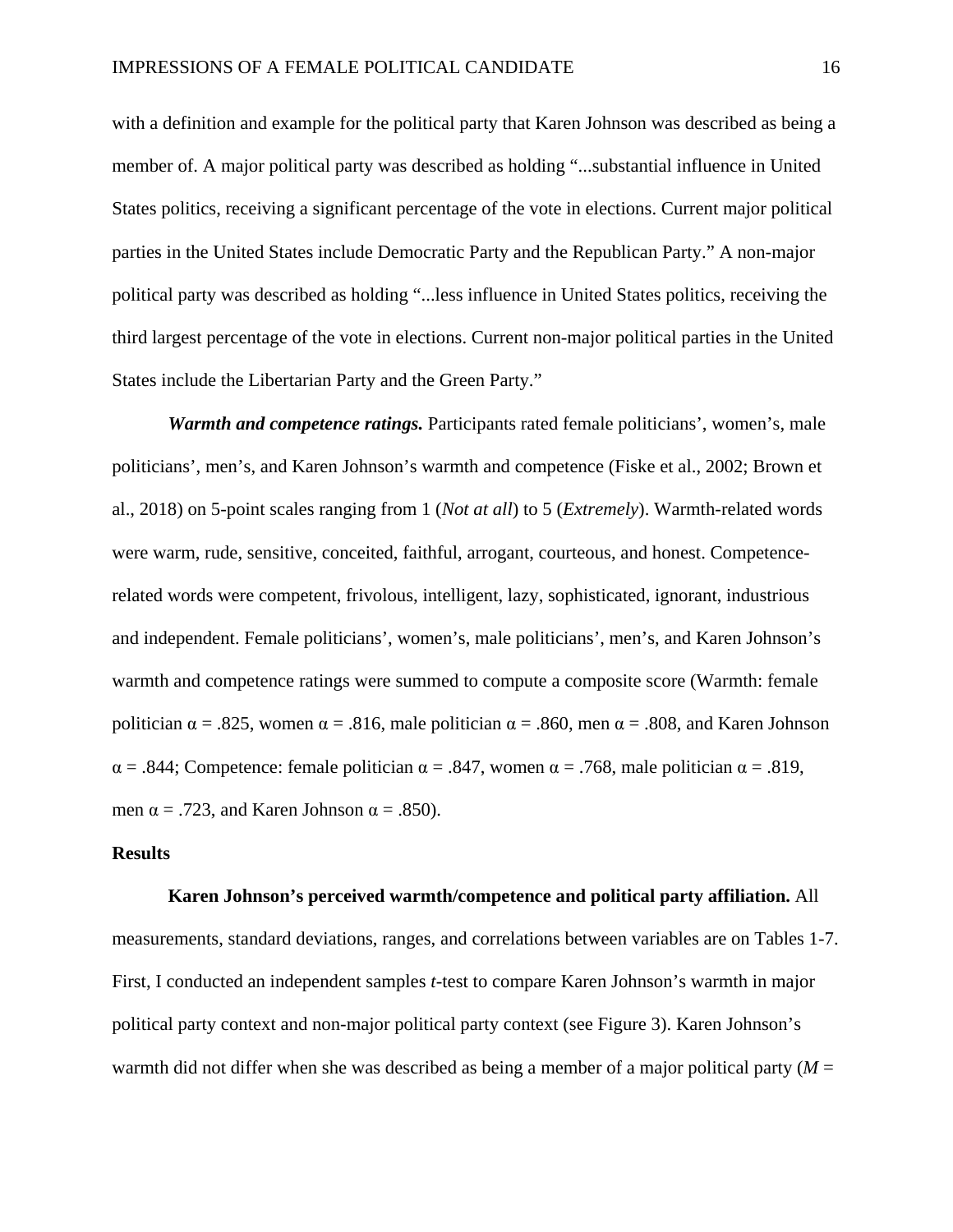29.32, *SD =* 4.76) or a non-major political party (*M* = 29.35, *SD* = 4.79), *t*(475) = .061, *p* = .997, *d* = .006. Next, I conducted an independent samples *t*-test to compare Karen Johnson's competence in major political party context and non-major political party context (see Figure 3). Karen Johnson's competence did not differ when she was described as being a member of a major political party ( $M = 30.38$ ,  $SD = 4.85$ ) or a non-major political party ( $M = 30.45$ ,  $SD =$ 5.07),  $t(475) = .170$ ,  $p = .385$ ,  $d = .016$ .

**Men and male politicians' perceived warmth/competence.** Next, I conducted a withinsubjects *t*-test analysis to compare men's perceived warmth and competence (see Figure 4; Table 2). Participants perceived men as more competent ( $M = 28.34$ ,  $SD = 4.28$ ) than warm ( $M =$ 20.47, *SD* = 4.65),  $t(476) = 29.1$ ,  $p < .001$ ,  $d = 1.76$ . Then, I conducted another within-subjects *t*test analysis to compare male politicians' perceived warmth and competence (see Figure 4). Participants perceived male politicians as more competent (*M* = 26.98, *SD* = 5.29) than warm (*M*   $= 19.21, SD = 5.54, t(475) = 26.56, p < .001, d = 1.43.$ 

# **Karen Johnson's warmth/competence based on women's and female politicians' warmth and competence.** Then, I conducted regression analyses to predict Karen Johnson's warmth based on women's warmth, female politicians' warmth, and their interaction (see Table 5). The overall model was significant,  $F(3, 473) = 54.396$ ,  $p < .001$ ,  $R^2 = .257$ . To the extent that participants saw women as warm,  $b = .229$ ,  $\beta = .215$ ,  $t(473) = 4.485$ ,  $p < .001$ , and female politicians as warm,  $b = .315$ ,  $\beta = .348$ ,  $t(473) = 7.265$ ,  $p < .001$ , they saw Karen Johnson as warm. Also, there was an interaction between participants' view of women and female politicians as warm, *b* = .015, *β* = .084, *t*(493) = 2.087, *p* = .037. Using a median split, I found that when female politicians were categorized as having low warmth, to the extent that participants saw women as warm, they saw Karen Johnson as warm,  $b = .303$ ,  $\beta = .278$ ,  $t(260) =$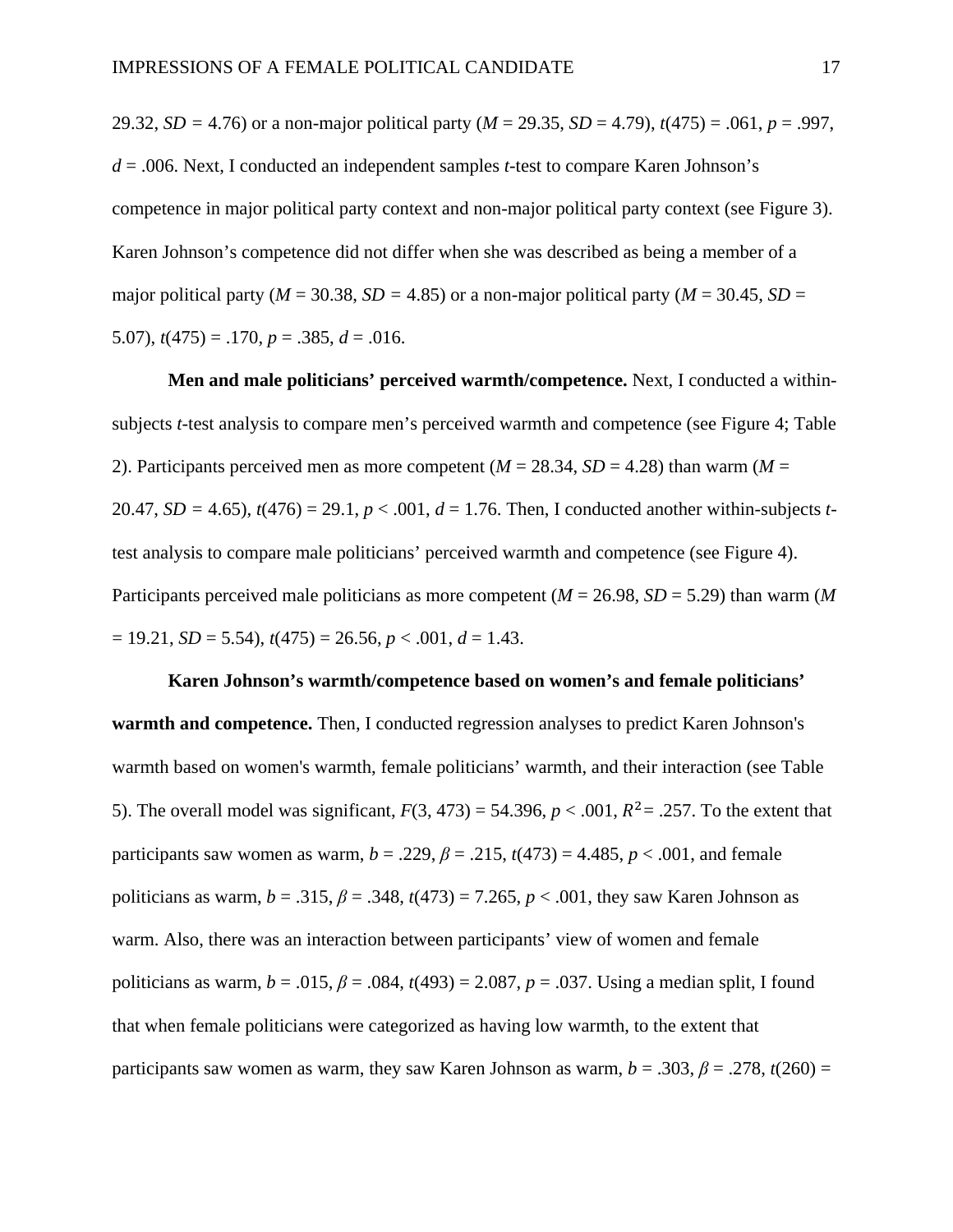4.661, *p* < .001. However, when female politicians categorized as having high warmth, to the extent that participants saw women as warm, they saw Karen Johnson as warm,  $b = .248$ ,  $\beta =$  $.224, t(213) = 3.361, p = .001.$ 

Additionally, I conducted regression analyses to predict Karen Johnson's competence based on women's competence, female politicians' competence, and their interaction (see Table 5). The overall model was significant,  $F(3, 473) = 75.487$ ,  $p < .001$ ,  $R^2 = .324$ . To the extent that participants saw female politicians as competent,  $b = .471$ ,  $\beta = .510$ ,  $t(473) = 10.860$ ,  $p < .001$ , they saw Karen Johnson as competent. However, no relationship emerged between women's perceived competence and Karen Johnson's perceived competence,  $b = .083$ ,  $\beta = .084$ ,  $t(473) =$ 1.796,  $p = 0.073$ . Also, there was an interaction between participants view of women and female politicians as competent, *b* = .020, *β* = .124, *t*(473) = 3.268, *p* = .001. Using a median split, I found that when female politicians were categorized as having low competence, to the extent that participants saw women as competent, they saw Karen Johnson as competent,  $b = .253$ ,  $\beta = .056$ ,  $t(251) = 4.543 p < .001$ . When female politicians were categorized as having high competence, there was no relationship between perceptions of women's competence and Karen Johnson's competence,  $b = .094$ ,  $\beta = .089$ ,  $t(222) = 1.334$ ,  $p = .184$ .

**Karen Johnson's warmth/competence based on men and male politicians' warmth and competence.** Next, I conducted regression analyses to predict Karen Johnson's competence based on men's competence, male politicians' competence, and their interaction (see Table 6). The overall model was significant,  $F(3, 473) = 16.603$ ,  $p < .001$ ,  $R^2 = .095$ . To the extent that participants saw men as competent,  $b = .260$ ,  $\beta = .225$ ,  $t(473) = 4.227$ ,  $p < .001$ , and male politicians as competent,  $b = .112$ ,  $\beta = .120$ ,  $t(473) = 2.249$ ,  $p = .025$ , they saw Karen Johnson as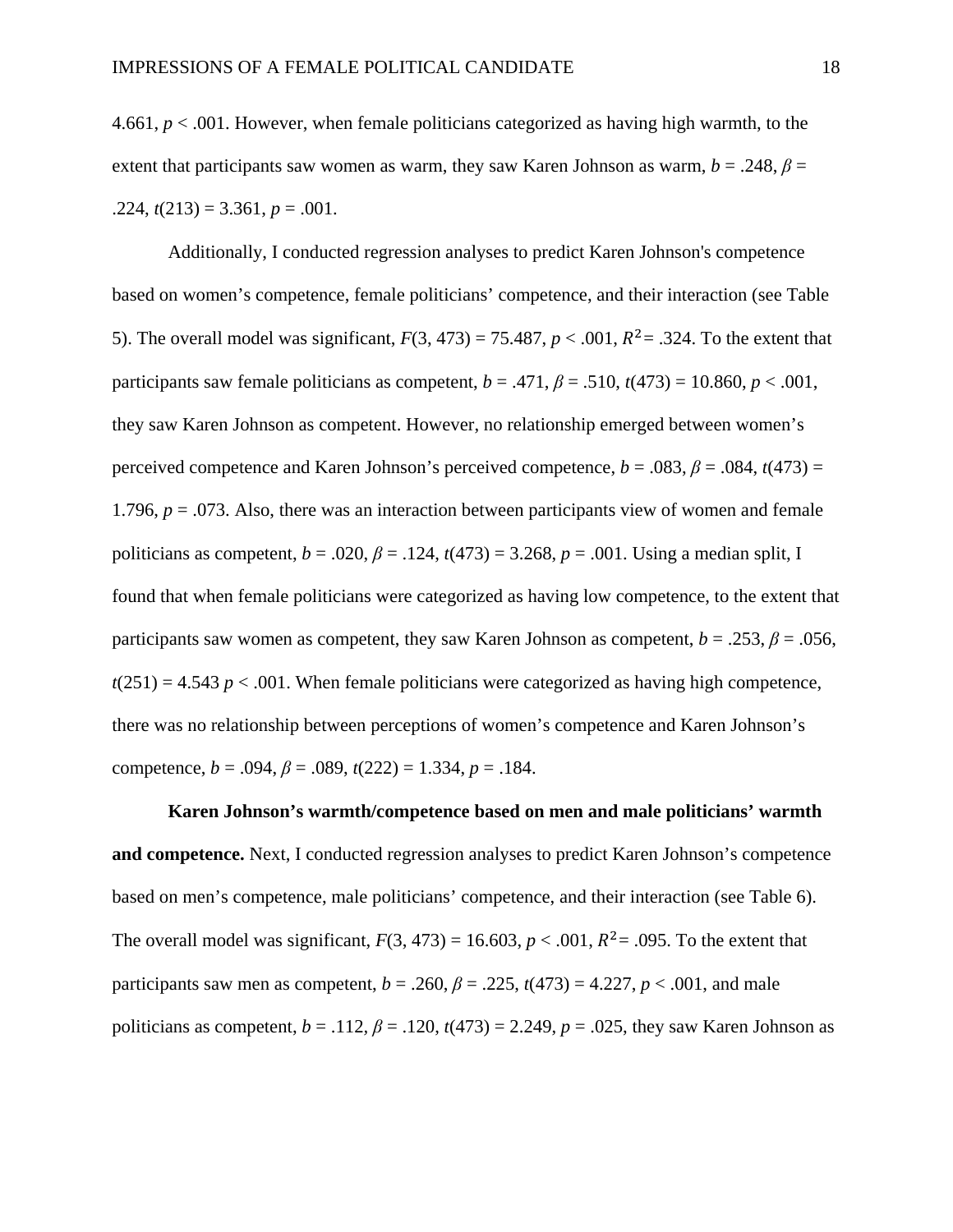competent. However, there was no interaction between participants' view of men and male politicians as competent,  $b = .002$ ,  $\beta = .009$ ,  $t(473) = .205$ ,  $p = .837$ .

Following this, I conducted regression analyses to predict Karen Johnson's warmth based on men's warmth, male politicians' warmth, and their interaction (see Table 6). The overall model was significant,  $F(3, 473) = 4.591$ ,  $p = .004$ ,  $R^2 = .028$ . Men's warmth,  $b = -.057$ ,  $\beta = -$ .056,  $t(473) = -0.915$ ,  $p = 0.361$ , and male politicians warmth,  $b = -0.052$ ,  $\beta = -0.061$ ,  $t(473) = -0.985$ , *p* = .325, did not significantly predict Karen Johnson's warmth. However, there was an interaction between participants view of men and male politicians as warm,  $b = .023$ ,  $\beta = .156$ ,  $t(473) =$ 3.344, *p* = .001. Using a median split, I found that when male politicians were categorized as having low warmth, there was no relationship between perceptions of men's warmth and Karen Johnson's warmth,  $b = .093$ ,  $β = .082$ ,  $t(238) = 1.268$ ,  $p = .206$ . When male politicians were categorized as having high warmth, there was no relationship between perceptions of men's warmth and Karen Johnson's warmth,  $b = -.088$ ,  $\beta = -.086$ ,  $t(235) = -1.051$ ,  $p = .294$ .

**Karen Johnson's warmth/competence based on women and female politicians' warmth and competence, and party type.** Next, I conducted a regression analysis examining the impact of women's warmth, female politicians' warmth, party type, interactions between female politicians' warmth and party type, and interactions between women's warmth and party type on Karen Johnson's warmth (see Table 7). The overall model was significant,  $F(7, 469) =$ 23.190,  $p < .001$ ,  $R^2 = .257$ . To the extent that participants saw women as warm,  $b = .206$ ,  $\beta =$ .193,  $t(469) = 2.970$ ,  $p = .003$ , and female politicians as warm,  $b = .327$ ,  $\beta = .361$ ,  $t(469) = 5.478$ , *p* < .001, Karen Johnson was seen as warm. Regardless of whether or not Karen Johnson was affiliated with major or non-major political party, her perceived warmth did not change,  $b = -$ .156,  $\beta$  = -.016,  $t(469)$  = -.367,  $p = .714$ . There was no interaction between participants view of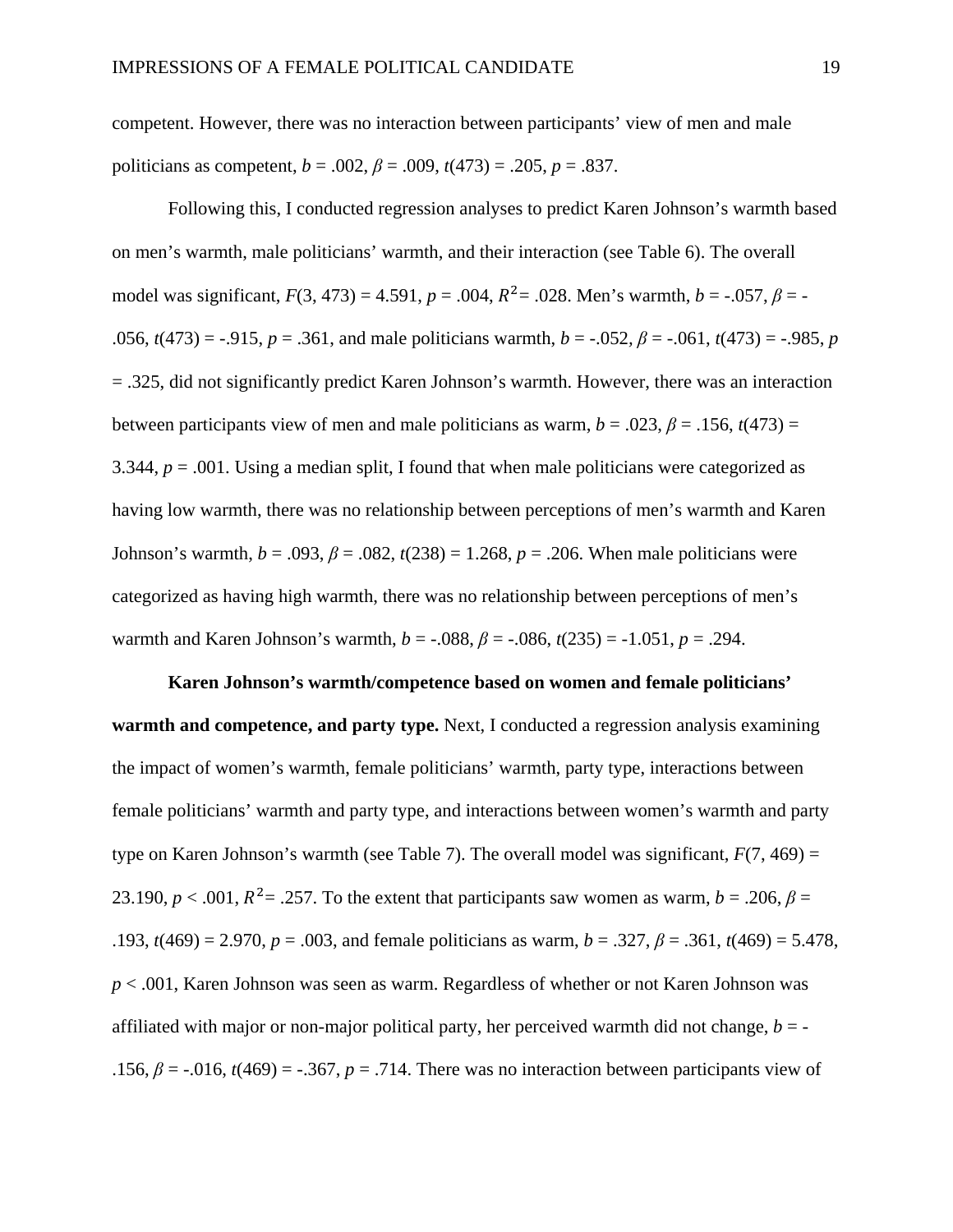female politicians as warm and party type,  $b = -.021$ ,  $\beta = -.027$ ,  $t(469) = -.313$ ,  $p = .754$ , or women as warm and party type,  $b = .053$ ,  $\beta = .034$ ,  $t(469) = .515$ ,  $p = .607$ .

 Then, I conducted a regression analysis examining the impact of women's competence, female politicians' competence, party type, and interactions between female politicians' competence and party type as well as women's competence and party type on Karen Johnson's competence (see Table 7). The overall model was significant,  $F(7, 469) = 35.465$ ,  $p < .001$ ,  $R^2 =$ .346. To the extent that participants saw women as competent,  $b = .225$ ,  $\beta = .227$ ,  $t(469) = 3.595$ , *p* < .001, and female politicians as competent, *b* = .360, *β* = .389, *t*(469) = 6.004, *p* < .001, Karen Johnson was seen as competent. Regardless of whether or not Karen Johnson was affiliated with major or non-major political party, her perceived competence did not change,  $b = -0.452$ ,  $\beta = -0.452$ .046,  $t(469) = -1.079$ ,  $p = .281$ . There was an interaction between participants view of female politicians as competent and party type,  $b = .246$ ,  $\beta = .194$ ,  $t(469) = 2.860$ ,  $p = .004$ . When Karen Johnson was portrayed as a major political party candidate, to the extent that participants saw female politicians as competent,  $b = .356$ ,  $\beta = .387$ ,  $t(230) = 5.903$ ,  $p < .001$ , they saw Karen Johnson as competent. When Karen Johnson was portrayed as a non-major political party candidate, to the extent that participants saw female politicians as competent,  $b = .591$ ,  $\beta = .638$ ,  $t(241) = 9.417$ ,  $p < .001$ , they saw Karen Johnson as competent. There was no interaction between women's competence and party type,  $b = -.312$ ,  $\beta = -.224$ ,  $t(469) = .3389$ ,  $p = .054$ .

**Karen Johnson as a major party candidate.** To investigate how portraying Karen Johnson as a specific political party candidate might change how the stereotypes of women and female leaders predict Karen Johnson's attributes, I conducted a regression analysis examining the impact of women's warmth, and female politicians' warmth, on Karen Johnson's warmth when she is portrayed as a major political party candidate (see Table 7). The overall model was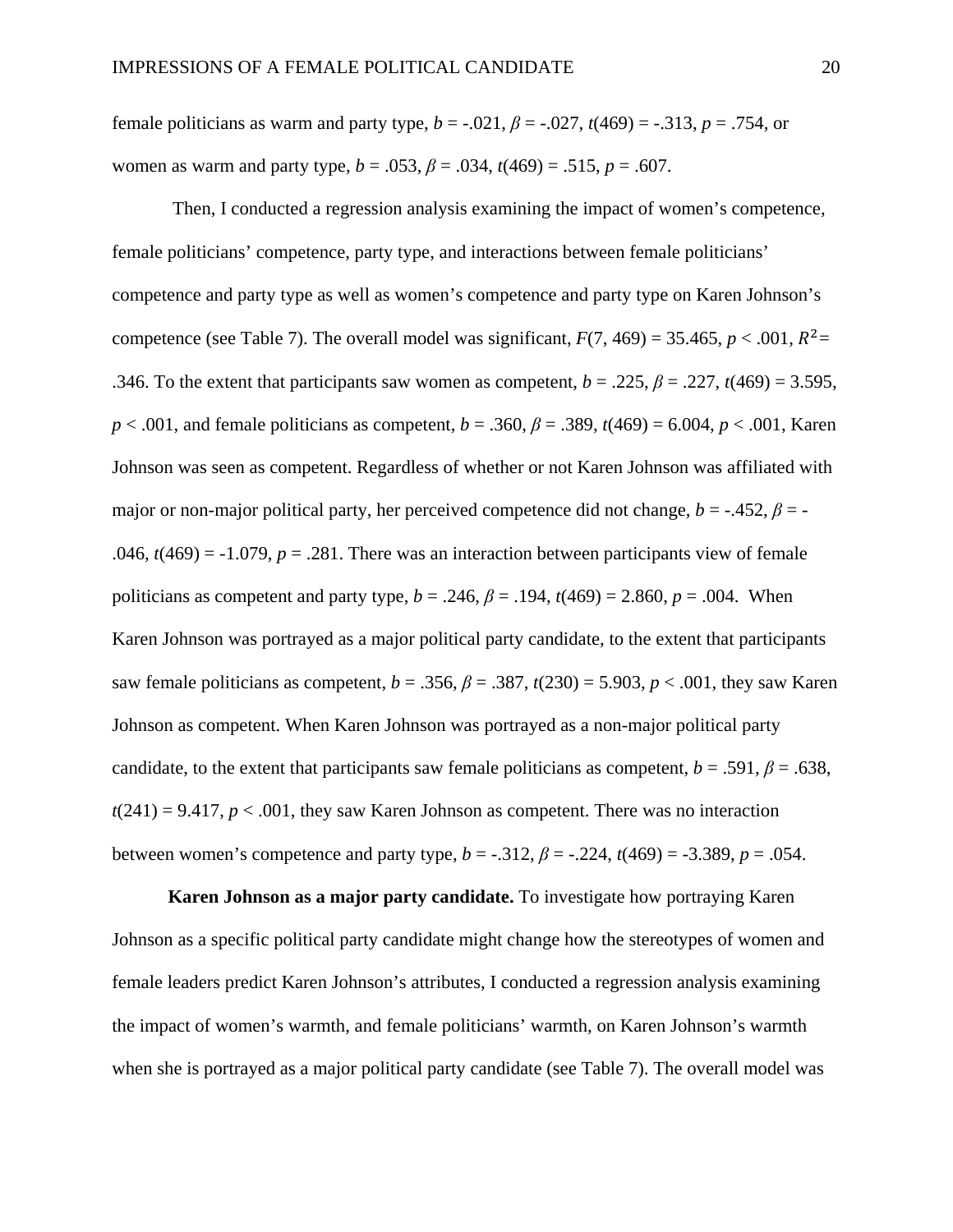significant,  $F(2,230) = 38.582$ ,  $p < .001$ ,  $R^2 = .251$ . To the extent that participants saw women as warm, *b* = .191, *β* = .186, *t*(230) = 2.796, *p* = .006, and female politicians as warm, *b* = .337, *β* = .379,  $t(230) = 5.694$ ,  $p < .001$ , they saw Karen Johnson as warm.

Next, I conducted a regression analysis examining the impact of women's competence, and female politicians' competence, on Karen Johnson's competence when she is portrayed as a major political party political candidate (see Table 7). The overall model was significant,  $F(2,230) = 49.597$ ,  $p < .001$ ,  $R^2 = .549$ . To the extent that participants saw women as competent,  $b = .225$ ,  $\beta = .233$ ,  $t(230) = 3.566$ ,  $p < .001$ , and female politicians as competent,  $b = .356$ ,  $\beta =$ .387,  $t(230) = 5.903$ ,  $p < .001$ , they saw Karen Johnson as competent.

**Karen Johnson as a non-major party candidate.** Also, to investigate how portraying Karen Johnson as a specific political party candidate might change how the stereotypes of women and female leaders predict Karen Johnson's attributes, I conducted a regression analysis examining the impact of women's warmth, and female politicians' warmth, on Karen Johnson's warmth when she was portrayed as a non-major political party candidate (see Table 7). The overall model was significant,  $F(2, 241) = 40.022$ ,  $p < .001$ ,  $R^2 = .249$ . To the extent that participants saw women as warm,  $b = .244$ ,  $\beta = .221$ ,  $t(241) = 3.202$ ,  $p = .002$ , and female politicians as warm,  $b = .312$ ,  $\beta = .337$ ,  $t(241) = 4.892$ ,  $p < .001$ , they saw Karen Johnson as warm.

Finally, I conducted a regression analysis examining the impact of women's competence, and female politicians' competence, on Karen Johnson's competence when she was portrayed as a non-major political party candidate (see Table 7). The overall model was significant, *F*(2, 241)  $= 63.830, p < .001, R<sup>2</sup>= .346$ . No relationship emerged between women's perceived competence and Karen Johnson's perceived competence,  $b = -.083$ ,  $\beta = -.082$ ,  $t(241) = -1.214$ ,  $p = .226$ . To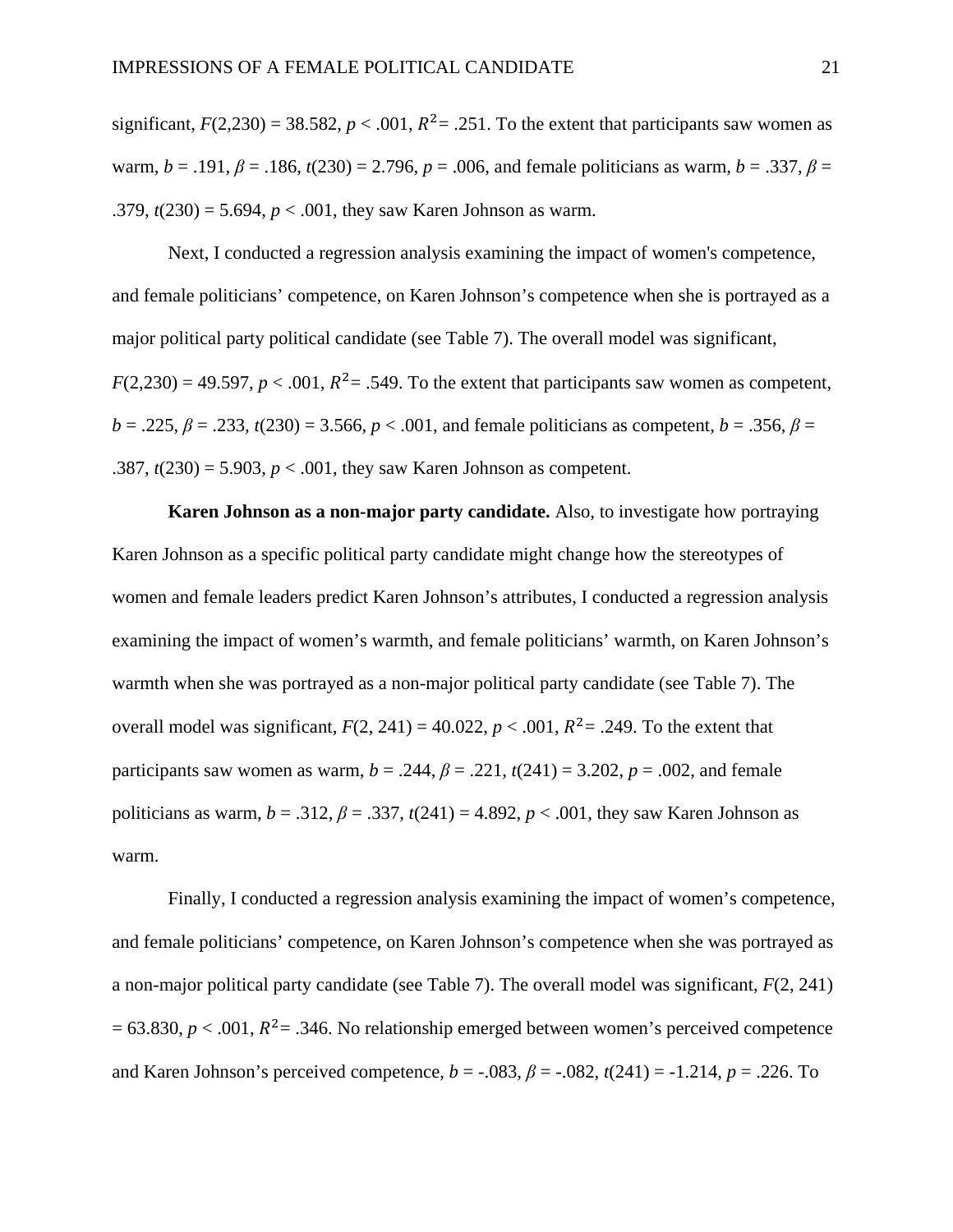the extent that participants saw female politicians as competent,  $b = .591$ ,  $\beta = .638$ ,  $t(241) =$ 9.417,  $p < .001$ , they saw Karen Johnson as competent.

**Discussion***.* Participants perceived men and male politicians as more competent than warm. Also, the stereotypes of men and male politicians as competent, predicted the stereotypes of Karen Johnson as competent. However, there was no relationship between men and male politicians' warmth and Karen Johnson's warmth.

Furthermore, the stereotypes of women and female politicians as warm or competent, predicted the stereotypes of Karen Johnson as warm or competent. Participants' perceptions of Karen Johnson's warmth or competence did not change based on party type. When participants perceived women and female politicians as warm or competent, they perceived Karen Johnson as warm or competent when she was portrayed as a major political party candidate. However, there was no relationship between women's competence and Karen Johnson's competence when she was portrayed as a non-major political party candidate.

### **General Discussion**

Although the major political parties were viewed more positively than the non-major political parties, when an unknown political candidate, Karen Johnson, was introduced, participants perceived her as having warmth and competence stereotypic traits when she was affiliated with a major political party. However, when Karen Johnson was affiliated with a nonmajor political party, participants perceived her as having only warmth stereotypic traits, as no relationship emerged between Karen Johnson and competence stereotypic traits. Among participants for whom Karen Johnson was portrayed as a major political party candidate, and who perceived women and female politicians as warm or competent, they perceived Karen Johnson as warm or competent. Therefore, she was subgrouped, because the stereotypes of both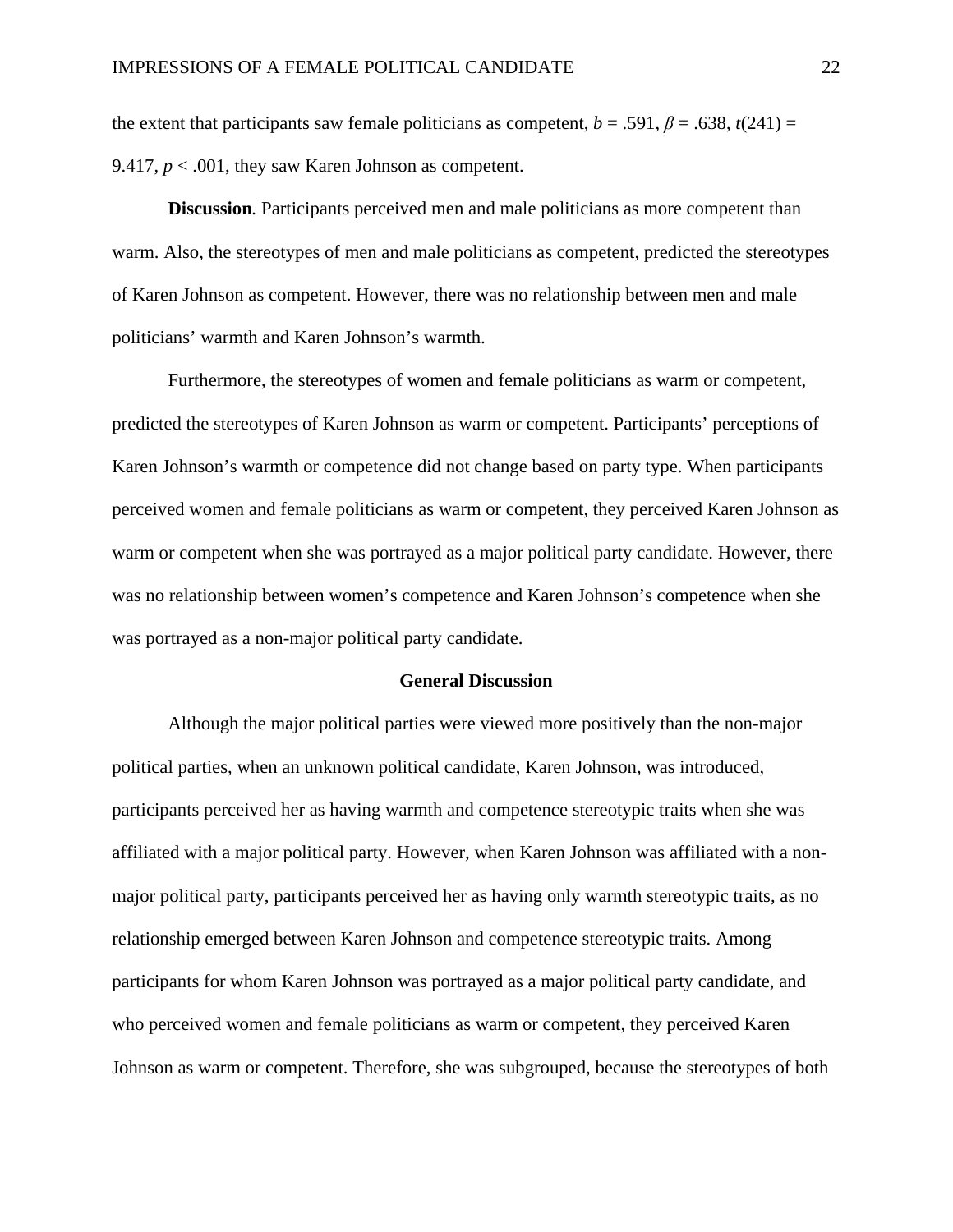groups, women and female politicians, were associated with Karen Johnson. Yet, among participants for whom Karen Johnson was portrayed as a non-major political party candidate, no relationship emerged between women's competence and Karen Johnson's competence. Therefore, she was subtyped, because the stereotypes of female politicians were not ascribed to her, but the stereotypes of women were ascribed to her.

Previous research has focused on stereotypes of male and female political candidates (Leeper, 1991; Rosenwasser, & Seale, 1988; Schneider & Bos, 2014). By investigating the stereotypes people attribute to politicians and political candidates representing different parties, as well as different genders, we can better understand the reasons why there is a clear gender gap in United States politics, and why women are underrepresented in political office. If voters attribute stereotypes which are inconsistent with leadership stereotypes to a political candidate/party, such as portraying an inability to implement change or competently fill the leadership role in general, then they will be less likely to support this candidate/party. Alternatively, if they attribute stereotypes consistent with leadership to a political candidate/party, or those which portray a candidate/party as a capable, confident leader/representation, then voters will be more likely to support this candidate/party. Therefore, if United States voters attributed leadership consistent stereotypes to female political candidates, we would see more of them in political leadership roles and the gender gap may begin to shrink. Furthermore, if voters attributed leadership consistent stereotypes to political candidates representing different parties, we would have a better understanding as to which political party would have more voter support.

## **Limitations and Future Directions**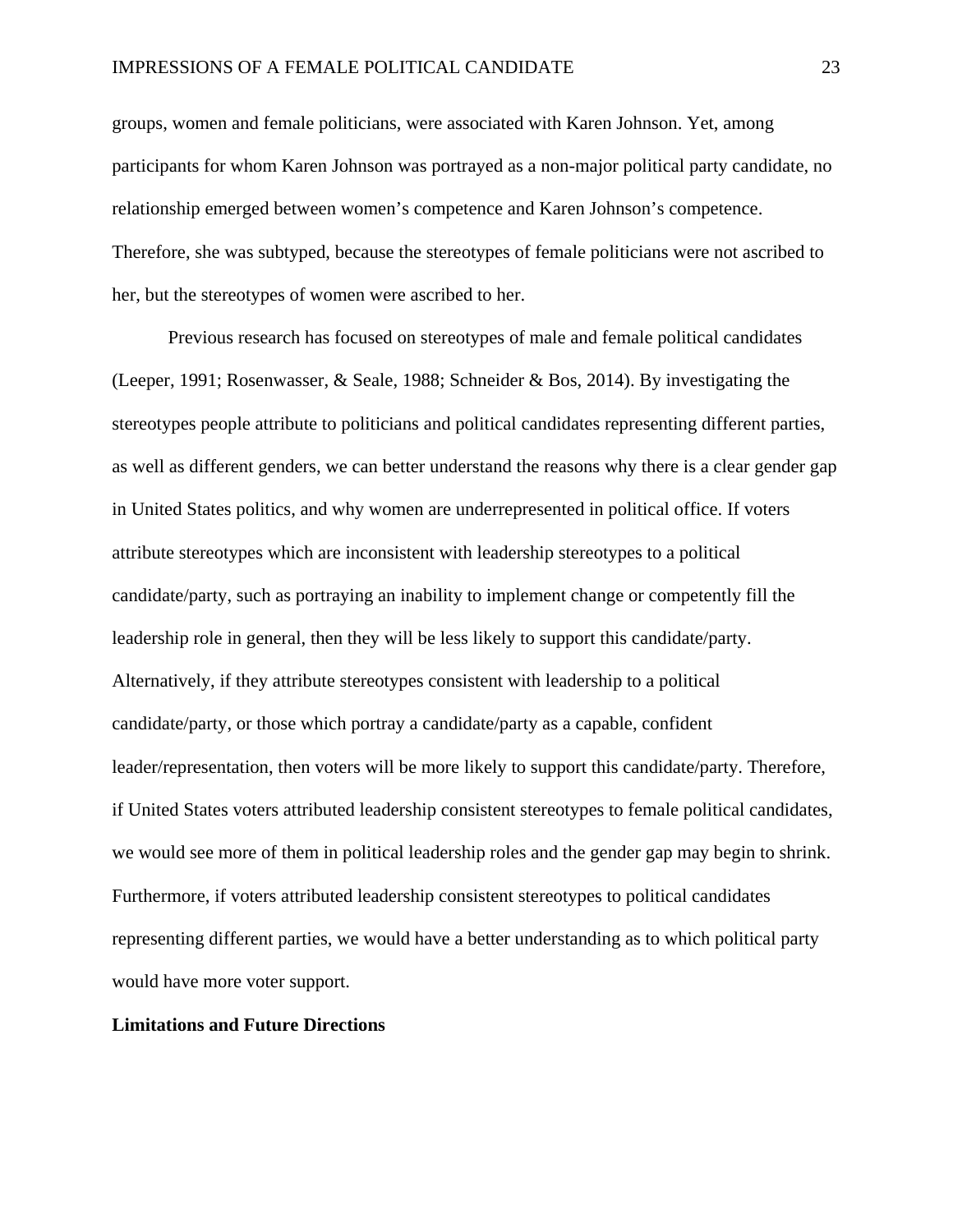Information regarding stereotype attributions could help people to better understand cultural differences regarding gender stereotyping and its comparable impact on men and women in political leadership positions. The current research only focused on the United States, which was an issue because other countries may contribute alternative views regarding the stereotypes associated with politics and politicians. It would be interesting for future research to explore whether people from other countries (e.g., Great Britain, South Africa), who utilize other political structures (e.g., British Parliament, South African Parliament), attribute similar stereotypes (e.g., warmth and competence) to a novel female political candidate as well as male politicians, and female politicians in a leadership positions in government. Perhaps the stereotypes ascribed to female politicians from other countries will be different than the United States, because many parts of the world are populated by collectivist cultures who value communal traits, while the United States, as an individualist culture, values agentic traits (Abele & Wojciszke, 2007).

Another limitation of this research was that stereotypes, valence scores, and strength scores were gathered for two major political parties and only one non-major political party, which was a problem because people make choices based on the options provided, so the fewer options offered, the less information we can obtain. It would be interesting to investigate the stereotypes people attribute to two non-major political parties (e.g., Independent Party versus Green Party) and how strongly and how positively or negatively they feel about the stereotypes. Perhaps these findings would show that the major political parties (e.g., Democratic Party and Republican Party) would still be viewed more positively than the non-major parties (e.g., Independent Party and Green Party), but one non-major political party would be viewed more positively than the other (e.g., the Green Party would be viewed more positively than the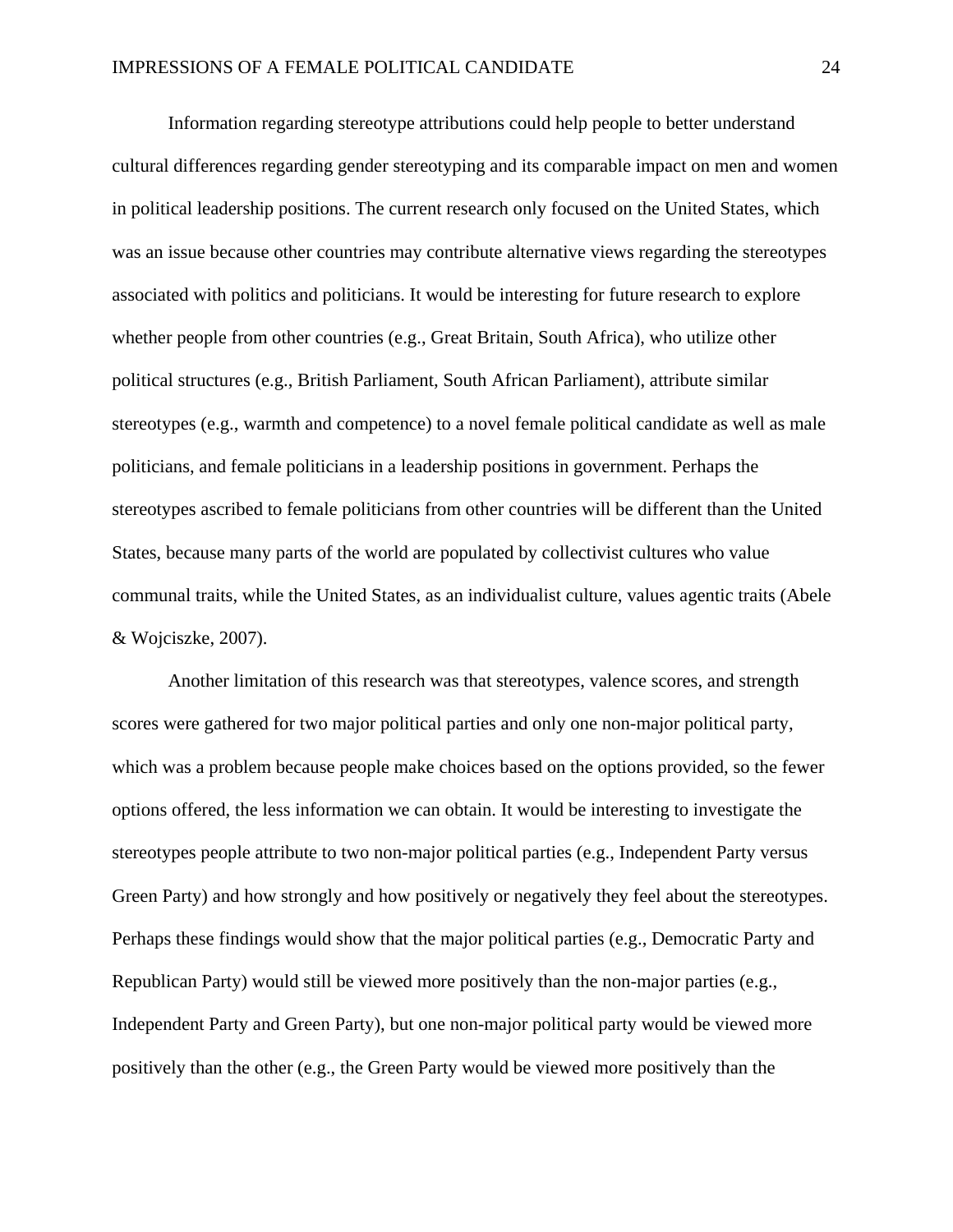Independent Party). Future researchers exploring this could help us understand the more familiar people are with a political party, the more positively they viewed the political party and the more likely they are to support and ultimately vote for the political party. Also, knowing the stereotypes people attribute to each non-major political party could open doors to explore the similarities rather than the differences non-major political parties share with major political parties. This knowledge could then offer the non-major political parties more opportunity to impact voters who support major political parties which share similar concerns as their own party.

Furthermore, this research was limited in that I presented participants with only a White female political candidate, which is a problem because the stereotypes people have about White women are not the same as the stereotypes people have about all women (Johnson, Freeman, & Pauker, 2012; Phills, et al., 2017; Putnam, 2003). Future researchers should present participants with political candidates of a different race or gender (e.g., Black female political candidate, Black male political candidate, White female political candidate, and White male political candidate), so they can explore and compare stereotypic attributes (e.g., warmth and competence) people ascribe to candidates with different characteristics. This information could be important in helping to understand the impact different stereotypes people have toward political candidates with comparable characteristics, and whether the stereotypes influence subtyping and subgrouping for these candidates. For instance, would both a Black male candidate and White male candidate be subgrouped because the stereotypes ascribed to them overlap with those of men in general? Or would one of them be subtyped because the stereotypes ascribed to him are different from men in general?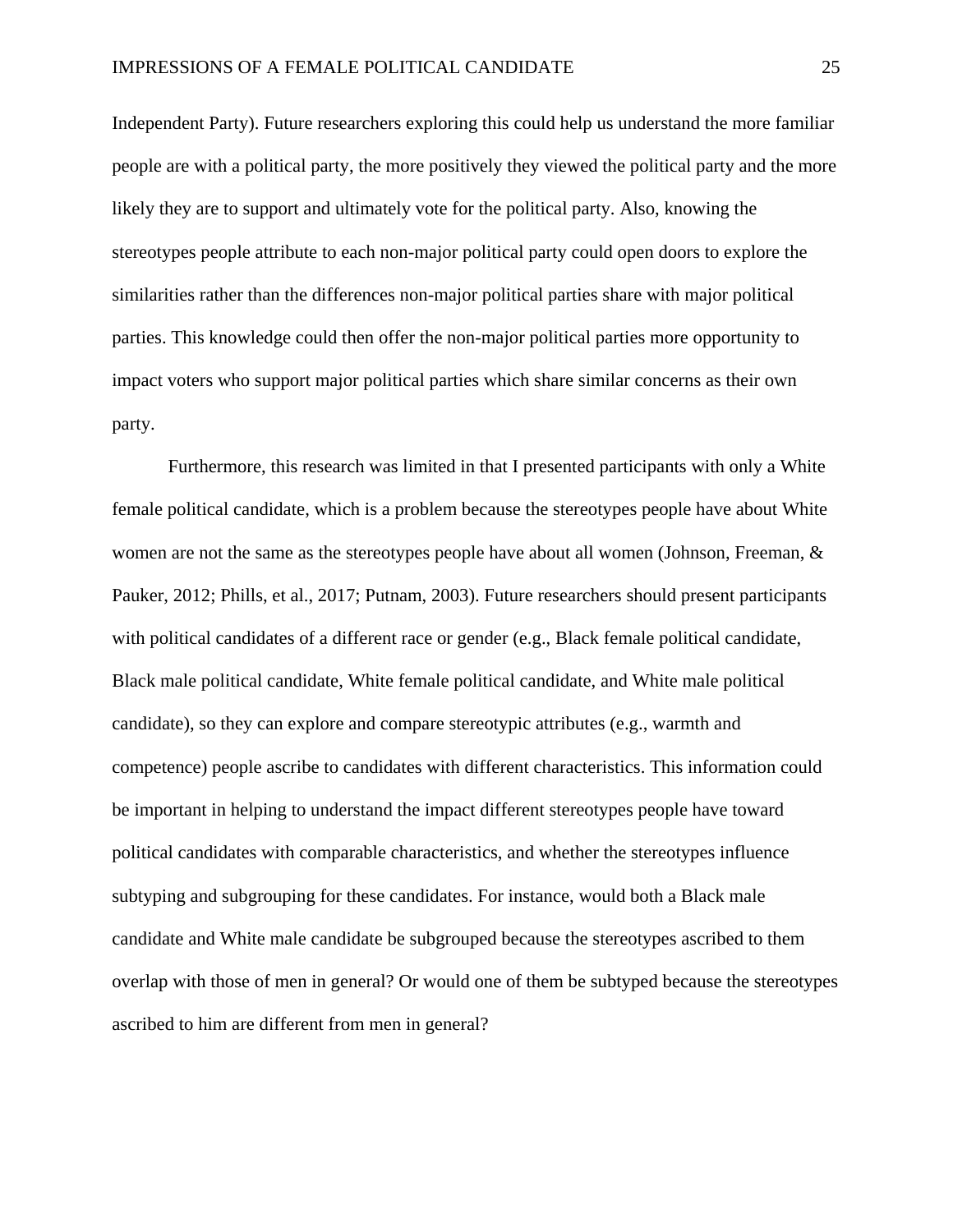Also, researchers should investigate whether being a member of multiple groups (e.g., being black, a woman, and a politician) influences people's stereotypes. This could help people understand which stereotypes overlap for specific groups. Then, we can ask whether being a member of multiple groups influences the strength or valence people feel toward the candidates and whether this makes them more or less likely to vote for and support these candidates. Ultimately, knowing whether being a member of multiple groups influences people's stereotypes could assist in recognizing how stereotypes of people who are in multiple groups are being shaped.

## **Conclusion**

Understanding the stereotypes we attribute to different political candidates is useful and important because stereotypes influence the way we think about people and how we feel towards them, which impacts the choices people make when voting for a political representative. This exploration has afforded us more understanding that people perceived women and female politicians as having stereotypic traits that were not usually associated with political leadership roles, but men and male politicians were perceived as possessing these stereotypic traits. Additionally, the lack of familiarity with a political candidate may impact the stereotypic traits people ascribe to the candidate, as we saw with Karen Johnson because people ascribed both warm and competent stereotypic traits to her. Also, in finding that major political parties are viewed more positively than non-major political parties, we can better comprehend people's perceptions of political representatives based on party affiliation in addition to gender. Future researchers should examine the impact stereotypes have on people's preference for political candidates of different races and gender, ultimately becoming closer to bridging the gender gap in the United States.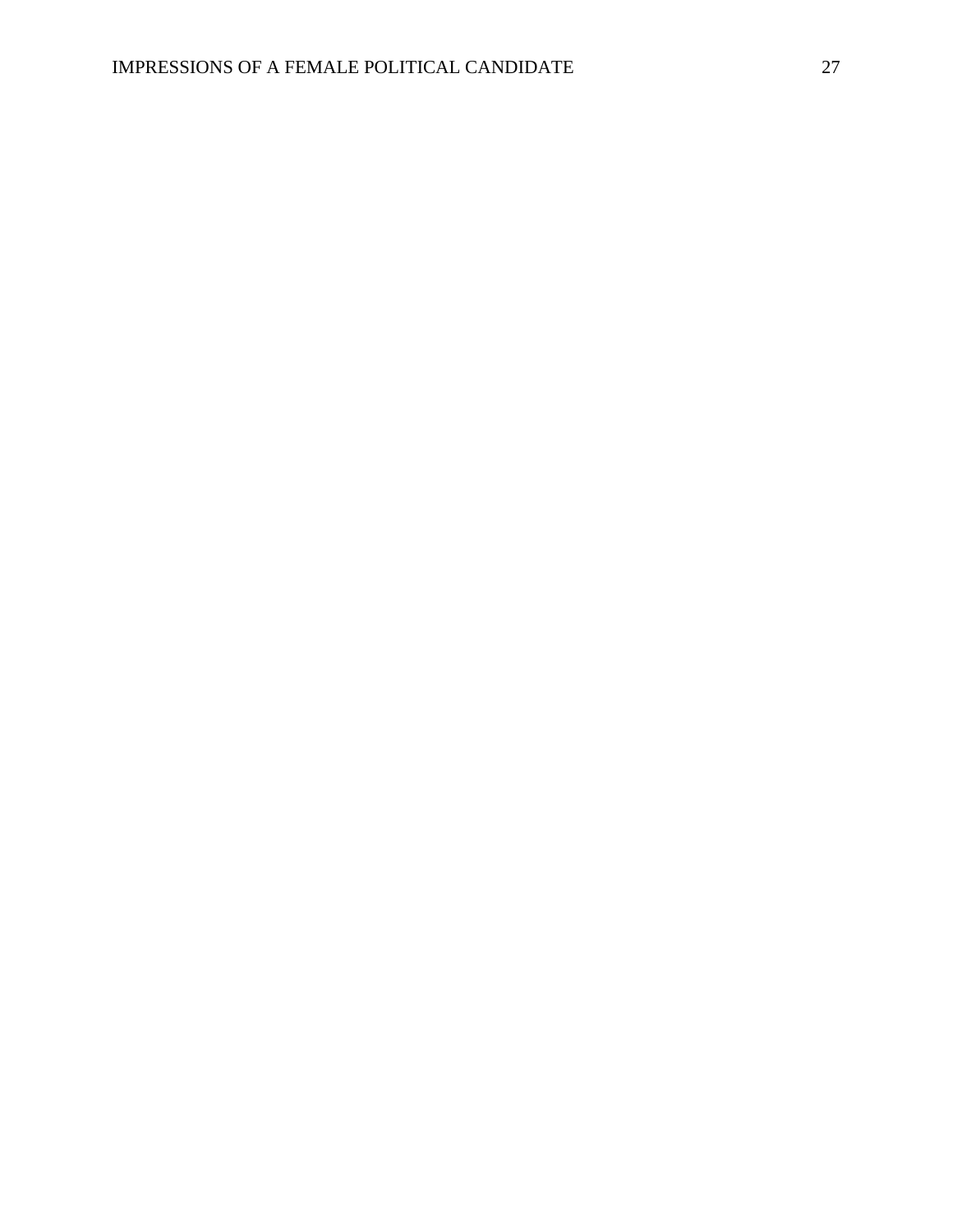### References

- Abele, A. E., & Wojciszke, B. (2007). Agency and communion from the perspective of self versus others. *Journal of Personality and Social Psychology, 93*(5), 751. doi: 10.1037/0022-3514.93.5.751
- Alexander, D, & Andersen, K. (1993). Gender as a Factor in the Attribution of Leadership Traits. *Political Research Quarterly, 46*, 527-545. doi: 10.1177/106591299304600305
- Bakan, D. (1966). *The duality of human existence: Isolation and communion in Western man*. Boston, MA: Beacon Press.
- Bandura, A., & Walters, R. H. (1977). *Social learning theory* (Vol. 1). Englewood Cliffs, NJ: Prentice-hall.
- Black, J. H., & Erickson, L. (2003). Women candidates and voter bias: Do women politicians need to be better? *Electoral Studies, 22*(1), 81-100. doi: 10.1016/S0261-3794(01)00028-2
- Brown, E. R., Phills, C. E., Mercurio, D. G., Olah, M. D., & Veilleux, C. J. (2018). Ain't she a woman? How stereotypes about women and female politicians relate to Hillary Clinton's and female politicians' traits. *Analyses of Social Issues and Public Policy.* doi: 10.1111/asap.12151
- Campbell, A. (1980). *The American Voter.* Chicago, IL: University of Chicago Press.
- Campbell, R., Childs, S., & Lovenduski, J. (2010). Do women need women representatives?. *British Journal of Political Science*, *40*(1), 171-194. doi: 10.1017/S0007123409990408
- Center for American Women and Politics. (2018) *Women in Elective Office 2018*. Retrieved from http://www.cawp.rutgers.edu/women-elective-office-2018
- Democratic American Party (2016). *Platform of the National Democratic American Party.* Retrieved from https://www.democrats.org/party-platform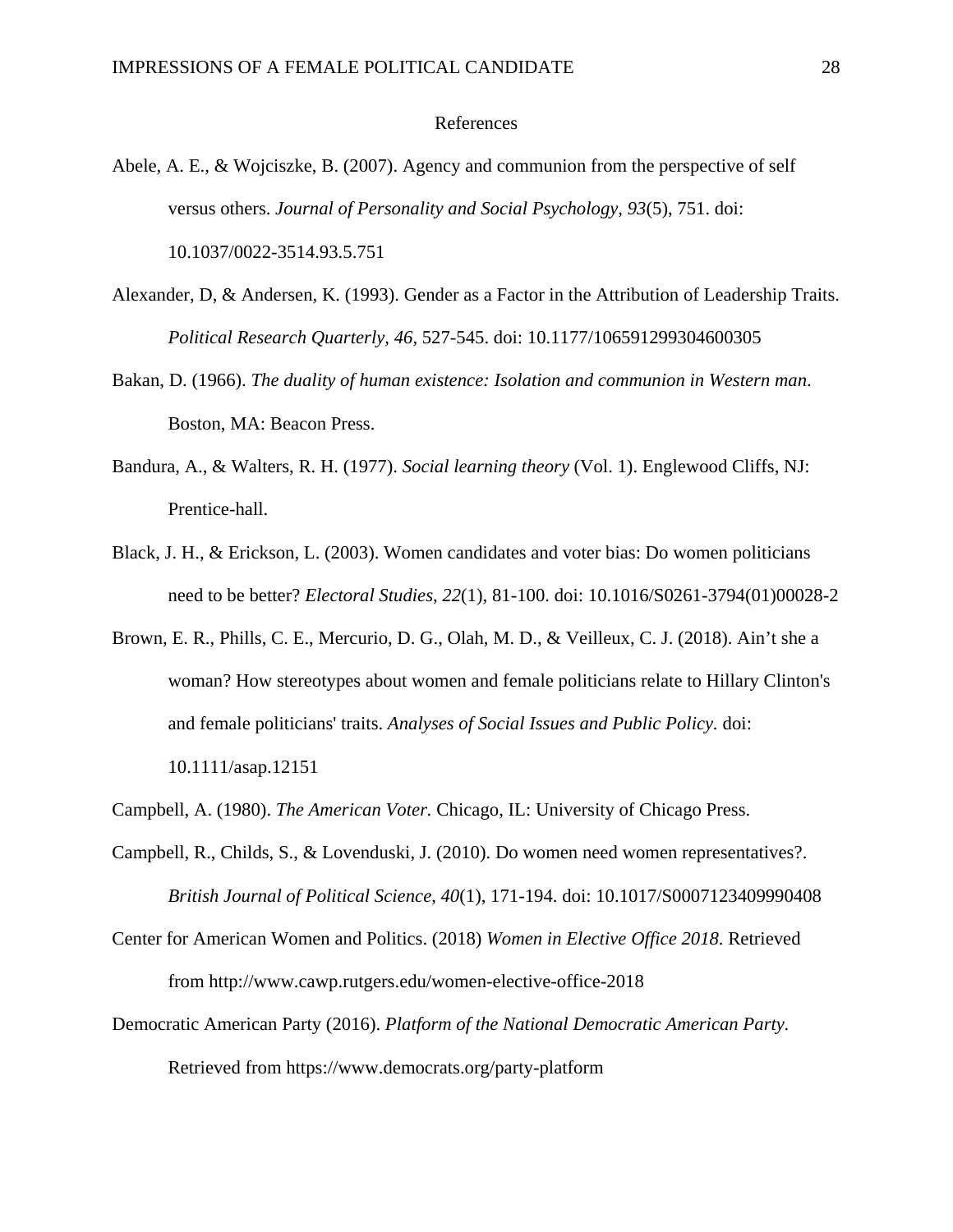- Diehl, M., Owen, S., & Youngblade, L. (2004). Agency and communion attributes in adults' spontaneous self-representations. *International Journal of Behavioral Development*, *28*(1), 1-15. doi: 10.1080/01650250344000226
- Diekman, A. B., & Eagly, A. H. (2000). Stereotypes as dynamic constructs: Women and men of the past, present, and future. *Personality and Social Psychology Bulletin, 26*(10), 1171- 1188. doi: 10.1177/0146167200262001
- Dolan, K. (2010). The impact of gender stereotyped evaluations on support for women candidates. *Political Behavior*, *32*(1), 69-88. doi: 10.1007/s11109-009-9090-4
- Dovi, S. (2007). Theorizing women's representation in the United States. *Politics & Gender*, *3*(3), 297-319. doi: 10.1017/S1743923X07000281
- Duckitt, J., Bizumic, B., Krauss, S. W., & Heled, E. (2010). A tripartite approach to right-wing authoritarianism: The authoritarianism-conservatism-traditionalism model. *Political Psychology, 31*(5), 685-715. doi: 10.1111/j.1467-9221.2010.00781.x
- Eagly, A. H., & Diekman, A. B. (2005). What is the problem? Prejudice as an attitude-incontext. *On the Nature of Prejudice, 50*, 19-35. doi: 10.1002/9780470773963.ch2
- Eagly, A. H., Diekman, A. B., Schneider, M. C., & Kulesa, P. (2003). Experimental tests of an attitudinal theory of the gender gap in voting. *Personality and Social Psychology Bulletin*, *29*(10), 1245-1258. doi: 10.1177/0146167203255765
- Eagly, A. H., & Karau, S. J. (2002). Role congruity theory of prejudice toward female leaders. *Psychological Review*, *109*(3), 573. doi: 10.1037//0033-295X.109.3.573
- Eagly, A. H., & Steffen, V. J. (1984). Gender stereotypes stem from the distribution of women and men into social roles. *Journal of Personality and Social Psychology, 46*(4), 735. doi: 10.1037/0022-3514.46.4.735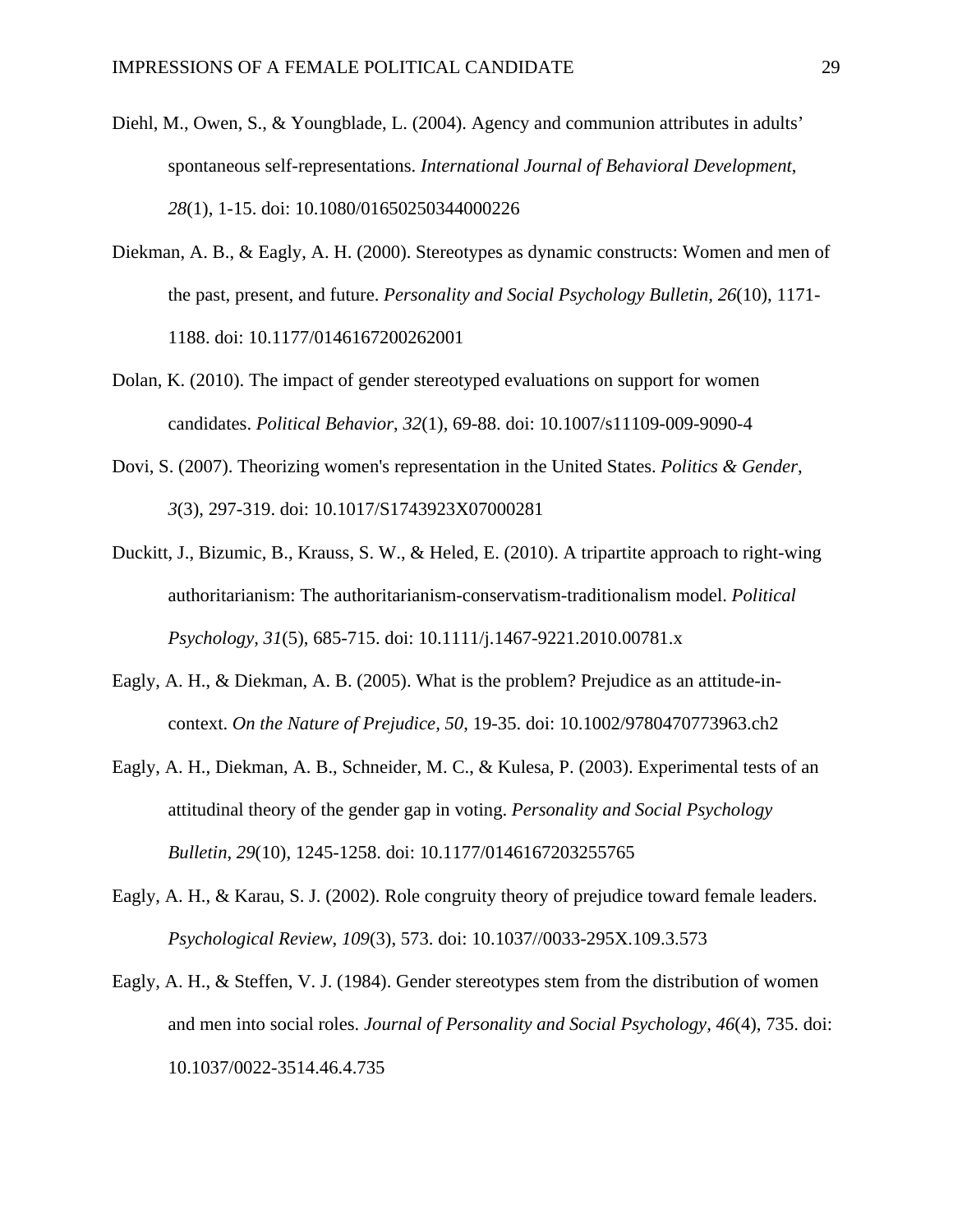- Eagly, A. H., Wood, W., & Diekman, A. B. (2000). Social role theory of sex differences and similarities: A current appraisal. In T. Eckes & H. Trautner (Eds.), *The developmental social psychology of gender* (pp. 123-174). New York, NY: Psychology Press.
- Edlund, L., & Pande, R. (2002). Why have women become left-wing? The political gender gap and the decline in marriage. *The Quarterly Journal of Economics, 117*(3), 917-961. doi: 10.1162/003355302760193922
- Fiske, S. T., Cuddy, A. J. C., & Glick, P. (2007). Universal dimensions of social cognition: Warmth and competence. *Trends in Cognitive Sciences, 11*(2), 77–83. doi: 10.1016/j.tics.2006.11.005
- Fiske, S. T., Cuddy, A. J., Glick, P., & Xu, J. (2002). A model of (often mixed) stereotype content: competence and warmth respectively follow from perceived status and competition. *Journal of Personality and Social Psychology*, *82*(6), 878. doi: 10.1037/0022-3514.82.6.878
- Fox, R. L., & Lawless, J. L. (2011). Gendered perceptions and political candidacies: A central barrier to women's equality in electoral politics. *American Journal of Political Science*, *55*(1), 59-73. doi: 10.1111/j.1540-5907.2010.00484.x
- Fox, R. L., & Lawless, J. L. (2014a). Reconciling family roles with political ambition: The new normal for women in twenty-first century U.S. Politics. *The Journal of Politics, 76*(2), 398-414. doi: 10.1017/S0022381613001473
- Fox, R. L., & Lawless, J. L. (2014b). Uncovering the origins of the gender gap in political ambition. *American Political Science Review*, *108*(3), 499-519. doi: 10.1017/S0003055414000227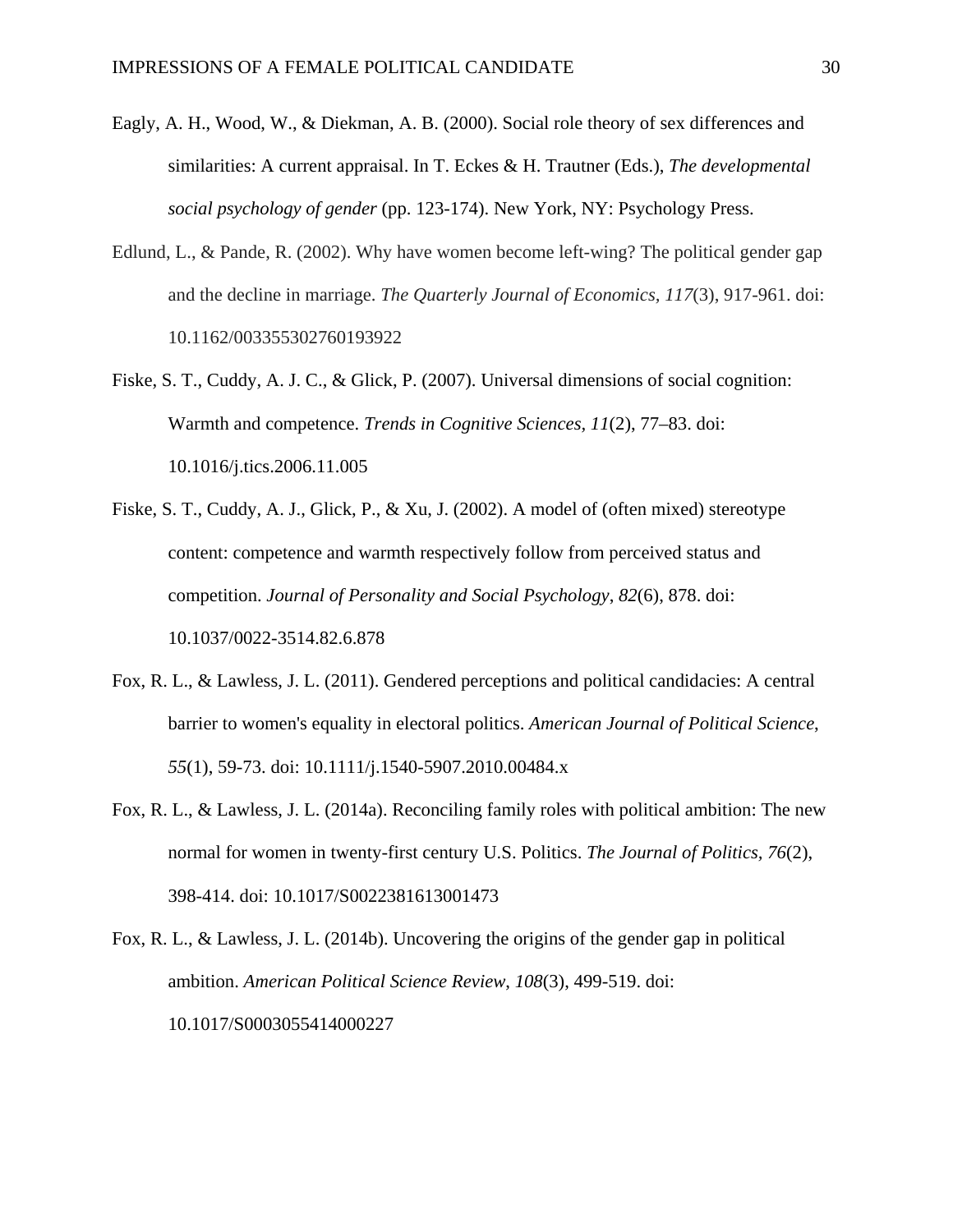- Graham, J., Nosek, B. A., & Haidt, J. (2012). The moral stereotypes of liberals and conservatives: Exaggeration of differences across the political spectrum. *PloS one, 7*(12), e50092. doi: 10.1371/journal.pone.0050092
- Greenwald, A. G., Banaji, M. R., Rudman, L. A., Farnham, S. D., Nosek, B. A., & Mellott, D. S. (2002). A unified theory of implicit attitudes, stereotypes, self-esteem, and self-concept. *Psychological Review, 109*(1), 3–25. doi: 10.1037/0033-295X.109.1.3
- Greenwald, A. G., & Farnham, S. D. (2000). Using the implicit association test to measure selfesteem and self-concept. *Journal of Personality and Social Psychology*, *79*(6), 1022. doi: 10.1037//0022-3514.79.6.I022
- Gold, H. J. (2015). Americans' attitudes toward the political parties and the party system. *Public Opinion Quarterly, 79*(3), 803-819. doi: 10.1093/poq/nfv033
- Hayes, D. (2011). When gender and party collide: Stereotyping in candidate trait attribution. *Politics and Gender, 7*(2), 133–165. doi: 10.1017/S1743923X11000055
- Heilman, M. E. (2001). Description and prescription: How gender stereotypes prevent women's ascent up the organizational ladder. *Journal of Social Issues, 57*(4), 657-674. doi: 10.1111/0022-4537.00234
- HŘebÍČková, M., & Graf, S. (2014). Accuracy of national stereotypes in central Europe: Outgroups are not better than ingroup in considering personality traits of real people. *European Journal of Personality, 28*(1), 60-72. doi: 10.1002/per.1904

Huddy, L., & Terkildsen, N. (1993). Gender Stereotypes and the Perception of Male and Female Candidates. *American Journal of Political Science, 37*(1), 119-147. doi: 10.2307/2111526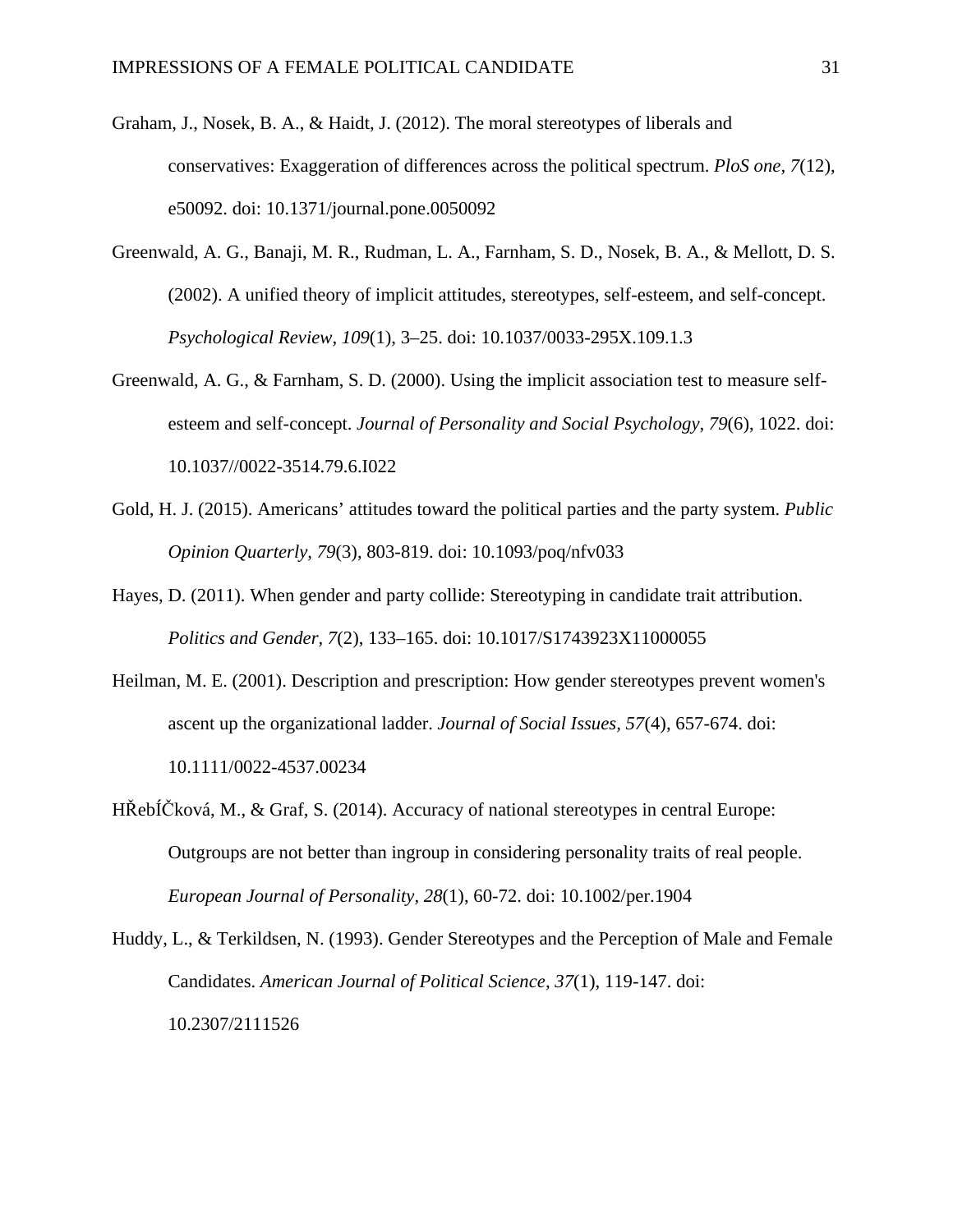- Independent American Party (2012, November 17). *Platform of the National Independent American Party.* Retrieved from https://www.independentamericanparty.org/platform-1
- Inglehart, R., & Norris, P. (2000). The developmental theory of the gender gap: Women's and men's voting behavior in global perspective. *International Political Science Review*, *21*(4), 441-463. doi: 10.1177/0192512100214007
- King, D. C., & Matland, R. E. (2003). Sex and the grand old party: An experimental investigation of the effect of candidate sex on support for a Republican candidate. *American Politics Research, 31*(6), 595-612. doi: 10.1177/1532673X03255286
- Koch, J. W. (2002). Gender stereotypes and citizens' impressions of House candidates' ideological orientations. *American Journal of Political Science*, 453-462. doi: 10.2307/3088388
- Koenic, A. M., Eagly A. H., Mitchell, A. A., & Ristikari, T. (2011). Are leader stereotypes masculine? A meta-analysis of the three research paradigms. *Psychological Bulletin, 137*(4), 616-642. doi: 10.1037/a0023557
- Kunst-Wilson, W. R., & Zajonc, R. B. (1980). Affective discrimination of stimuli that cannot be recognized. *Science*, *207*(4430), 557-558. doi: 10.1126/science.7352271
- Leeper, M. S. (1991). The impact of prejudice on female candidates: An experimental look at voter inference. *American Politics Quarterly, 19*(2), 248-261. doi: 10.1177/1532673X9101900206
- Lowery, B. S., Hardin, C. D., & Sinclair, S. (2001). Social influence effects on automatic racial prejudice. *Journal of Personality and Social Psychology*, *81*(5), 842. doi: 1O.1O37//O022-35I4.8I.5.842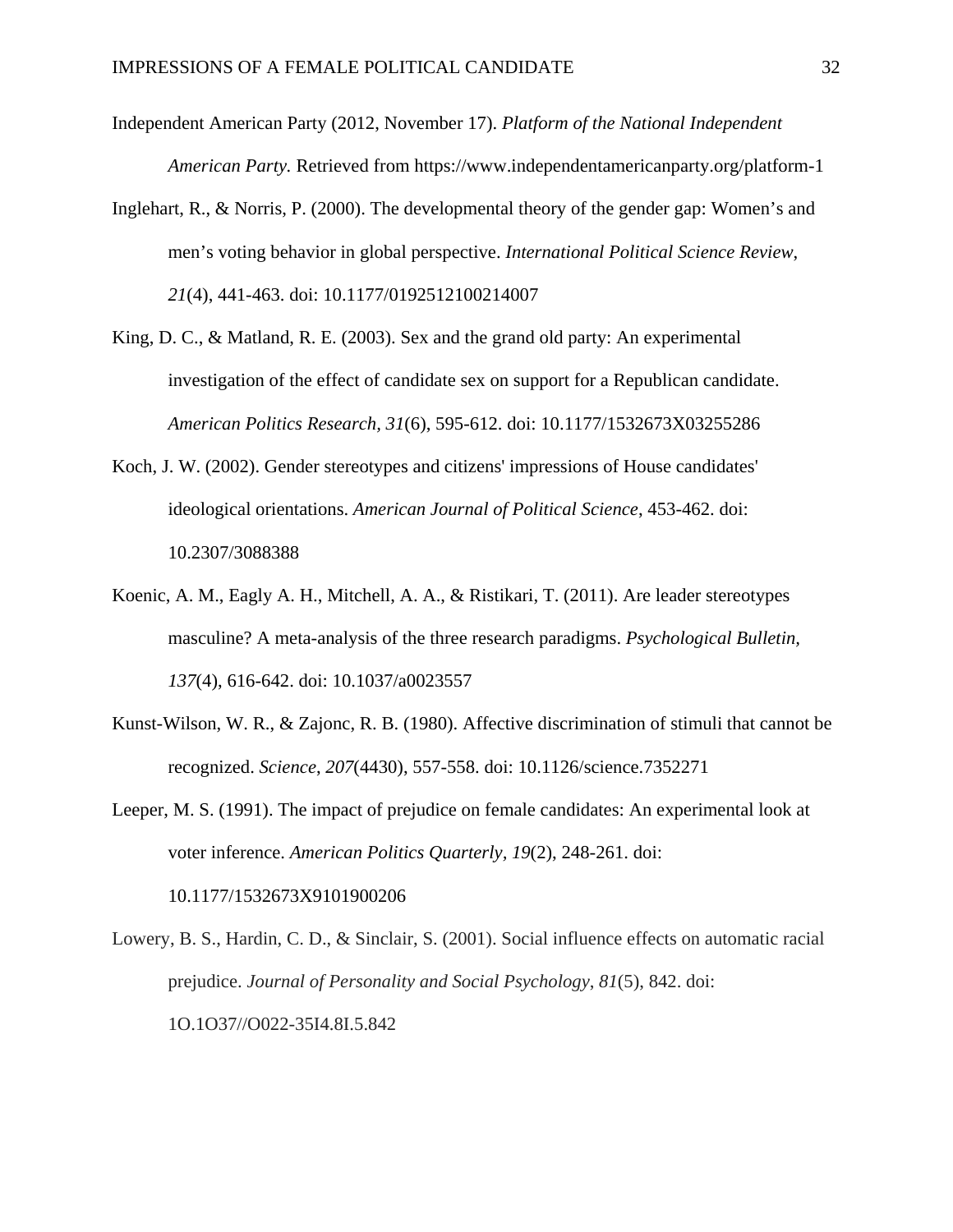- Lichtenstein, N. (2011). Labour, Liberalism, and the Democratic Party: A Vexed Alliance. *Relations Industrielles / Industrial Relations*, *66*(4), 512-531. doi: 10.7202/1007631ar
- Matland, R. E. (1994). Putting Scandinavian equality to the test: An experimental evaluation of gender stereotyping of political candidates in a sample of Norwegian voters. *British Journal of Political Science, 24*(02), 273-292. doi: 10.1017/S0007123400009819
- Munro, G. D., Zirpoli, J., Schuman, A., & Taulbee, J. (2013). Third-party labels bias evaluations of political platforms and candidates. *Basic and Applied Social Psychology, 35*(2), 151- 163. doi: 10.1080/01973533.2013.764299
- Natalier, K., & Hewitt, B. (2010). 'It's Not Just About the Money': Non-resident Fathers' Perspectives on Paying Child Support. *Sociology, 44*(3), 489-505. doi: 10.1177/0038038510362470
- Noel, H. (2016). Ideological Factions in the Republican and Democratic Parties. *Annals of the American Academy of Political & Social Science*, *667*(1), 166-188. doi: 10.1177/0002716216662433
- Phills, C. E., Williams, A., Wolff, J. M., Smith, A., Arnold, R., Felegy, K., & Kuenzig, M. E. (2017). Intersecting race and gender stereotypes: Implications for group-level attitudes. *Group Processes & Intergroup Relations*, 1368430217706742. doi: 10.1177/1368430217706742
- Purdie-Vaughns, V., & Eibach, R. P. (2008). Intersectional invisibility: The distinctive advantages and disadvantages of multiple subordinate-group identities. *Sex Roles, 59*(5- 6), 377-391. doi: 10.1007/s11199-008-9424-4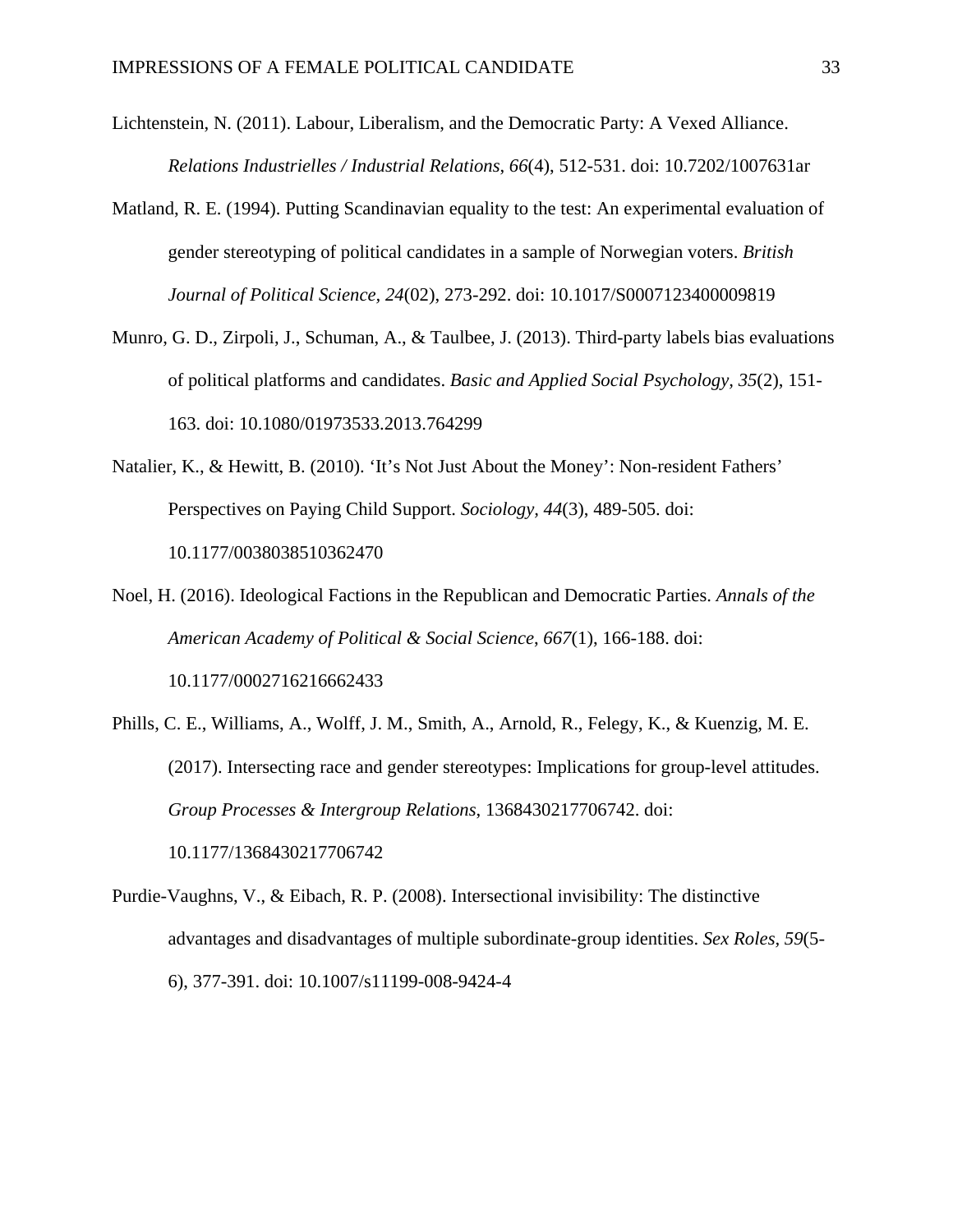- Putnam, L. L. (2003). Our separate ways: Black and White women and the struggle for professional identity. *Academy of Management Review, 28*(4), 677-679. doi: 10.5465/amr.2003.10899472
- Rahn, W. M. (1993). The role of partisan stereotypes in information processing about political candidates. *American Journal of Political Science*, 472-496. doi: 10.2307/2111381
- Rahn, W. M., & Cramer, K. J. (1996). Activation and application of political party stereotypes: The role of television. *Political Communication, 13*(2), 195-212. doi: 10.1080/10584609.1996.9963107
- Republican American Party (2016). *Platform of the National Republican American Party.* Retrieved from https://www.gop.com/platform/
- Rosenstone, S. J., Behr, R. L., & Lazarus, E. H. (1996). T*hird parties in America: Citizen response to major party failure.* Princeton, NJ: Princeton University Press.
- Rosenwasser, S. M., & Seale, J. (1988). Attitudes toward a hypothetical male or female presidential candidate: A research note. *Political Psychology*, 591-598. doi: 10.2307/3791529
- Sanbonmatsu, K. (2002). Gender Stereotypes and Vote Choice. *American Journal of Political Science, 46*(1), 20-34. doi: 10.2307/3088412
- Sapiro, V. (1981). If US Senator Baker were a woman: An experimental study of candidate images. *Political Psychology, 3*(1/2), 61-83. doi: 10.2307/3791285
- Sapiro, V. (1983). *The political integration of women: Roles, socialization, and politics.* Champaign, IL: University of Illinois Press.
- Schneider, M. C., & Bos, A. L. (2011). An exploration of the content of stereotypes of black politicians. *Political Psychology*, *32*(2), 205-233. doi: 10.1111/j.1467-9221.2010.00809.x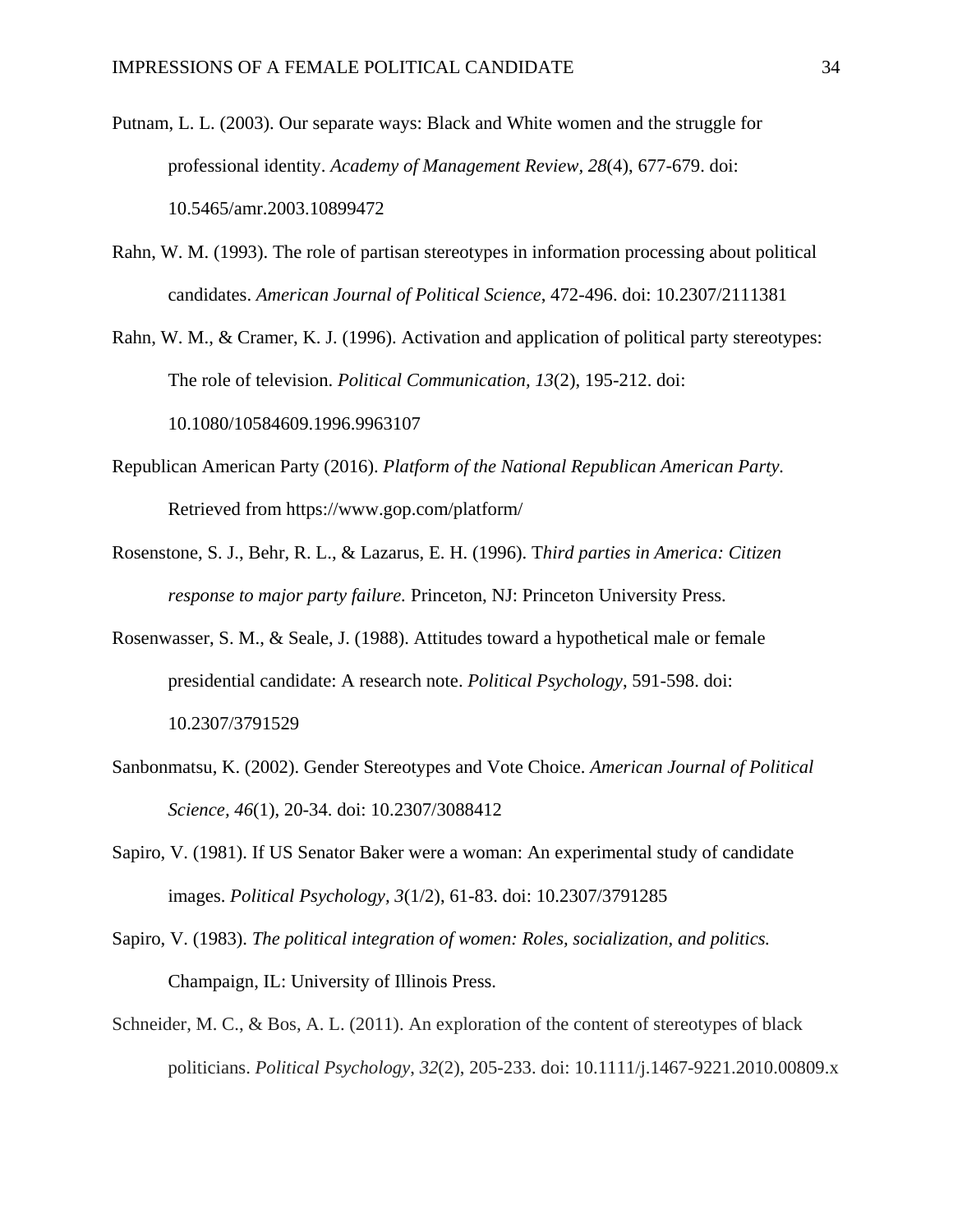- Schneider, M. C., & Bos, A. L. (2014). Measuring stereotypes of female politicians. *Political Psychology, 35*(2), 245–266. doi: 10.1111/pops.12040
- Scott, K. W., Blendon, R. J., & Benson, J. M. (2016). Sick of health care politics? Comparing views of quality of care between Democrats and Republicans. *Journal for Healthcare Quality*, *38*(6), e39-e51. doi: 10.1097/JHQ.0000000000000060
- Sigel, R. (1999). Gender and Voting Behavior in the 1996 Presidential Election: An Introduction. *PS: Political Science and Politics, 32*(1), 5-6. doi: 10.1039/A902650I
- Shields, S. A. (2008). Gender: An intersectionality perspective. *Sex roles, 59*(5-6), 301-311. doi: 10.1007/s11199-008-9501-8
- Strickler, R. (2016). A 'Sorted' America? Geographic Polarization and Value Overlap in the American Electorate. *Social Science Quarterly (Wiley-Blackwell)*, *97*(2), 439-457. doi: 10.1111/ssqu.12202
- Wirls, D. (1986). Reinterpreting the gender gap. *Public Opinion Quarterly*, *50*(3), 316-330. doi: 10.1086/268986
- Vonk, R., & Ashmore, R. D. (2003). Thinking about gender types: Cognitive organization of female and male types. *British Journal of Social Psychology*, *42*(2), 257-280. doi: 10.1348/014466603322127247
- Yuval, F., & Herne, K. (2005). Sophisticated Behavior under Majoritarian and Non-Majoritarian Voting Procedures. *Political Behavior, 27*(3), 217-237. doi: 10.1007/s11109-005-4221-z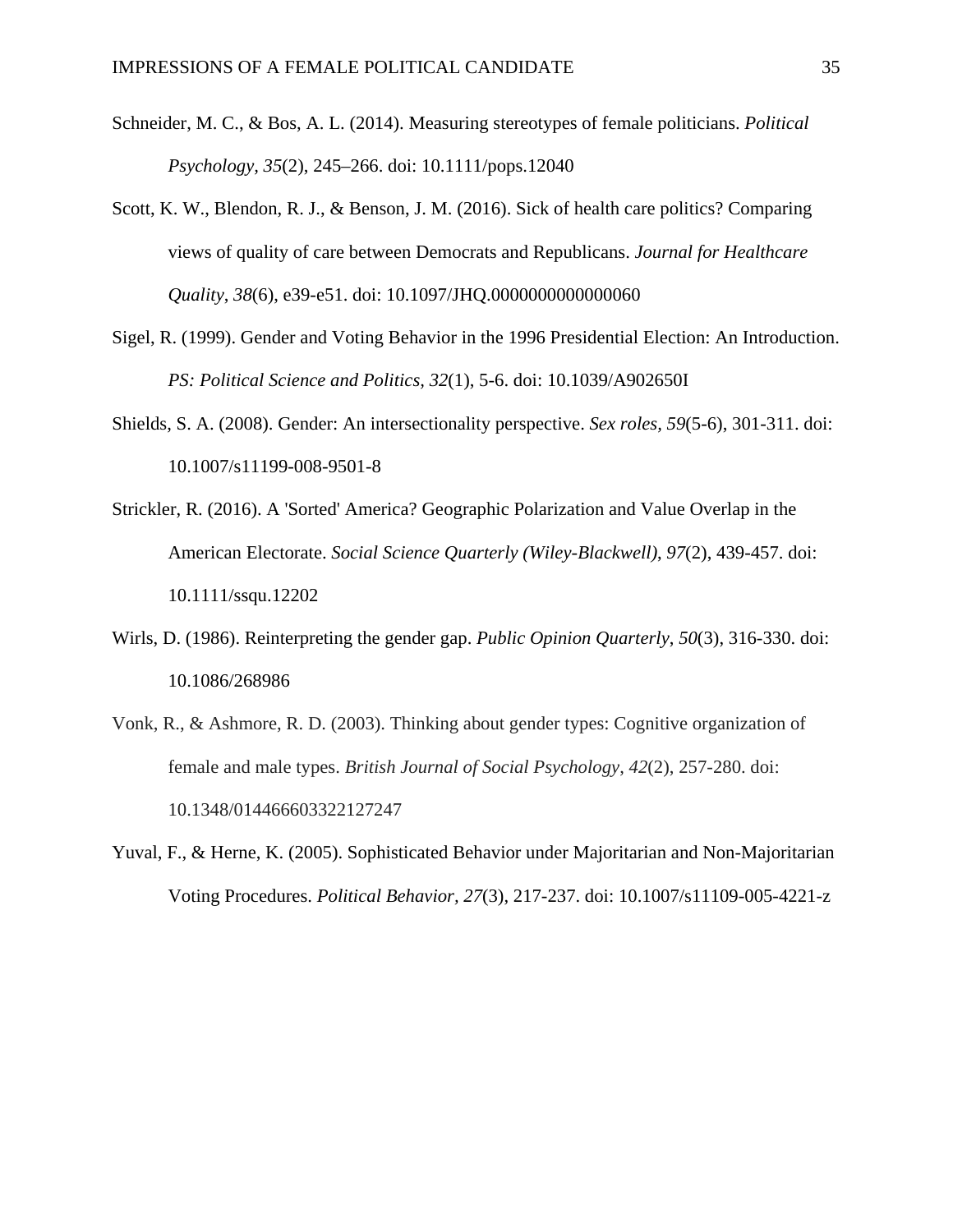## Table 1

|                           | <b>Study 1</b> |       |           |  |  |
|---------------------------|----------------|-------|-----------|--|--|
|                           | M              | SD    | Range     |  |  |
| Major political party     | 89.19          | 58.16 | 5-324     |  |  |
| Non-major political party | 76.76          | 62.89 | 4-274     |  |  |
| Democratic Party          | 98.10          | 75.72 | $6 - 325$ |  |  |
| <b>Republican Party</b>   | 87.79          | 58.30 | $6 - 300$ |  |  |
| <b>Independent Party</b>  | 65.87          | 62.89 | 4-286     |  |  |

*Means, Standard Deviations, and Ranges for All Measures in Study 1.* 

*Note:* Positive stereotyping scores were calculated by summing the product of the strength and valence for each stereotype listed by participants. Higher scores represent more positive stereotyping.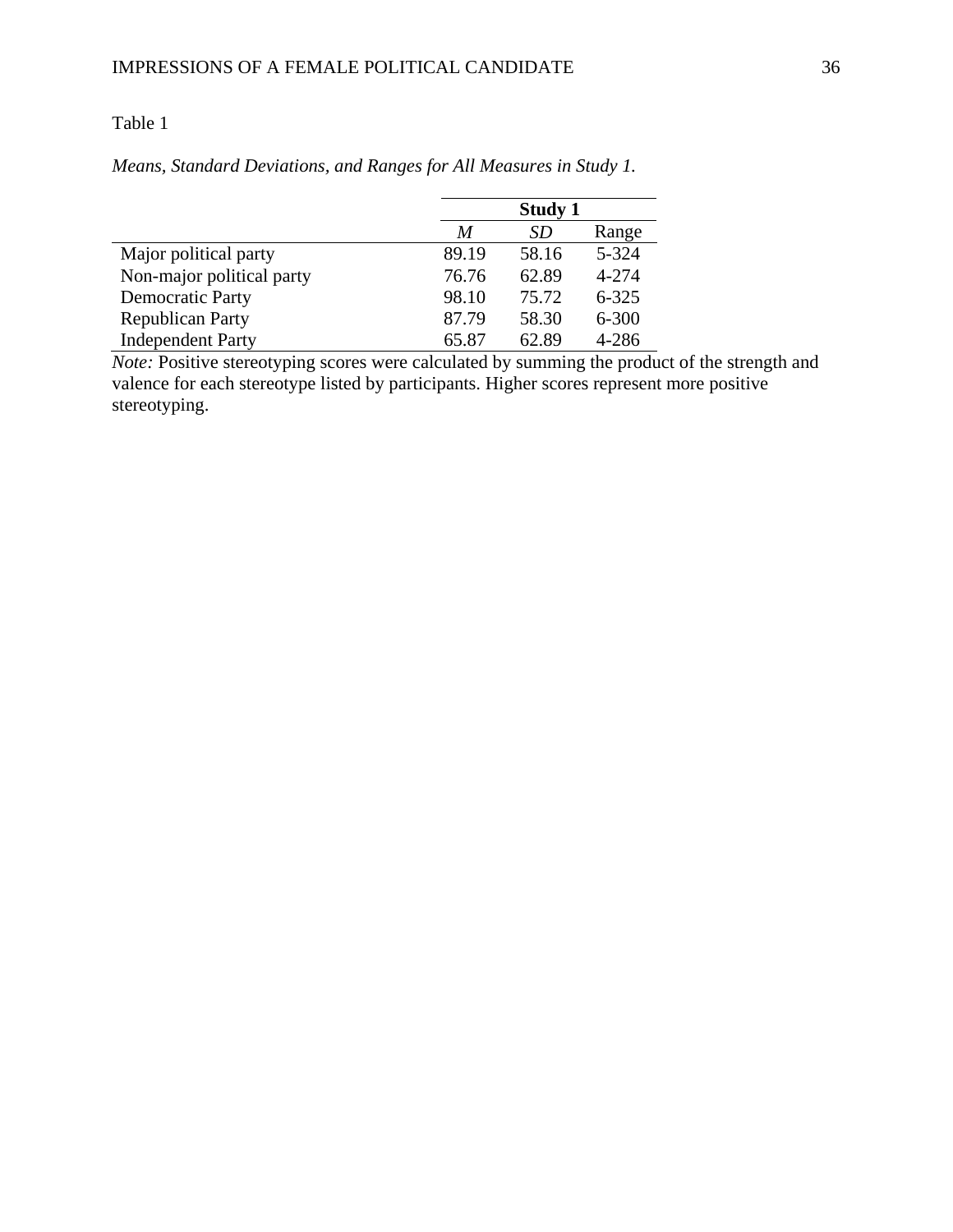## Table 2

|                                          |       | <b>Study 2</b> |           |
|------------------------------------------|-------|----------------|-----------|
|                                          | M     | <b>SD</b>      | Range     |
| Women's perceived warmth                 | 29.91 | 4.35           | $10-40$   |
| Women's perceived competence             | 26.81 | 4.96           | 14-40     |
| Female politicians' perceived warmth     | 27.37 | 5.17           | $10-40$   |
| Female politicians' perceived competence | 28.02 | 5.34           | $13 - 40$ |
| Men's perceived warmth                   | 20.47 | 4.65           | $8-40$    |
| Men's perceived competence               | 28.34 | 4.28           | $11-40$   |
| Male politicians' perceived warmth       | 19.21 | 5.54           | $8-40$    |
| Male politicians' perceived competence   | 26.98 | 5.29           | $9-40$    |
| Karen Johnson's perceived warmth         | 29.51 | 4.72           | $15-40$   |
| Karen Johnson's perceived competence     | 30.74 | 4.79           | 14-40     |

*Means, Standard Deviations, and Ranges for All Measures in Study 2.* 

*Note:* Warmth and competence ratings were summed to compute a composite score.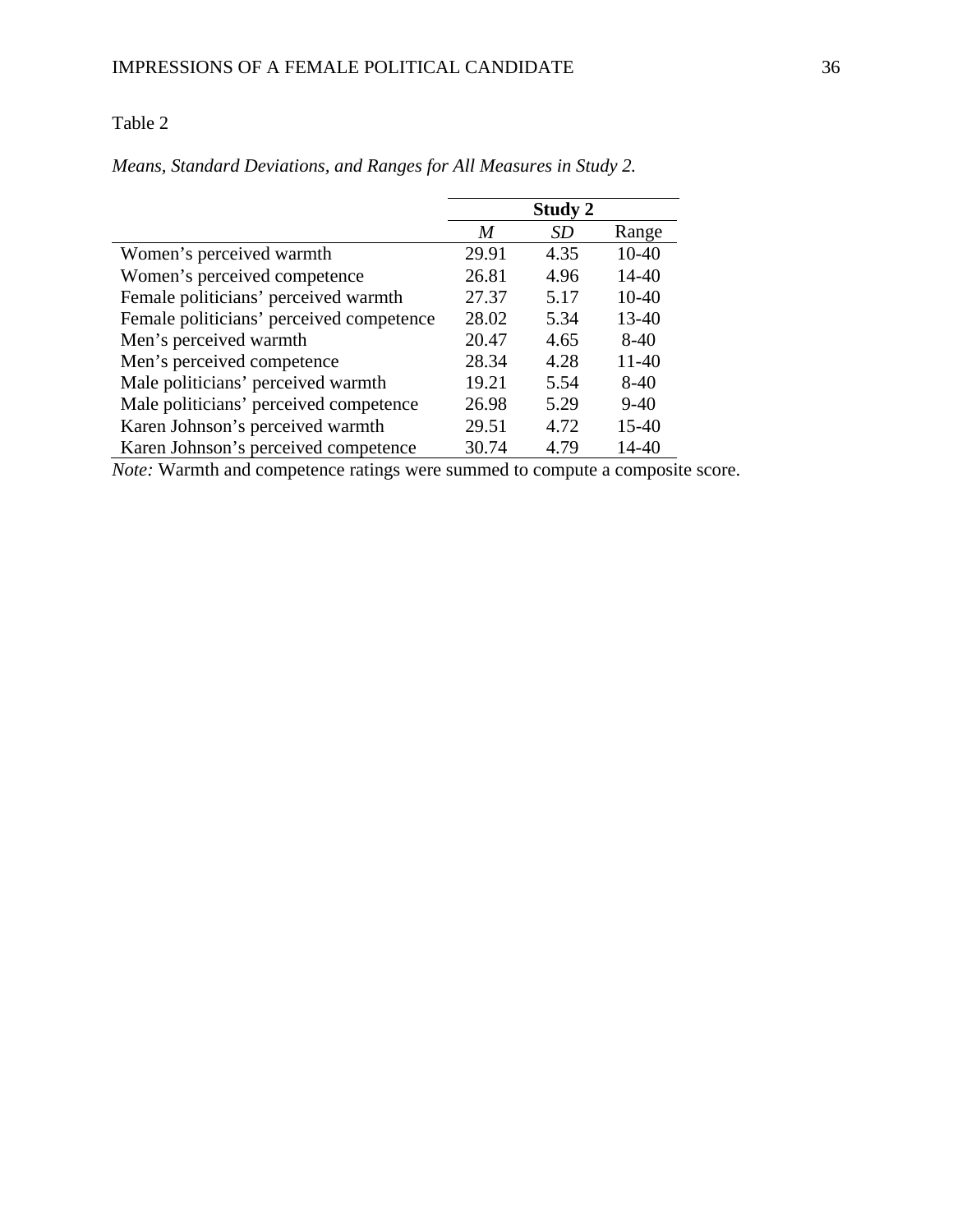## IMPRESSIONS OF A FEMALE POLITICAL CANDIDATE

#### Table 3

*Correlations between Measures in Study 2 for Women, Female Politicians, and Karen Johnson.* 

|                                             | Women, Female Politicians, and Karen Johnson |          |           |           |           |  |
|---------------------------------------------|----------------------------------------------|----------|-----------|-----------|-----------|--|
|                                             |                                              |          |           |           |           |  |
| 1. Women's perceived warmth                 |                                              |          |           |           |           |  |
| 2. Women's perceived competence             | $324***$                                     |          |           |           |           |  |
| 3. Female politicians' perceived warmth     | $.550*$                                      | .359     |           |           |           |  |
| 4. Female politicians' perceived competence | $.410***$                                    | $.591**$ | $.507***$ |           |           |  |
| 5. Karen Johnson's perceived warmth         | $.399***$                                    | .293     | $.471***$ | $.427***$ |           |  |
| 6. Karen Johnson's perceived competence     | $397***$                                     | .381     | .353      | $.551***$ | $.680***$ |  |
|                                             |                                              |          |           |           |           |  |

*Note.* \* *p ≤* .050; \*\**p*< .010; \*\*\**p*< .001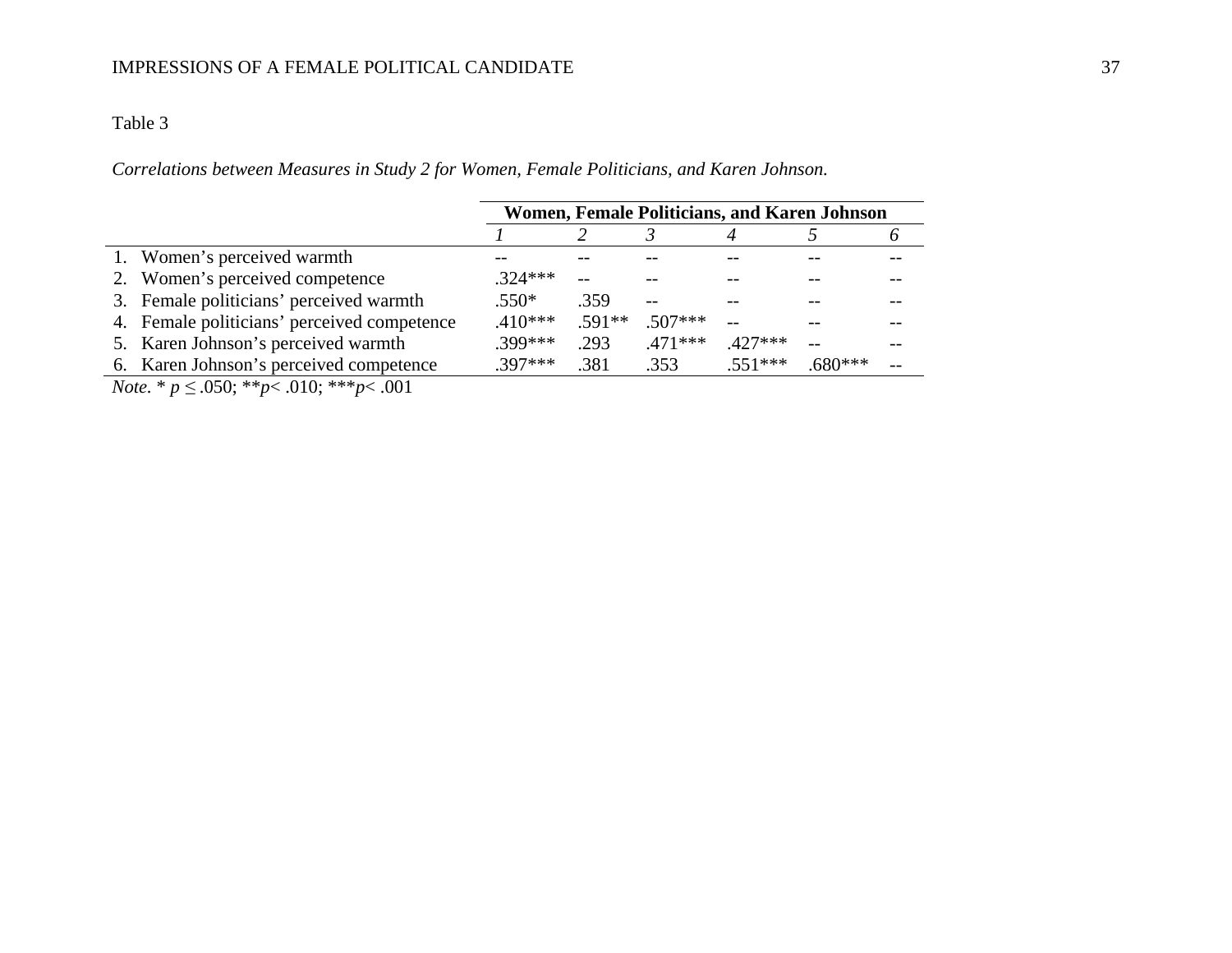#### Table 4

*Correlations between Measures in Study 2 for Men, Male Politicians, and Karen Johnson.* 

|                                           |           | Men, Male Politicians, and Karen Johnson |           |          |           |  |
|-------------------------------------------|-----------|------------------------------------------|-----------|----------|-----------|--|
|                                           |           |                                          |           |          |           |  |
| 1. Men's perceived warmth                 |           |                                          |           |          |           |  |
| 2. Men's perceived competence             | $.127**$  |                                          |           |          |           |  |
| 3. Male politicians' perceived warmth     | $.672**$  | $.029***$                                |           |          |           |  |
| 4. Male politicians' perceived competence | $.201***$ | .567                                     | $.304***$ |          |           |  |
| 5. Karen Johnson's perceived warmth       | $-.070$   | $.283***$                                | $-.063$   | $.293**$ |           |  |
| 6. Karen Johnson's perceived competence   | $-.080$   | $.292***$                                | $-136*$   | $.247*$  | $.680***$ |  |

*Note.* \* *p ≤* .050; \*\**p*< .010; \*\*\**p*< .001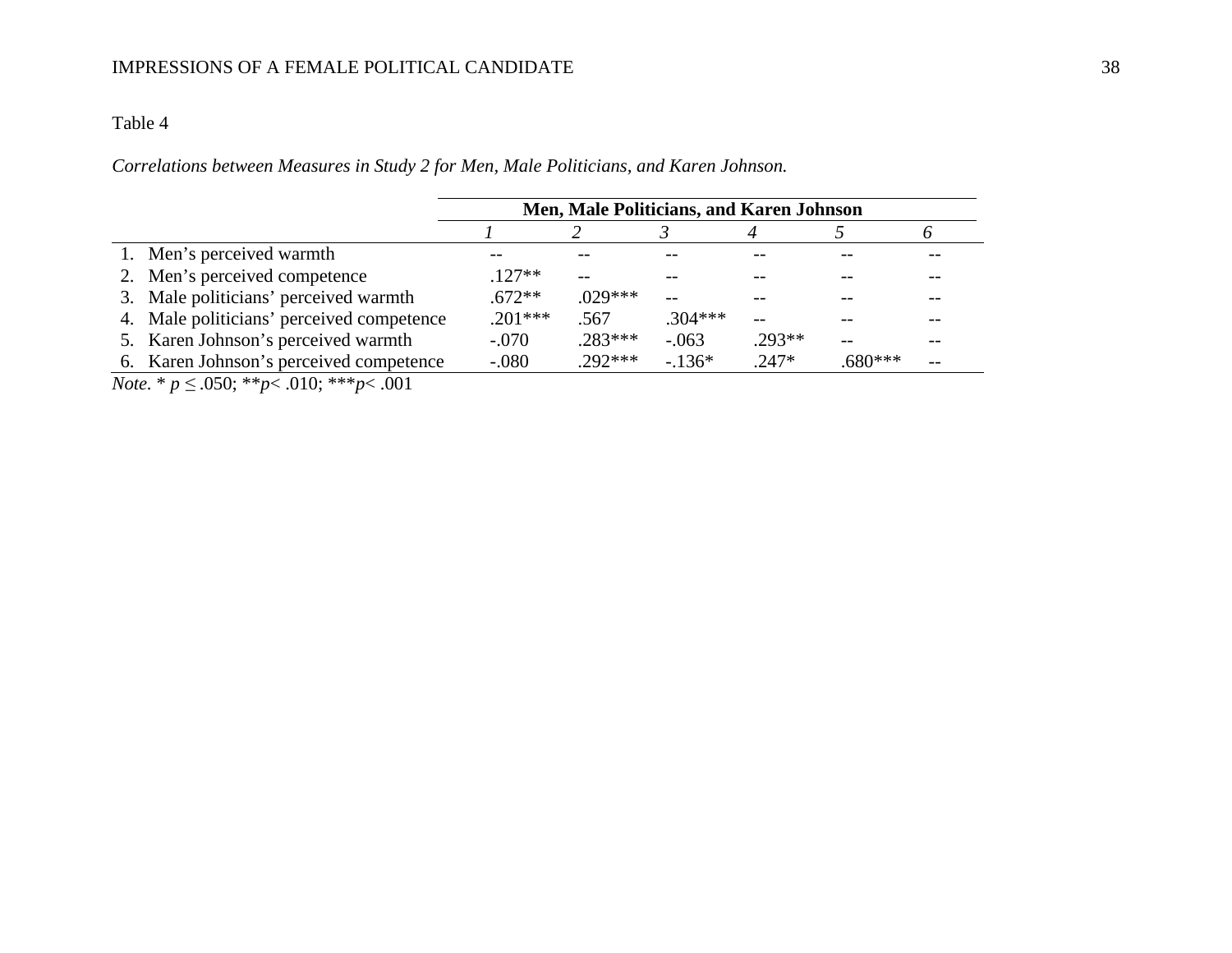## IMPRESSIONS OF A FEMALE POLITICAL CANDIDATE 39

### Table 5

*Women's Perceived Warmth/Competence, Female Politicians' Perceived Warmth/Competence, and Their Interactions Predicting Karen Johnson's Warmth/Competence.* 

|                                                                                              | <b>Karen Johnson's</b><br>Warmth | <b>Karen Johnson's</b><br>Competence |           |           |
|----------------------------------------------------------------------------------------------|----------------------------------|--------------------------------------|-----------|-----------|
| <b>Predictor Variables</b>                                                                   |                                  |                                      |           |           |
| Women's perceived warmth/competence                                                          | $.229***$                        | $.215***$                            | .083      | .084      |
| Female politicians' perceived warmth/competence                                              | $.315***$                        | $.348***$                            | $.471***$ | $.510***$ |
| Women's perceived warmth/competence $\times$ Female politicians' perceived warmth/competence | $.015*$                          | $.084*$                              | $.020**$  | $.124**$  |
| Female Politicians' Low Warmth/Competence                                                    |                                  |                                      |           |           |
| Women's perceived warmth/competence                                                          | $.303***$                        | $.278***$                            | $.253***$ | $.056***$ |
| Female Politicians' High Warmth/Competence                                                   |                                  |                                      |           |           |
| Women's perceived warmth/competence                                                          | $.248***$                        | $.224***$                            | .094      | .089      |
| $M_{\nu}$ , $\psi$ , $\chi$ 050, $\psi \psi$ , 010, $\psi \psi \psi$ , 001                   |                                  |                                      |           |           |

*Note.* \* *p ≤* .050; \*\**p*< .010; \*\*\**p*< .001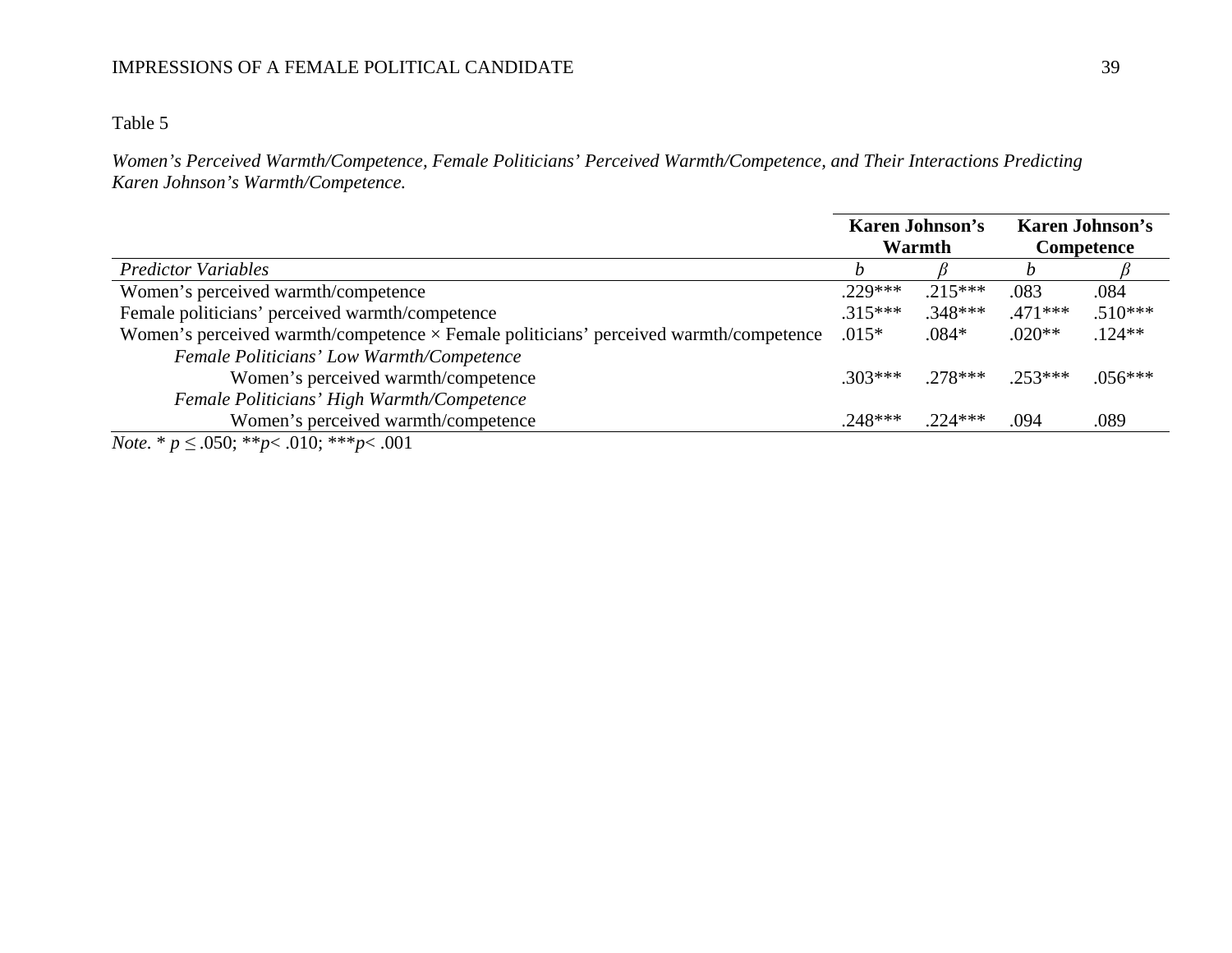## Table 6

*Men's Perceived Warmth/Competence, Male Politicians' Perceived Warmth/Competence, and Their Interactions Predicting Karen Johnson's Warmth/Competence.* 

|                                                                        | <b>Karen Johnson's</b><br>Warmth |          | <b>Karen Johnson's</b><br>Competence |           |
|------------------------------------------------------------------------|----------------------------------|----------|--------------------------------------|-----------|
| <b>Predictor Variables</b>                                             |                                  |          | n                                    |           |
| Men's perceived warmth/competence                                      | $-.057$                          | $-.056$  | $.260***$                            | $.225***$ |
| Male politicians' perceived warmth/competence                          | $-.052$                          | $-.061$  | $.112*$                              | $.120*$   |
| Men's perceived warmth/competence $\times$ Male politicians' perceived | $.023**$                         | $.156**$ | .002                                 | .009      |
| warmth/competence                                                      |                                  |          |                                      |           |
| Male Politicians' Low Warmth/Competence                                |                                  |          |                                      |           |
| Men's perceived warmth/competence                                      | .093                             | .082     | $.248**$                             | $.189**$  |
| Male Politicians' High Warmth/Competence                               |                                  |          |                                      |           |
| Men's perceived warmth/competence                                      | $-.088$                          | $-.086$  | .199**                               | $.251**$  |
| <i>Note.</i> * $p \le 0.050$ ; ** $p < 0.010$ ; *** $p < 0.001$        |                                  |          |                                      |           |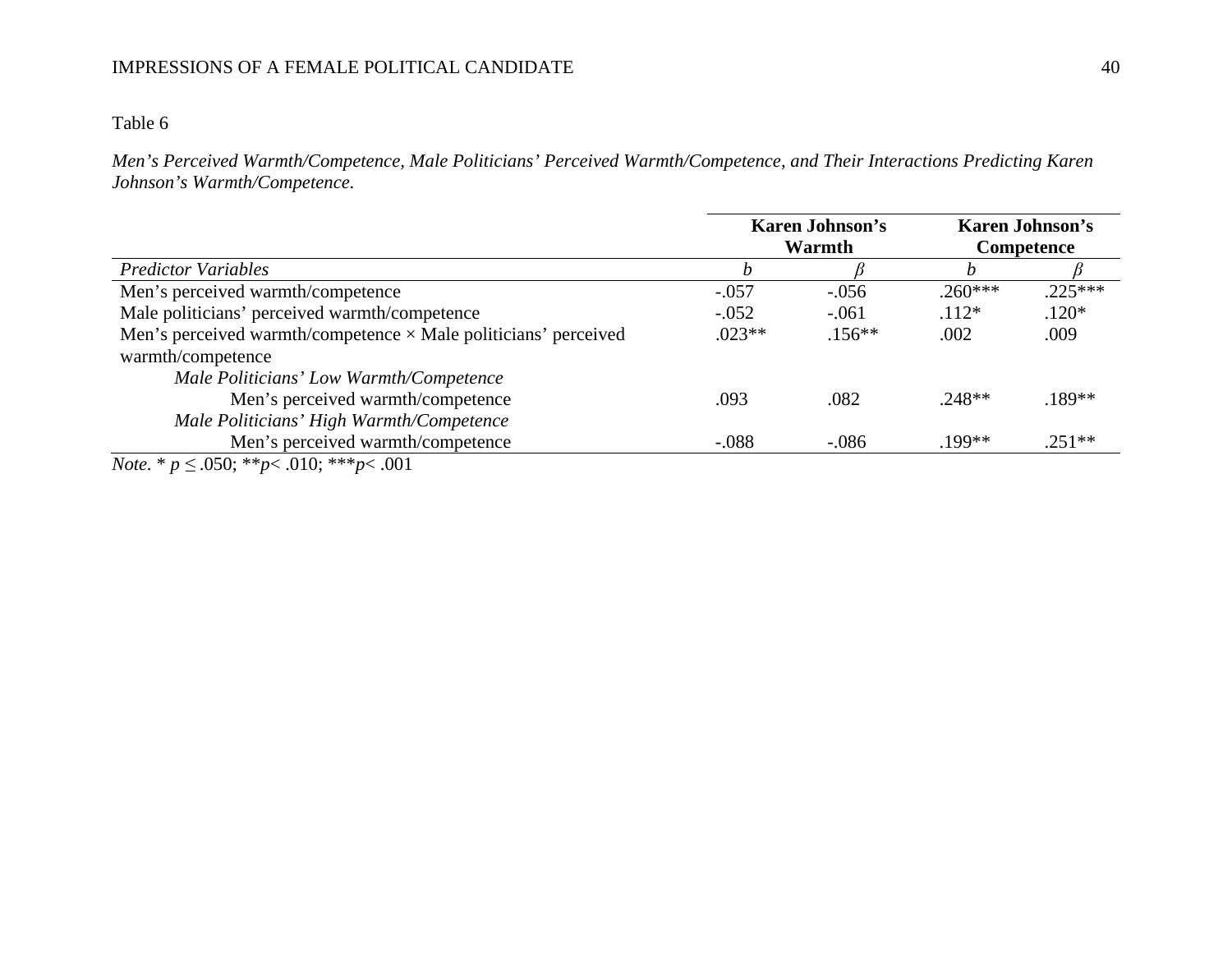## IMPRESSIONS OF A FEMALE POLITICAL CANDIDATE

Table 7

*Women's/ Female Politicians' Perceived Warmth/Competence, Party Type, Their Interaction, and Karen Johnson as Major/Non-Major Political Party Candidate Predicting Karen Johnson's Warmth/Competence.* 

|                                                                     | <b>Karen Johnson's</b> |           | <b>Karen Johnson's</b> |           |  |
|---------------------------------------------------------------------|------------------------|-----------|------------------------|-----------|--|
|                                                                     |                        | Warmth    | <b>Competence</b>      |           |  |
| <b>Predictor Variables</b>                                          | h                      |           | n                      |           |  |
| Women's perceived warmth/competence                                 | $.206**$               | $.193**$  | $.225***$              | $.227***$ |  |
| Female politicians' perceived warmth/competence                     | $.327***$              | $.361***$ | $.360***$              | .389***   |  |
| Party type                                                          | $-156$                 | $-.016$   | $-.452$                | $-.046$   |  |
| Women's perceived warmth/competence $\times$ party type             | .053                   | .034      | $-.312$                | $-.224$   |  |
| <b>Major Political Party</b>                                        |                        |           |                        |           |  |
| Women's perceived warmth/competence                                 | $.191**$               | $.186***$ | $.225***$              | $.233***$ |  |
| <b>Non-Major Political Party</b>                                    |                        |           |                        |           |  |
| Women's perceived warmth/competence                                 | $.244**$               | $.221**$  | $-.083$                | $-.082$   |  |
| Female politicians' perceived warmth/competence $\times$ party type | $-.021$                | $-.027$   | $.246**$               | $.194**$  |  |
| <b>Major Political Party</b>                                        |                        |           |                        |           |  |
| Female politicians' perceived warmth/competence                     | $.337**$               | $.379***$ | $.356***$              | $.387***$ |  |
| <b>Non-Major Political Party</b>                                    |                        |           |                        |           |  |
| Female politicians' perceived warmth/competence                     | $.312**$               | $.337***$ | $.591***$              | $.638***$ |  |
| <i>Note.</i> * $p \le 0.050$ , ** $p \le 0.010$ , *** $p \le 0.001$ |                        |           |                        |           |  |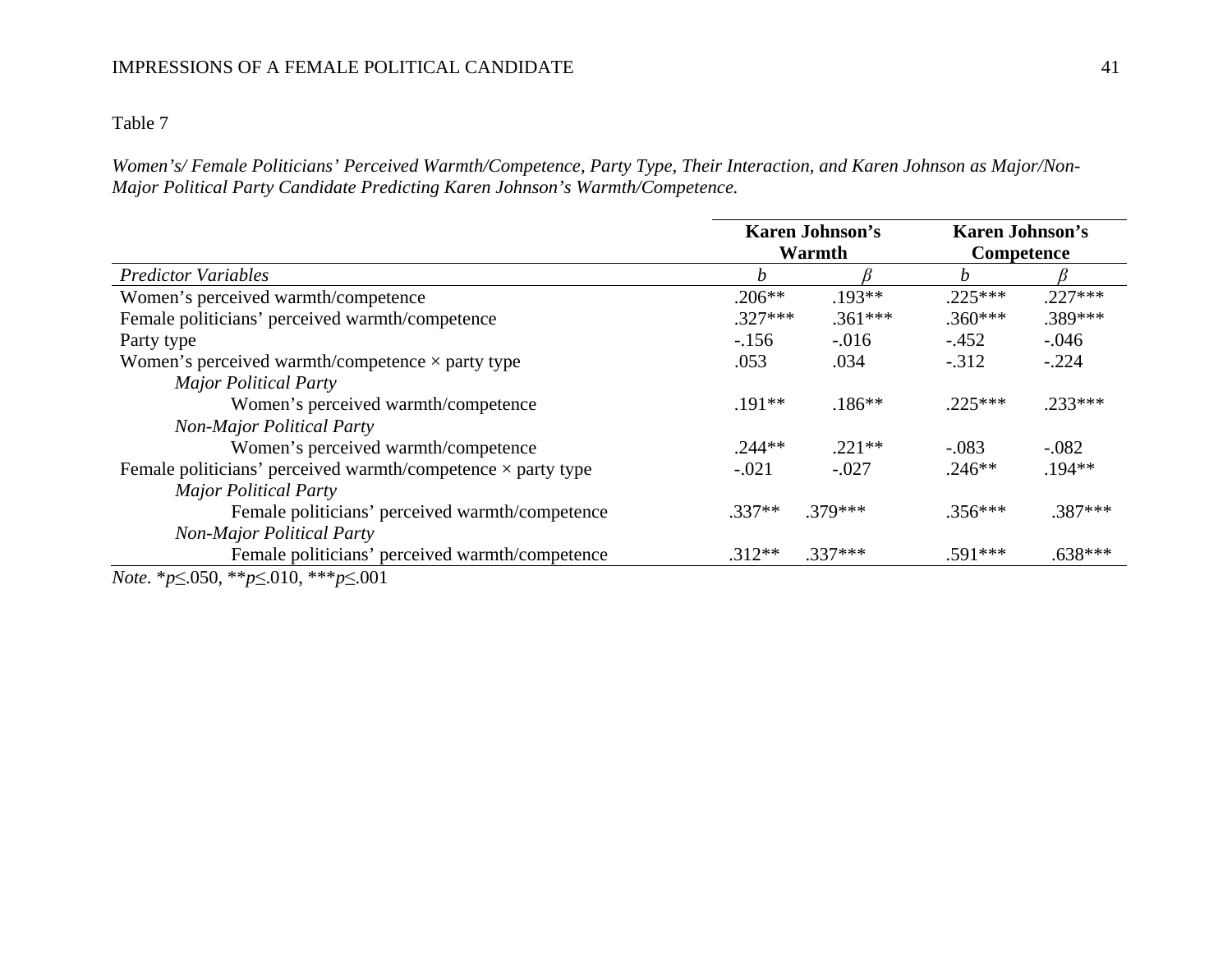

Political Party

*Figure 1.* Participants' perceived positivity for major versus non-major political party; Study 1. *Note.* Error bars represent standard errors.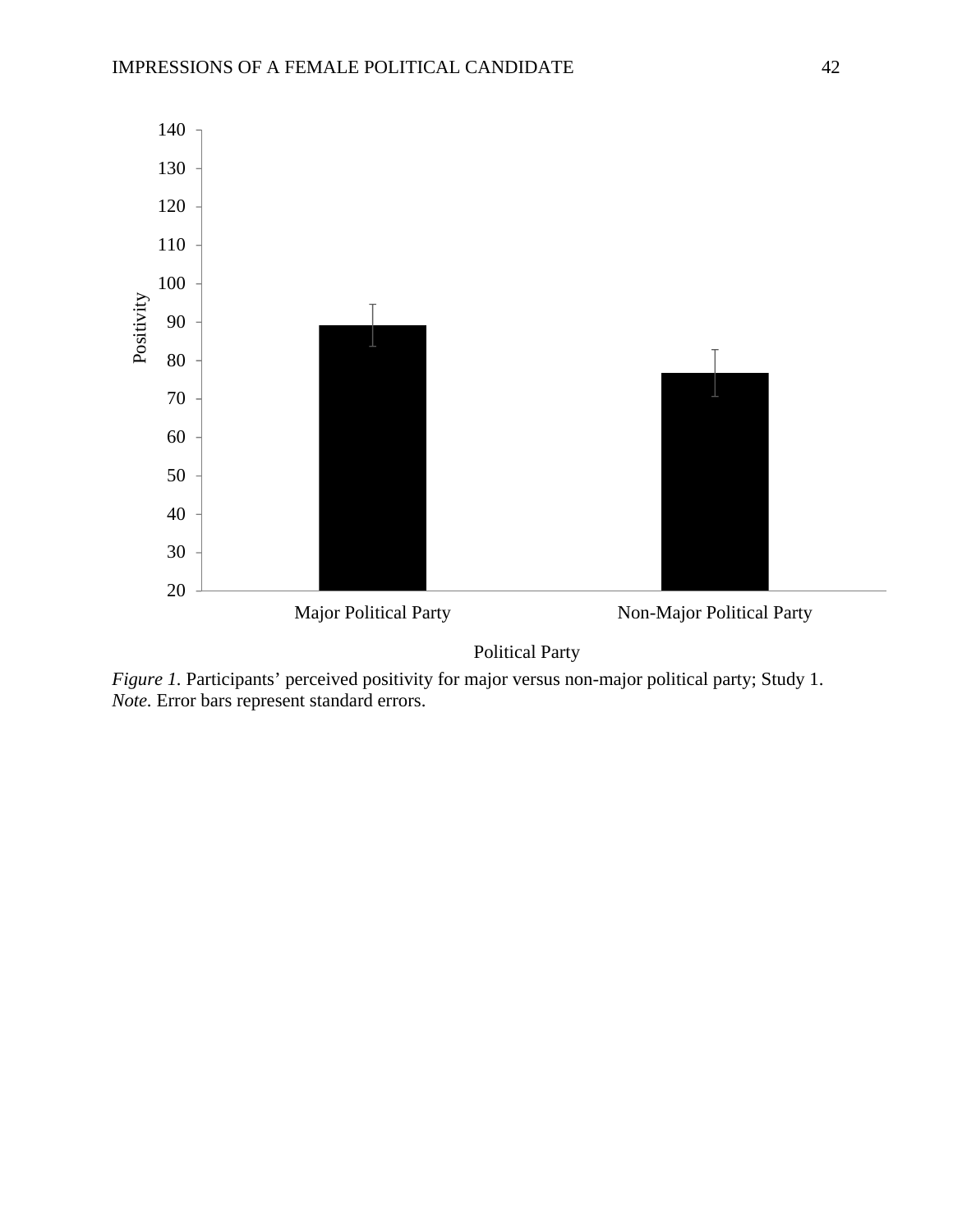

*Figure 2.* Participants' perceived positivity for Democratic versus Republican versus Independent Party: Study 1.

*Note.* Error bars represent standard errors.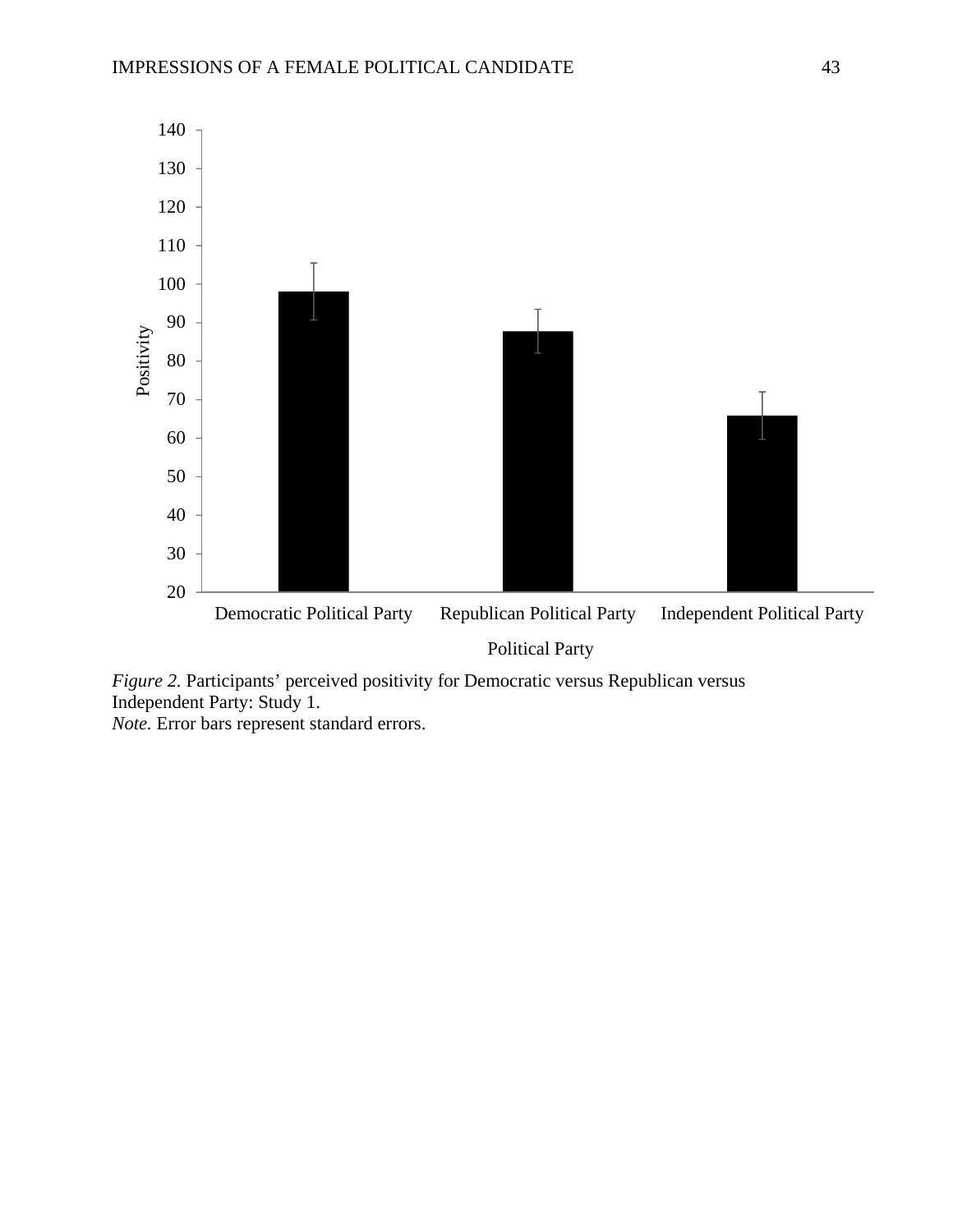

 *Figure 3.* Participants' perceptions of Karen Johnson's warmth and competence based on political party type (major versus non-major political party): Study 2. *Note.* Error bars represent standard errors.